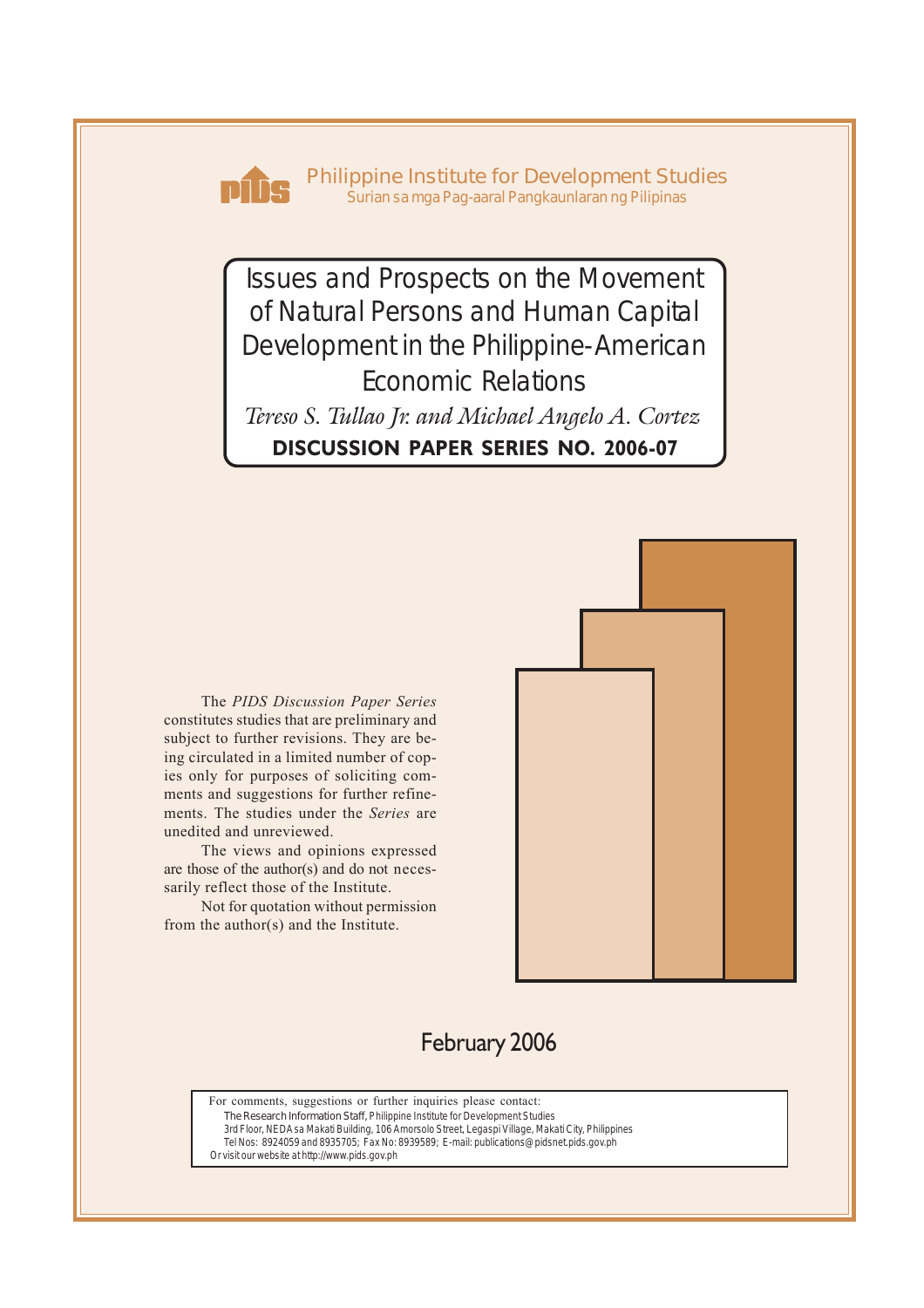# **Issues and prospects on the movement of natural persons and human capital development in the Philippine-American economic relations**

*Tereso S. Tullao, Jr., Ph.D. Michael Angelo A. Cortez, MBA De La Salle University – Manila* 

**Prepared for the Philippine APEC Study Center Network (PASCN)**  January 2005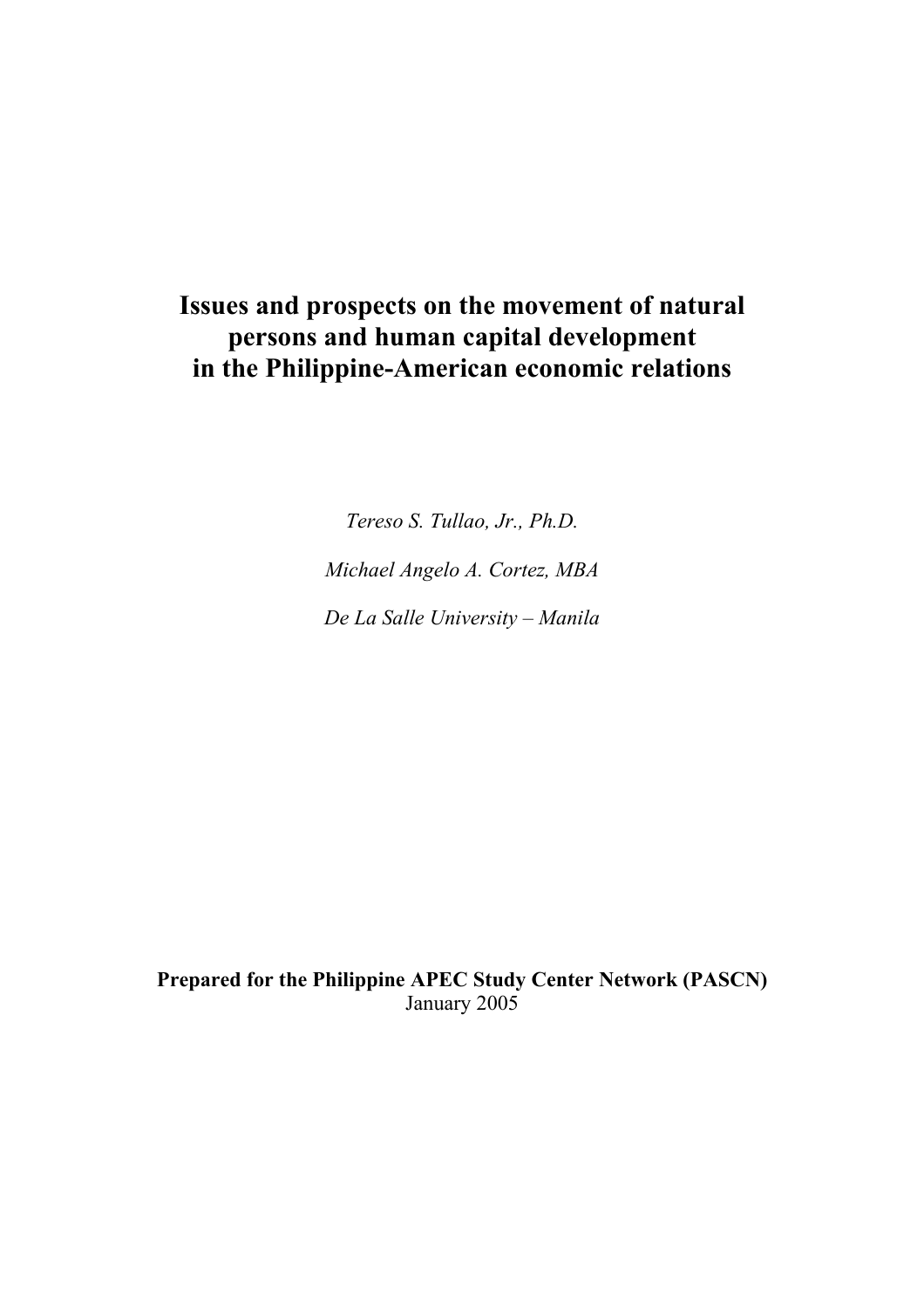# **About the Authors**

**Dr. Tereso S. Tullao, Jr.** is a Full Professor at the Economics Department of the College of Business and Economics (CBE) of De La Salle University-Manila and holder of the Don Santiago Syjuco Chair in Economics. He is the former the Dean of the College of Business and Economics. He earned his Doctor of Philosophy and his MA in Law and Diplomacy from the Fletcher School of Law and Diplomacy, Tufts University, Massachusetts USA, and his MA in Development Education from Stanford University, California, USA. His areas of expertise and research interests include international economics, development economics and economics of education.

**Michael Angelo A. Cortez** is an assistant professor at the Accountancy Department of the College of Business and Economics of De La Salle University – Manila. He earned his Bachelor of Science in Accountancy and Master of Business Administration degrees from De La Salle University – Manila.

**Tullao** and **Cortez** have been working on research projects concerning the movement of natural persons, human resources development and higher education, and economic impacts of labor migration and trade in services.

For correspondence:

**Tereso S. Tullao, Jr.**  Economics Department, DLSU - Manila tullaot@dlsu.edu.ph

**Michael Angelo A. Cortez**  Accountancy Department, DLSU – Manila cortezm@dlsu.edu.ph

2401 Taft Ave., 1004 Manila Philippines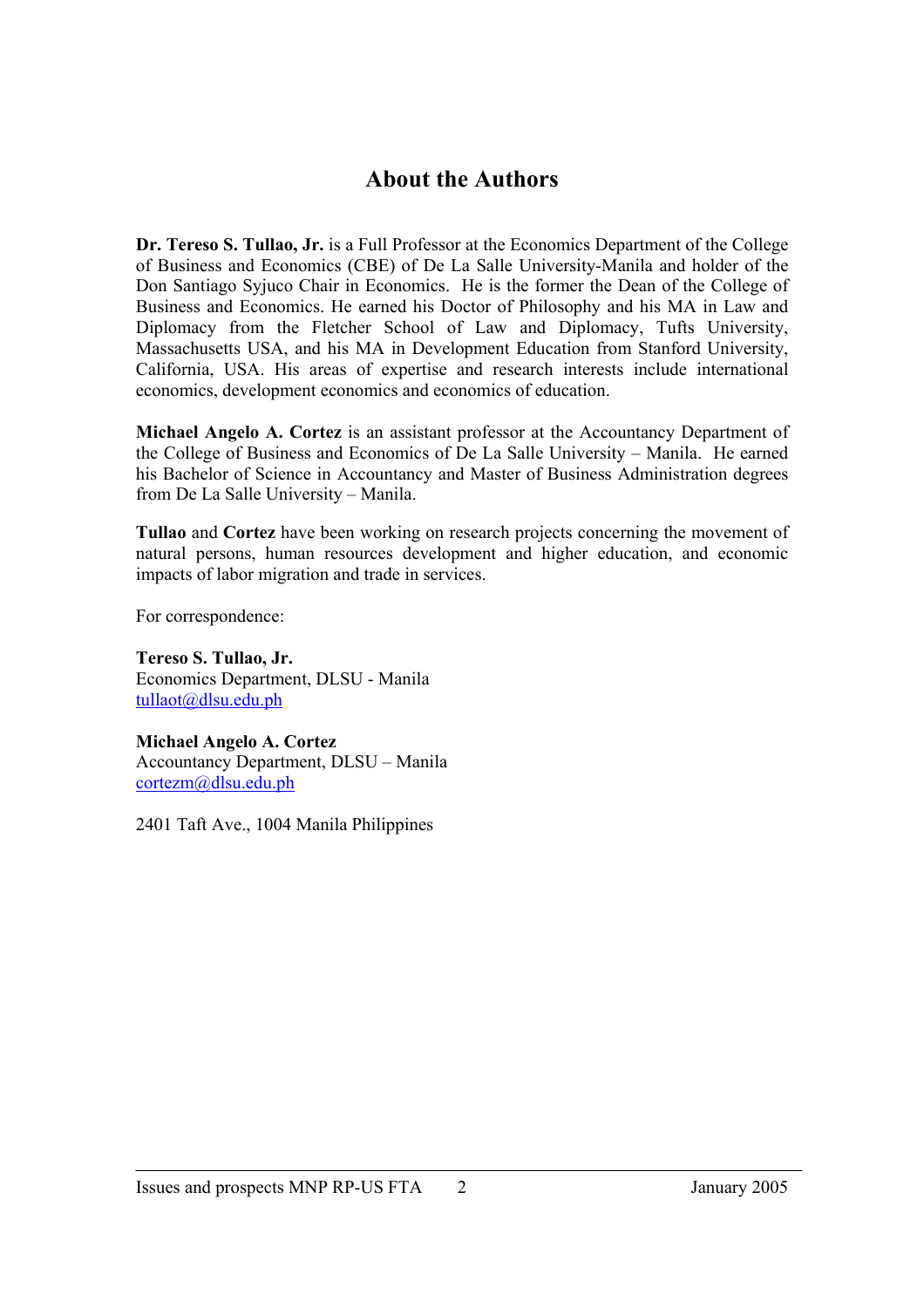# **Acknowledgment**

This discussion paper is prepared for the Philippine APEC Study Center Network (PASCN). The authors express their gratitude for the funding and inputs provided by the PASCN and the reviewers, particularly Atty. Teresita Manzala of the Department of Labor and Employment.

**TERESO S. TULLAO, JR.** 

**MICHAEL ANGELO A. CORTEZ January 2005**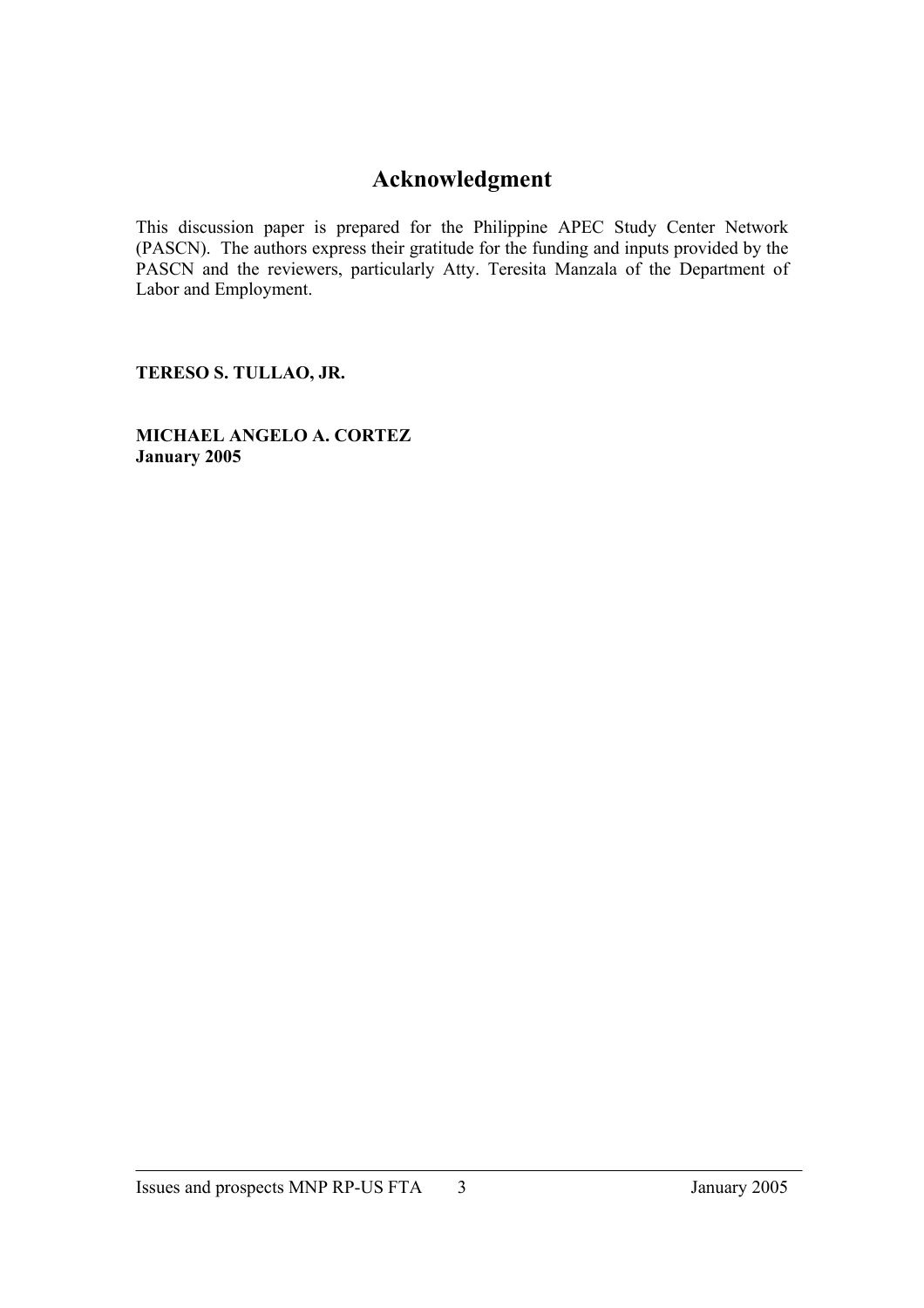## **Abstract**

The United States of America is the top trading partner of the Philippines and also the top destination of highly skilled and professional Filipino workers. This paper explores the possibility of a free trade agreement (FTA) that covers the asymmetries of the two countries in labor, services and human resources development, particularly educational services. The existing FTAs of the U.S. were examined to seek for provisions the Philippines may adopt for a freer movement of natural persons. However, there are barriers inherent in the U.S. immigration and recent U.S. Congressional pronouncements to uphold the primacy of their immigration policy, thus, no more similar liberal agreements could be entered into. Issues on the movement of workers, particularly mutual recognition, accreditation, taxation and the refund of social security contributions were raised. For the educational sector, the issue of public subsidy and national treatment of foreign service providers were also brought up to clarify the objective of bringing access to students. The paper concluded that for an FTA concerning the movement of natural persons to materialize, the Philippines should weigh its sacrifices against what it will be requesting from the U.S. within the context of the overall importance of the maximizing opportunities for the Filipino worker.

*Keywords: Services Trade, Modes of Supply, Educational system, GATS, cross-border transactions, movement of natural persons, FTAs, labor market, trade liberalization, labor migration, reciprocity, preferential treatment, national treatment, market access, Mutual Recognition Agreement*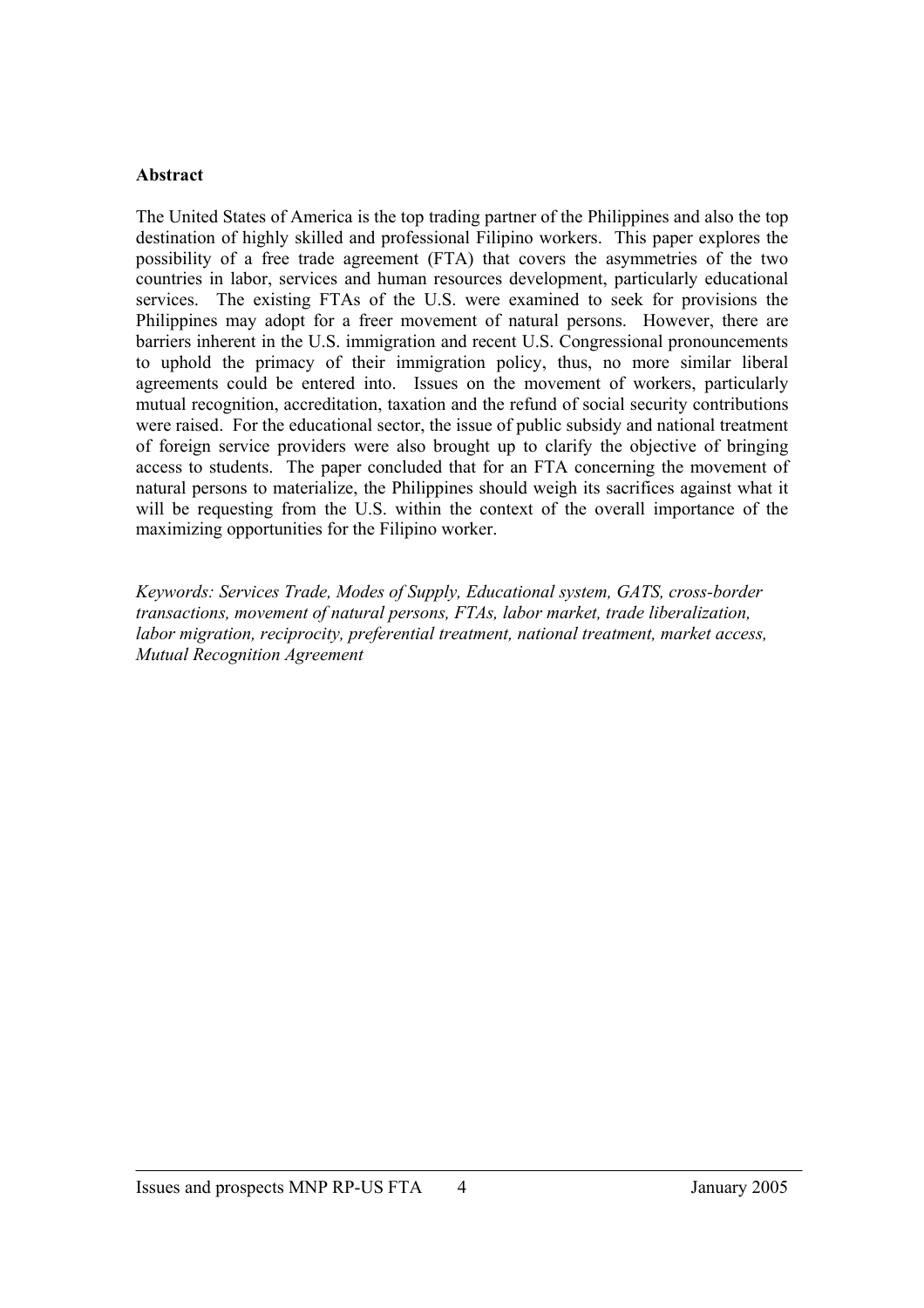Table of contents

|    | 1. Executive summary                                                              | page<br>$\overline{7}$ |
|----|-----------------------------------------------------------------------------------|------------------------|
|    | 2. Introduction                                                                   | 16                     |
|    | Significance of the study                                                         | 17                     |
|    | Objectives                                                                        | 17                     |
|    | 3. Bilateral flows between the Philippines and the U.S.                           | 18                     |
|    | A. Flows of Filipinos to the U.S.                                                 | 18                     |
|    | B. Flows of Americans to the Philippines                                          | 24                     |
|    | C. U.S. role in Philippine economy and employment                                 | 24                     |
|    | D. Modes of supply in educational services                                        | 25                     |
|    | E. Bilateral flows in educational services                                        | 26                     |
|    | 4. Free trade agreements of the U.S.                                              | 28                     |
|    | 5. Barriers to the movement of natural persons                                    | 33                     |
|    | A. Priorities of the U.S. for migrant workers                                     | 33                     |
|    | B. Restrictive measures of the U.S. for temporary movement of<br>Filipino workers | 33                     |
|    | C. Problems and concerns of OFWs                                                  | 41                     |
|    | D. Restrictive measures on the movement of Americans to the<br>Philippines        | 41                     |
|    | 6. Impact of the movement of natural persons on the Philippines                   | 42                     |
|    | A. Profile of the Filipino migrant to the U.S.                                    | 42                     |
|    | B. Impact on brain-drain                                                          | 42                     |
|    | 7. Policy options                                                                 | 43                     |
|    | A. Role of domestic regulation                                                    | 43                     |
|    | B. Role of accreditation and mutual recognition agreement                         | 44                     |
|    | C. Economic needs test in educational services                                    | 44                     |
| 8. | Strategies for negotiating an RP-US FTA                                           | 45                     |
| 9. | Major issues and points for discussion                                            | 46                     |
|    | A. Definition of movement of natural persons                                      | 46                     |
|    | B. Issue of access                                                                | 47                     |
|    | C. Taxation of temporary workers                                                  | 48                     |
|    | D. Negotiating principle and liberalization                                       | 49                     |
|    | E. Mode of access                                                                 | 49                     |
|    | F. Domestic regulation and MRAs                                                   | 51                     |
|    | G. National treatment of U.S. providers                                           | 52                     |
|    | H. Negotiating principle for the Philppines                                       | 52                     |

List of Tables

| 1. No. of registered Filipino emigrants by country of destination | 20 |
|-------------------------------------------------------------------|----|
| 2. Stock estimate of overseas Filipinos                           | 21 |
| 3. Visitor Arrivals to the Philippines                            | 22 |
| 4. Maximum stay information for temporary employment visas        | 36 |
|                                                                   |    |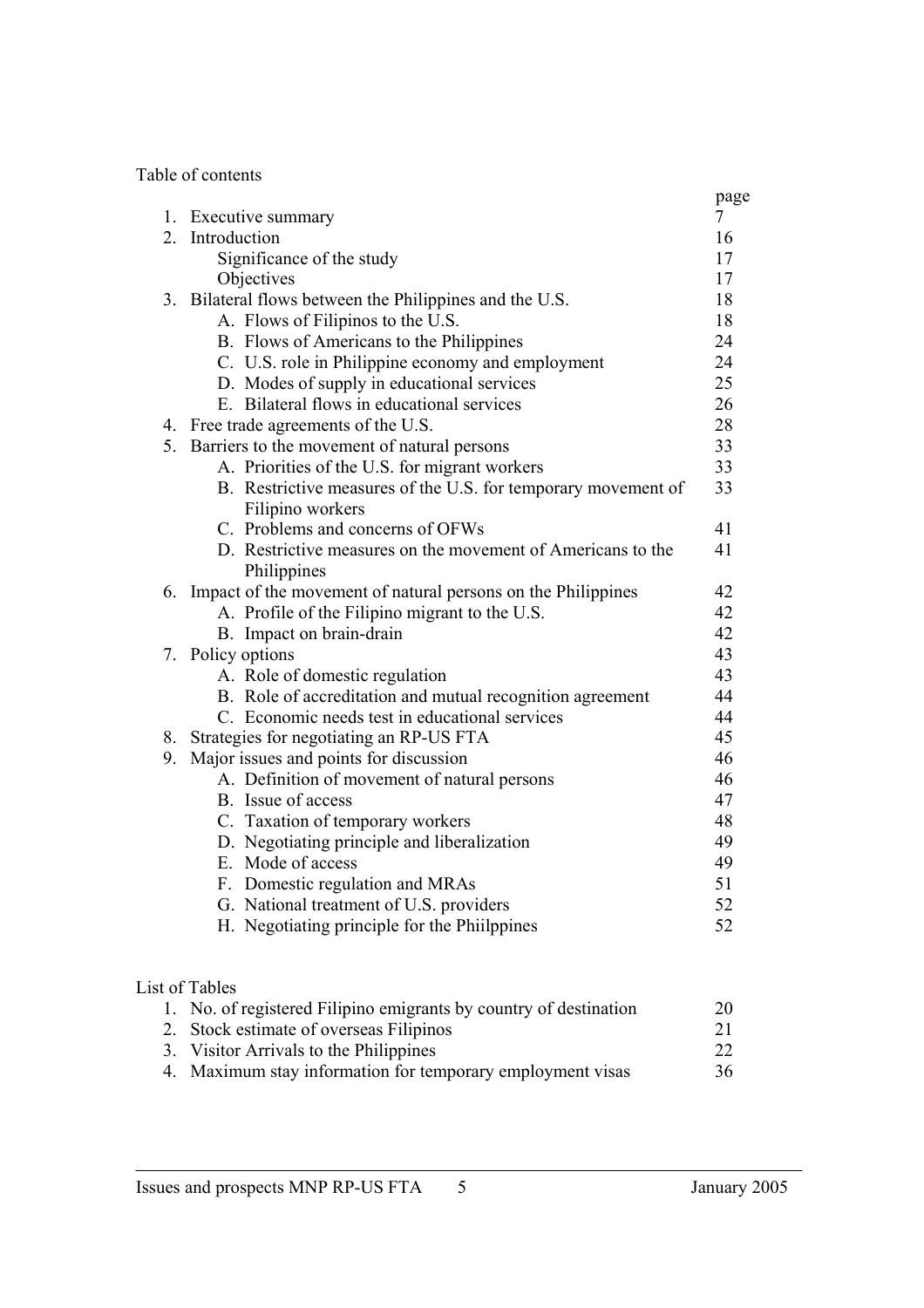# List of Figures

| 1. Inflow of foreign born Filipinos to the U.S. |  |
|-------------------------------------------------|--|
| 2. Filipinos who acquired U.S. citizenship      |  |

3. H1 visas issues to Filipinos

35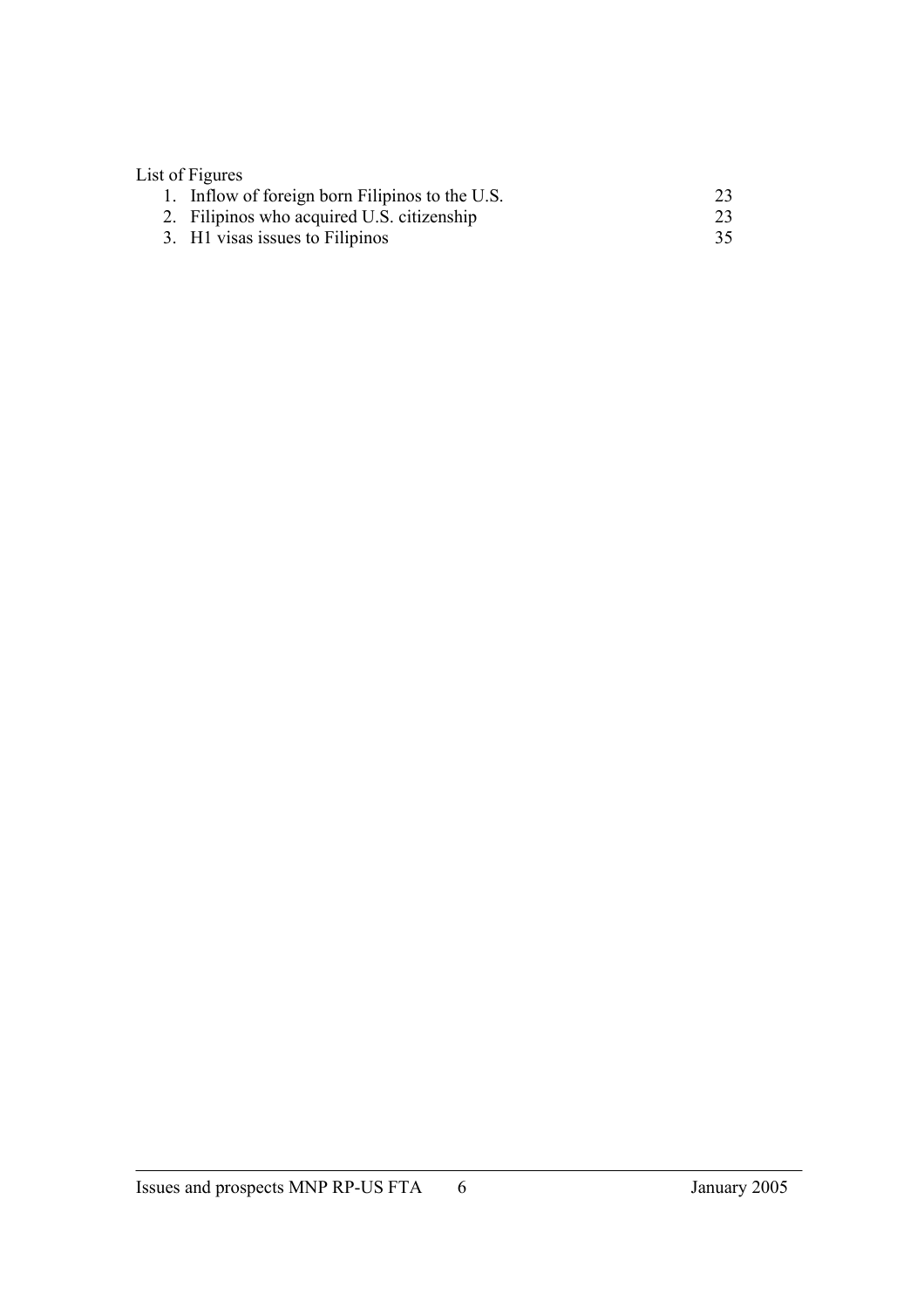## **Issues and prospects on the movement of natural persons and human capital development in the Philippine-American economic relations1**

*Tereso S. Tullao, Jr. & Michael Angelo A. Cortez*  De La Salle University – Manila

#### **1. Executive Summary**

Filipino labor migration as to flows, destinations and remittances has been considerably the subject of economic studies with the United States as the top destination of skilled, professional and permanent migrants. However, as global trade in services expands, it may be interesting to consider the various modes of supply in a service sector quite relevant to both the Philippines and the  $US -$  the educational services sector, for it may present complementary value to the two countries.

 Educational service is a relevant sector to analyze in view of several factors. The Philippines and the United States both use English as the medium of instruction, inquiry and publication in educational institutions. The asymmetries in education in both countries can also be explored to find out whatever complementation may exist. The advanced state of education in the U.S. may answer some of the pressing needs of the Philippines to improve its educational system. As a major producer of educational services, the U.S. can take advantage of the English milieu in the Philippines in securing this sizeable market. From the Philippine perspective, the country can benefit from such commercial interaction particularly in addressing the inadequacies of the educational system that include the problems of quality, equity and efficiency.

With the current difficulties and slowdown in multilateral trade negotiations, countries, including the Philippines, are looking for other avenues that will liberalize trade within the region and with their major trading partners - the U.S., for purposes of this paper, as it brings in PhP 10.4 billion worth of foreign direct investments. According to the Labor Market Intelligence Report (2004), the U.S. market has been the target of Philippines' priority service sectors which include ICT enabled servicing, customer contact, content development, backroom operations services and other forms of subcontracting and outsourcing services.

In examining the bilateral flows in education services with the GATS modes of supply as framework, the U.S. can be seen as having an active role. For *cross-border* transactions, the Philippines has the old style correspondence schools and distance education. Under *consumption abroad*, a large number of Filipino students and scholars go to American universities under various scholarship and fellowship programs. On the other hand, there are American exchange students (although minimal) who pursue studies

Issues and prospects MNP RP-US FTA 7 January 2005

<sup>&</sup>lt;sup>1</sup> Presented in the Technical Workshop of PASCN on RP-US Free Trade Agreement, NEDA Bldg., Makati *City, December 2004* 

*Presented in the PASCN Annual Conference on RP-US Free Trade Agreemet, NEDA Bldg., Makati City, January 2005* 

*The authors express this gratitude to PASCN for funding the paper and for the valuable inputs.*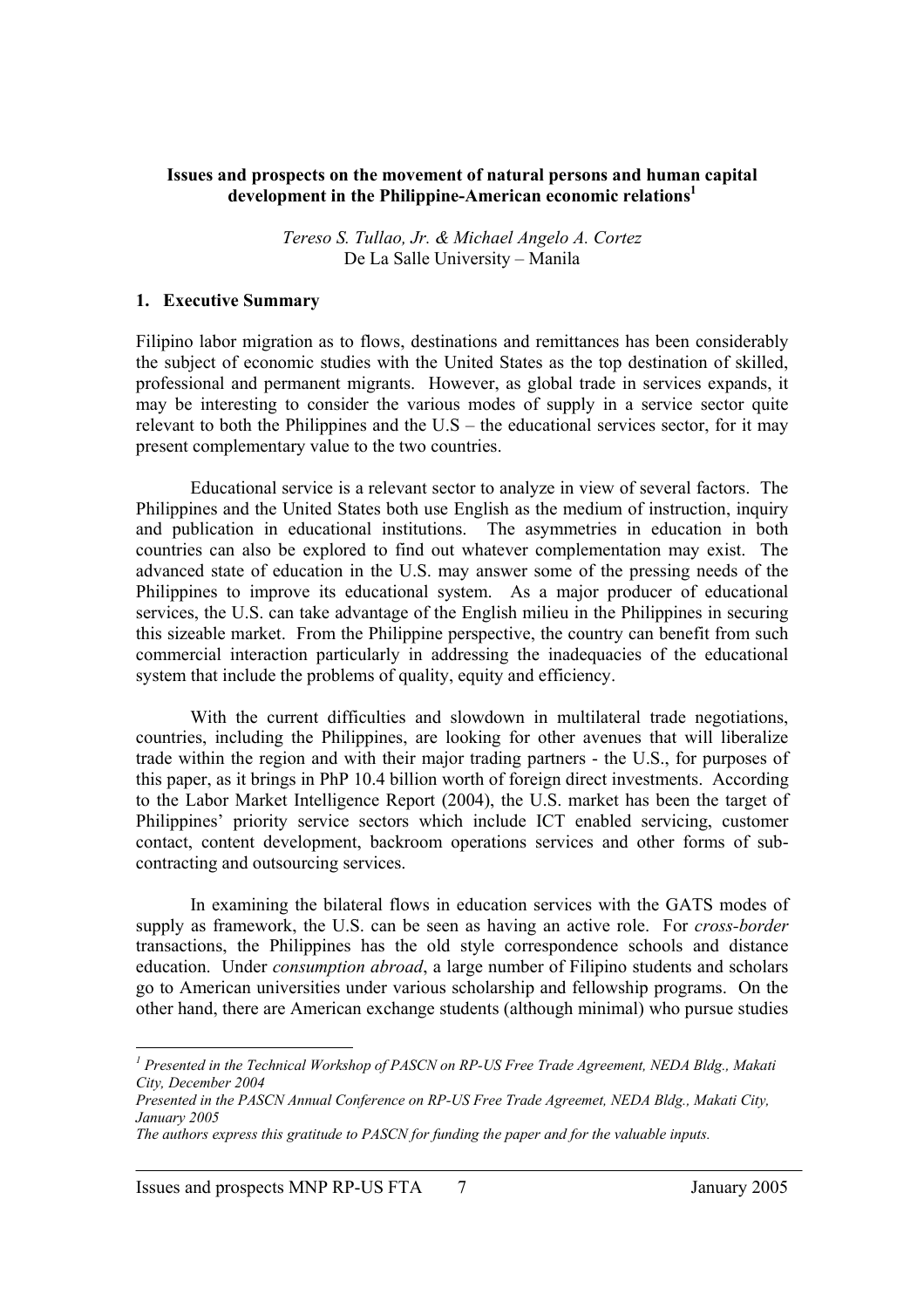in the Philippines. For *commercial presence*, there are international schools and sectarian schools, at least initially, controlled by foreigners including Americans. In more recent years, the establishment of branches of American universities overseas and other cooperative efforts undertaken by foreign schools with domestic education service providers was observed. For the *movement of natural persons* or *mode 4*, a number of Filipino scholars, who studied in the U.S., has not returned to the Philippines and has contributed to the problem of 'brain-drain'. Movement of professors, academic personnel and researchers may also be covered by this mode.

In order to weigh negotiation options of the Philippines for a free trade agreement (FTA) with the United States, their FTAs were analyzed. These include the NAFTA, U.S.-Chile,, U.S.-Jordan, U.S. Singapore, U.S. Thailand, and U.S. Vietnam.

The NAFTA has served as the benchmark for negotiations with the U.S. The salient provisions include standard treatment, provisions that obliges members to agree on consolidated any new liberalizing measure that may improve the conditions of service providers, no local presence requirement for foreign service providers, no citizenship or permanent residency requirement, unconditional most favored nation and national treatment, and liberal origin requirement.

The U.S.-Singapore followed with more liberal commitments that involved that freer movement of natural persons considering a list of qualifications. The U.S.- Singapore FTA provides that *"a party shall not as a condition for temporary entry, require prior approval procedures, petitions labor certification test, or other procedures of similar effect; or impose or maintain any numerical restriction relating to temporary entry".* 

The United States prioritized the entry of foreigners with extraordinary ability, outstanding professors and researchers, and multinational executives and managers. Notably, H1 visa (specialty occupation) holders are also prioritized. The U.S. has around 19 different types of visas which range from A for ambassadors to TN for professionals from NAFTA countries.

The most serious barrier to the movement of Filipinos to the U.S. is the U.S. Congressional move to adhere to the primacy of their immigration policy. The U.S. House Judiciary Committee has vowed not to pass a bill with similar immigration provisions that are contained in the Singapore and Chile agreements.

For restrictive measures, the problems and concerns of Filipino workers and their U.S. employers include delays and costs in proving that the migrant worker has the extraordinary ability and that there is no U.S. worker available. On the other hand, the Philippines has a constitutional limitation on the practice of licensed professions. Labor market tests also apply to foreign nationals.

Looking inwards, the impact of the movement of people from the Philippines can be felt in the country's brain drain of professionals. Many of the Filipinos who have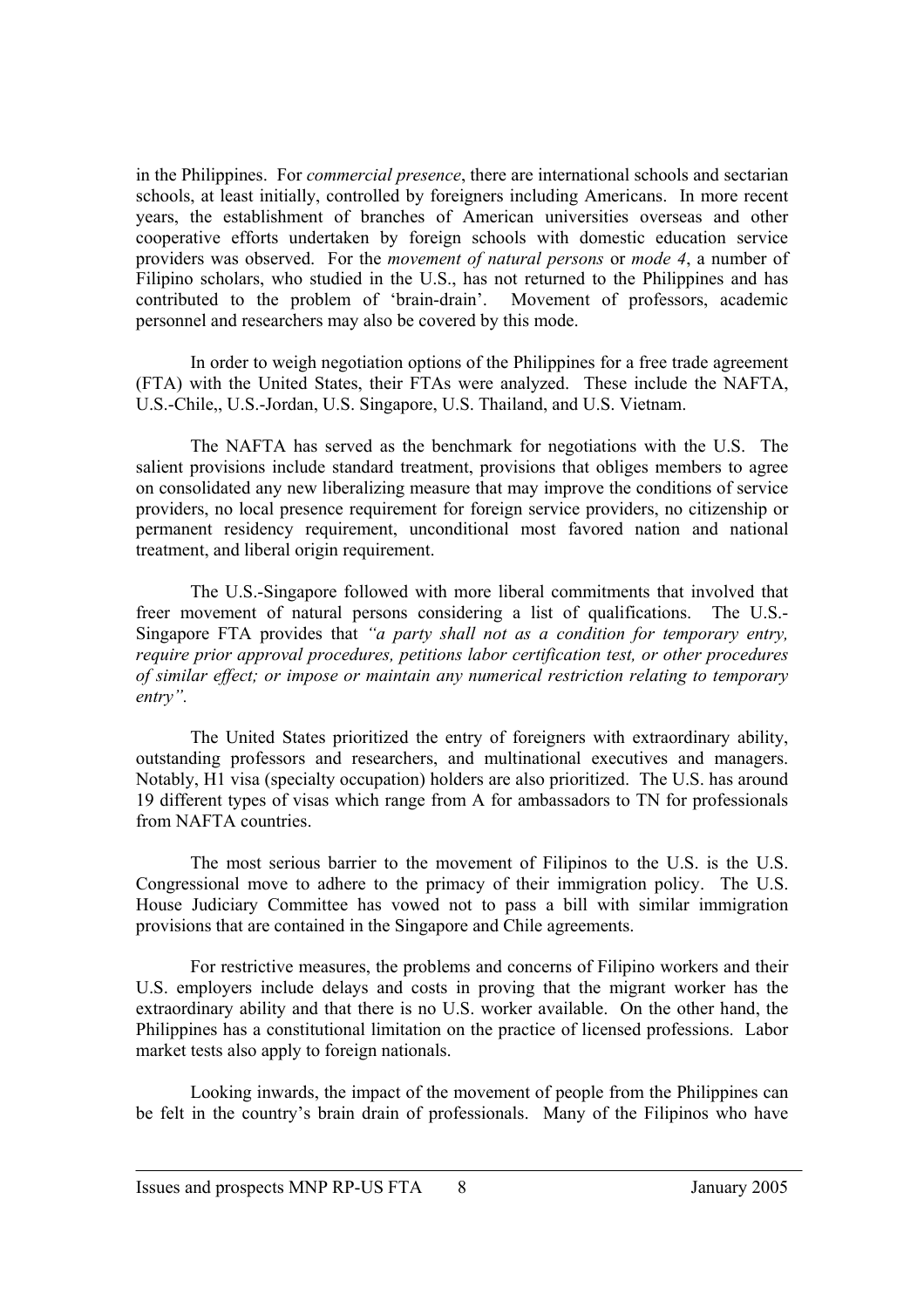migrated and settled in the U.S. are mostly educated professionals. This is quite a drain not only on the human resources of the Philippines but also on its limited educational resources especially if the government has subsidized the education of these emigrants. A phenomenon of reverse transfer of technology emerges as a developing country like the Philippines subsidizes the education of migrant workers and professionals working in the United States.

Although remittances have been considered as a major rationale for encouraging migration, its impact may not be that sizeable since many of the Filipinos who have migrated to the United Sates have settled there permanently. In addition, many of them have also petitioned their families to join them. Thus, the remittance income from this type of migration flow is expected not to be that huge compared with the remittance income sent by OFWs or those deployed on a temporary employment basis.

On the other hand, the liberalization of the entry of professors, researchers and scientists into the Philippines will have positive contributions on the development of research and instruction in higher educational institutions (HEIs) in the country. Relative to the other modes of supply of educational services, the entry of natural persons cannot be expected to displace local private colleges and universities. Even if they can contribute to the development of higher education in the Philippine, however, the entry of foreign professionals may threaten domestic professionals. The criteria for economic needs tests will have to be transparent so that it may not be used as a protective shield and barrier to trade.

For the issues and policy options, refer to the matrix below for the summary.

Concerning the *definition* of the movement of natural persons, the Philippines can use the non-immigrant visa classification of the U.S. immigration as an alternative to the limiting definition by the GATS. Mode 4 (movement of natural persons) is often taken in conjunction with Mode 3 (commercial presence) and not as a separate mode in itself. However, regardless of the mode and definition, temporary workers could not be prevented from changing their residency and work status to permanent. The issue is how to maximize the opportunities to be gained in lowering barriers to immigration. This could be possible through the adoption of a similar visa to NAFTA visa that would include various classifications of professionals.

For the issue of access, the Philippines should push for provisions in the FTA similar to the NAFTA and Singapore to ease the movement of professionals and skilled workers. Alongside with a request, however, the Philippines should be prepared to make sacrifices for the U.S. request. Consider the costs, sacrifices and the relative importance of Philippine request to the overall country benefit. This should be taken in consideration of the U.S. Congressional pronouncement on immigration following the U.S.-Singapore FTA and NAFTA.

One significant issue in temporary labor migration is the payment of taxes and social security considering that the worker will not enjoy the benefits eventually. Social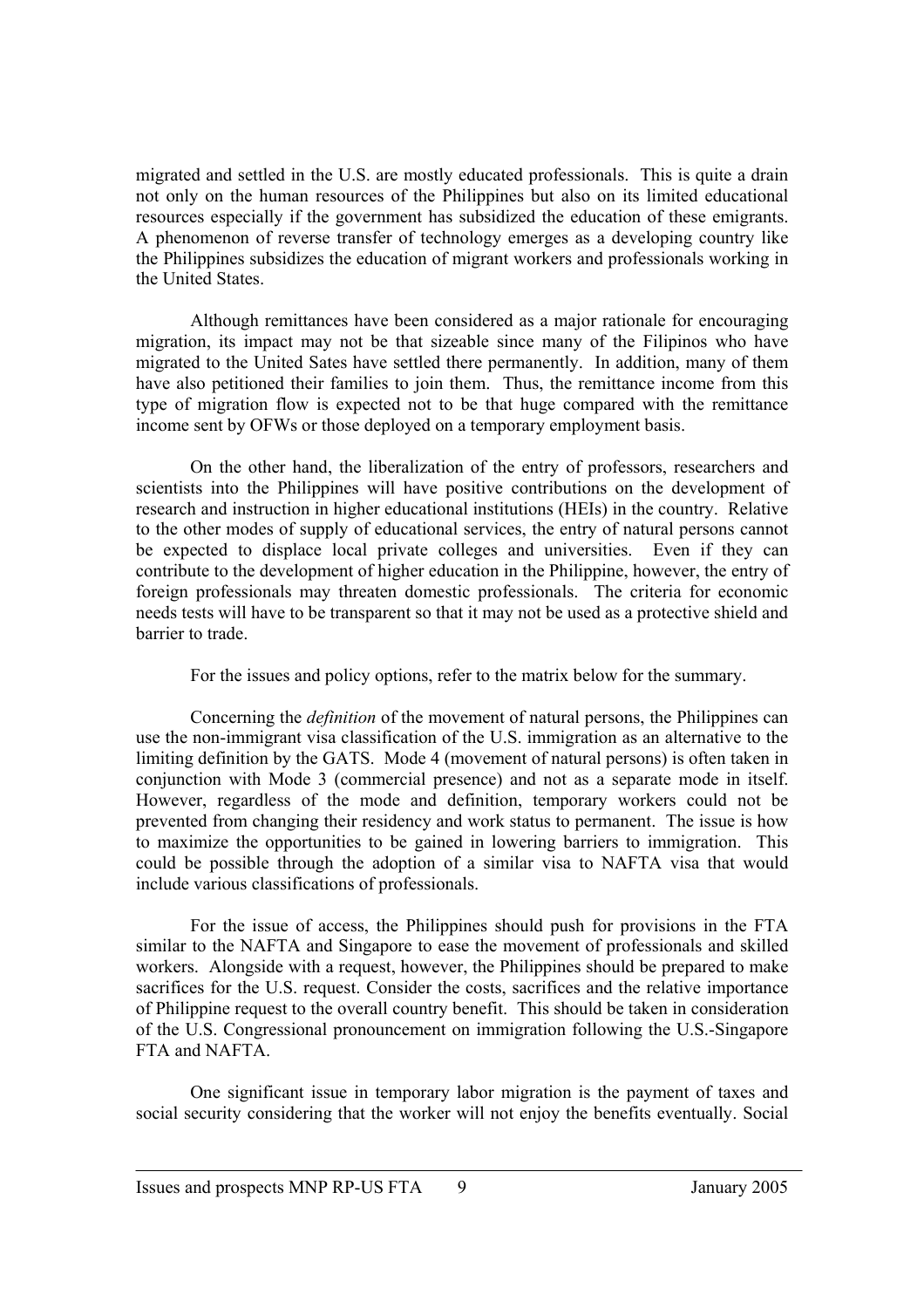savings are intended to benefit the workers when they retire. However, temporary workers are not expected to settle permanently in their host countries, the enjoyment of these social security benefits may not accrue to them in the future. It will only be beneficial to Filipino workers who change their immigration status to permanent migrant. It should be proposed that contributions of temporary workers be refunded to the worker. This option is more practicable than outright exemption and may even induce return migration.

For the negotiating principle and liberalization, the Philippines should decide whether to go for the principle of reciprocity or preferential treatment. Given the unequal status between the two countries, the Philippines may compromise national interest and the Constitutional restriction on the employment of foreigners under a reciprocal mode of negotiations. A preferential treatment with a loose interpretation of reciprocity may still compromise other sectors in acceding to the demands of U.S. negotiators. The importance of each sector and the mode that is subjecting to concessions and commitments must be weighed carefully.

Focusing on the education sector, the criteria for market access to foreign service providers should be defined. Given the advance level of development of higher education in the U.S., American service providers can contribute significantly in the human resource development of the Philippines. Under mode 1, research and graduate programs in almost all fields can be opened. Under mode 3, U.S. service providers can be allowed to establish joint venture arrangements with Philippine schools offering priority undergraduate and key graduate programs. Under mode 4 the Philippines can liberalize the entry of scientists, researchers and qualified professors in priority areas. The issue of national treatment in the granting of public subsidy, however, is problematic given that the government operates directly and funds some 113 state colleges and universities. Foreign service providers may be entitled to the same subsidy granted by the government to priority programs of colleges and universities and thus, compete for public funds. Public subsidy, therefore, will have to be directed towards priority programs of the government that are consistent with the provision of public goods. Focus should be given on the ultimate objective. If the objective is access to students, then scholarship grants should be given directly to students. If the objective is to promote a priority program, the subsidy must be given to a priority program. In both cases, the provision of public subsidy is not based on the nationality of the institution but on priority programs that the government wants to promote.

One way of enhancing the competitiveness of Filipino workers in the global market is to establish mutual recognition agreements with partner countries pertaining to educational qualifications. Entry of professional from one country to another is facilitated if requirements for the practice of a profession is recognized and accredited between the sending and host countries. Therefore, there is a need to have a mutual recognition on the qualifications and other requirements for Filipinos educated in the Philippines and who are seeking temporary employment in the U.S. National interest will prevail in determining the acceptability of education, qualification and experience, hence, the need for mutual recognition of professions.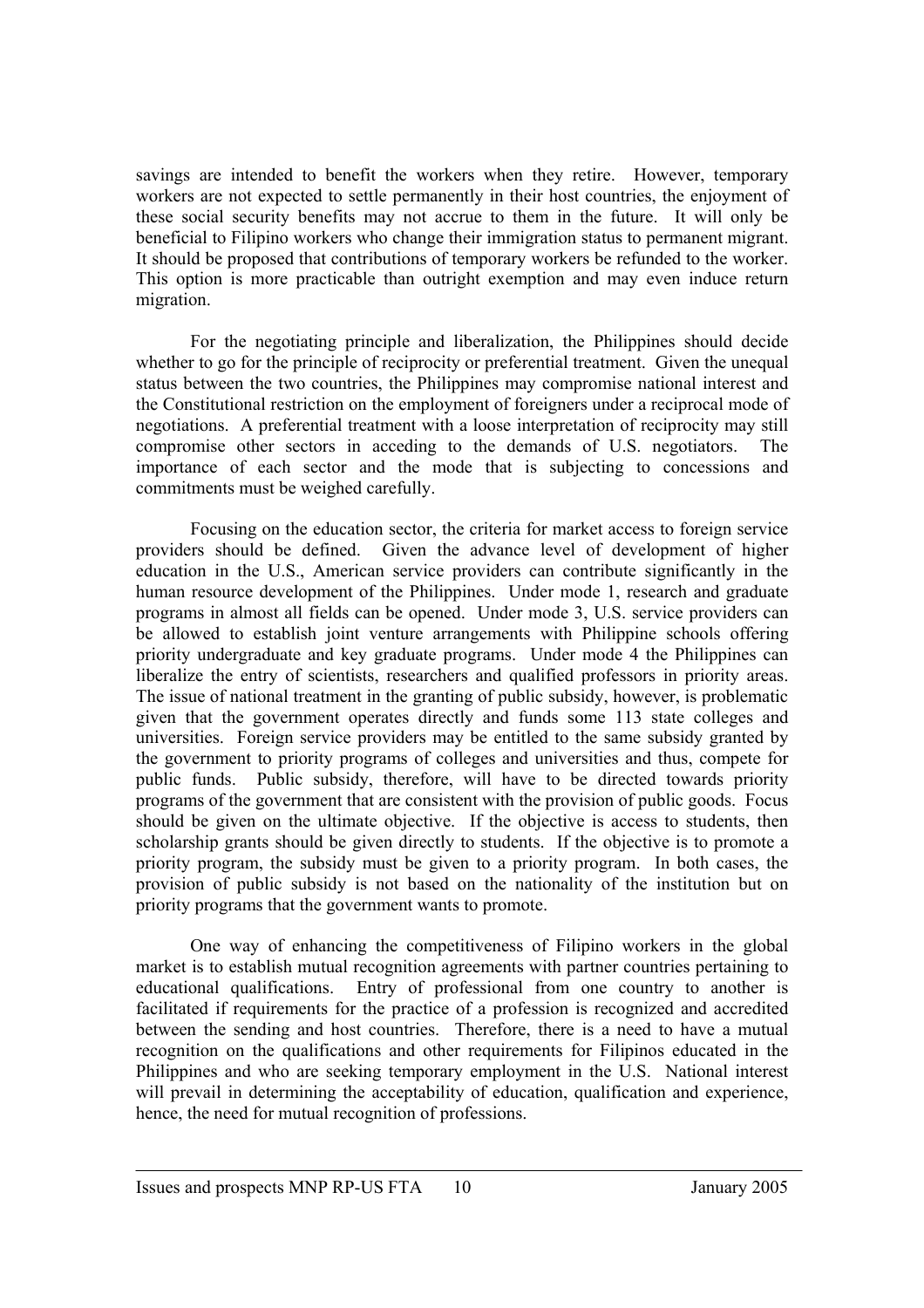Lastly, for the negotiating principle, the Philippine should adopt the positive-list approach. This will enable the Philippines to identify and offer sectors and professions that are ready for liberalization, instead of opening the entire services sector and listing the exemptions. This is consistent with the U.S. follows a top-down approach or negative list approach which requires its trading partners to negotiate a reservation for a particular service or measure.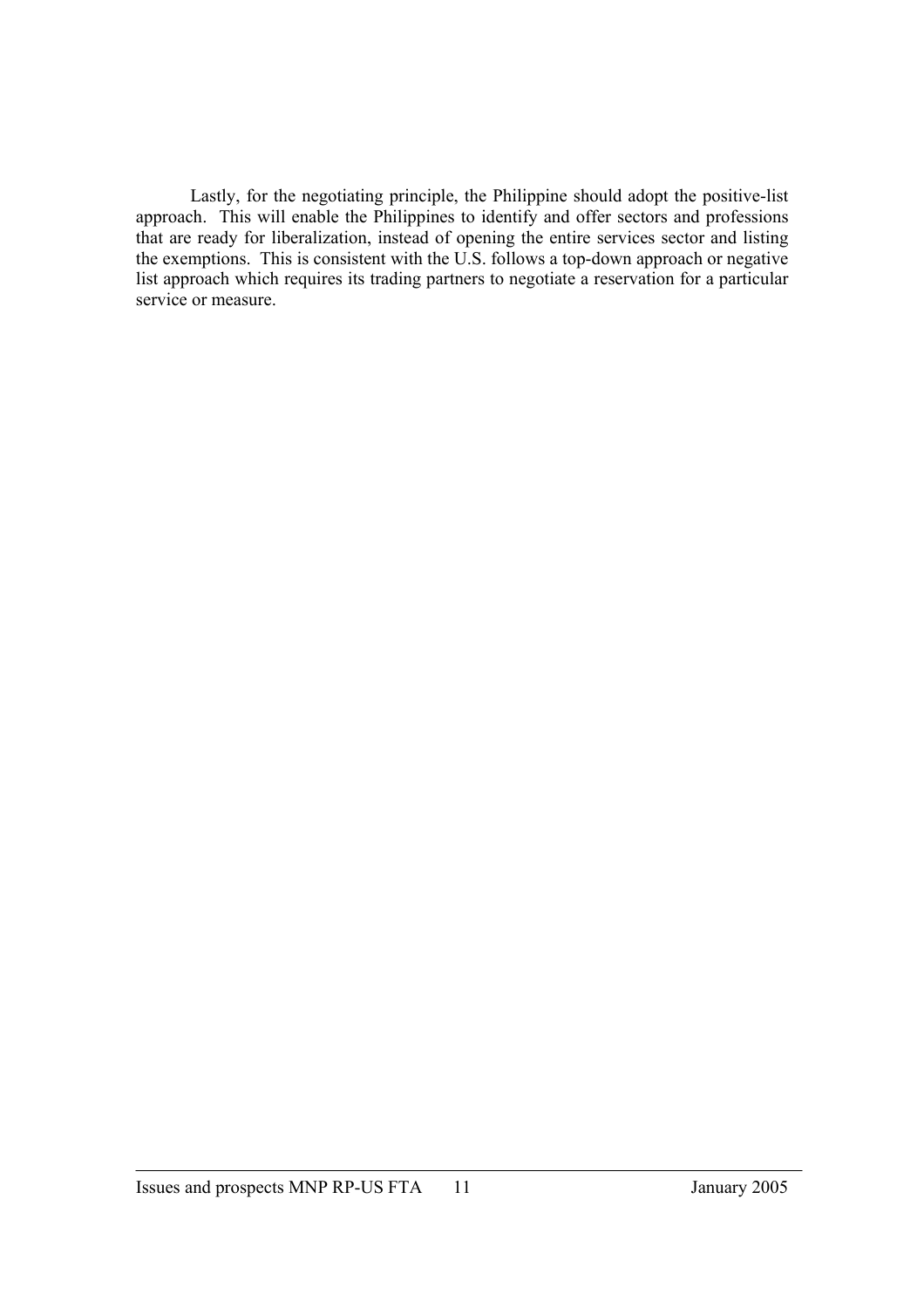| <b>Issues</b>                                                                                                                 | <b>Pros</b>                                                                                                                                                     | Cons                                                                                                                                                                                                                   | <b>Policy Recommendations</b>                                                                                                                                                                                             |
|-------------------------------------------------------------------------------------------------------------------------------|-----------------------------------------------------------------------------------------------------------------------------------------------------------------|------------------------------------------------------------------------------------------------------------------------------------------------------------------------------------------------------------------------|---------------------------------------------------------------------------------------------------------------------------------------------------------------------------------------------------------------------------|
| <b>Definition</b>                                                                                                             | GATS definition covers intra-                                                                                                                                   | GATS definition, however, is                                                                                                                                                                                           | Regardless of the definition,                                                                                                                                                                                             |
| of the movement of                                                                                                            | corporate transferees, technical                                                                                                                                | often in conjunction with mode 3                                                                                                                                                                                       | Filipinos have established                                                                                                                                                                                                |
| natural persons (mode                                                                                                         | and other related workers                                                                                                                                       | or commercial presence. Mode 4                                                                                                                                                                                         | presence in more that 200                                                                                                                                                                                                 |
| 4) under the GATS                                                                                                             | affiliated with transnational<br>corporation                                                                                                                    | if taken separately covers only<br>independent professionals                                                                                                                                                           | countries and trust territories<br>worldwide. The issue is how to                                                                                                                                                         |
|                                                                                                                               |                                                                                                                                                                 | rendering service in a foreign<br>country for a limited time period.                                                                                                                                                   | maximize the opportunities to be<br>gained in lowering barriers to<br>immigration.                                                                                                                                        |
| Movement of natural                                                                                                           | This is the existing system under<br>the H1B and other skilled and                                                                                              | There is no preventing temporary                                                                                                                                                                                       | Adopt a visa similar to NAFTA<br>visa that would include various                                                                                                                                                          |
| persons using U.S.<br>non-immigrant visa                                                                                      | special visas for non-immigrants                                                                                                                                | workers from changing to a<br>resident visa or immigrant visa.                                                                                                                                                         | classifications of professionals                                                                                                                                                                                          |
|                                                                                                                               | of the U.S. Immigration.                                                                                                                                        |                                                                                                                                                                                                                        |                                                                                                                                                                                                                           |
| <b>Issue of access</b>                                                                                                        |                                                                                                                                                                 |                                                                                                                                                                                                                        |                                                                                                                                                                                                                           |
| The Philippines<br>Should push for<br>similar provisions<br>included in FTAs<br>negotiated b the U.S.<br>with other countries | This will provide similar benefits<br>to the Philippines extended to<br>NAFTA countries and Singapore<br>where provisions in FTAs can be<br>considered liberal. | However, the Philippines should<br>be prepared to make sacrifices for<br>any request to be done. Consider<br>the costs, sacrifices and the<br>relative importance of Philippine<br>request to overall country benefit. | Adopt a NAFTA visa (TN).<br>This could provide streamlined<br>measures that could facilitate the<br>freer movement of professionals<br>and businesspersons                                                                |
| that would ease the<br>entry of business<br>visitors and<br>professionals                                                     |                                                                                                                                                                 | Considering U.S. Congressional<br>pronouncement on immigration<br>following the U.S.-Singapore<br>FTAs, can U.S. negotiators still<br>accommodate requests similar to<br>such FTA?                                     | L-1 visa could be further<br>explored for it does not require<br>labor market certification,<br>numerical restrictions and<br>compensation level. It is the<br>most liberal visa given by the<br>U.S. immigration office. |
|                                                                                                                               |                                                                                                                                                                 |                                                                                                                                                                                                                        |                                                                                                                                                                                                                           |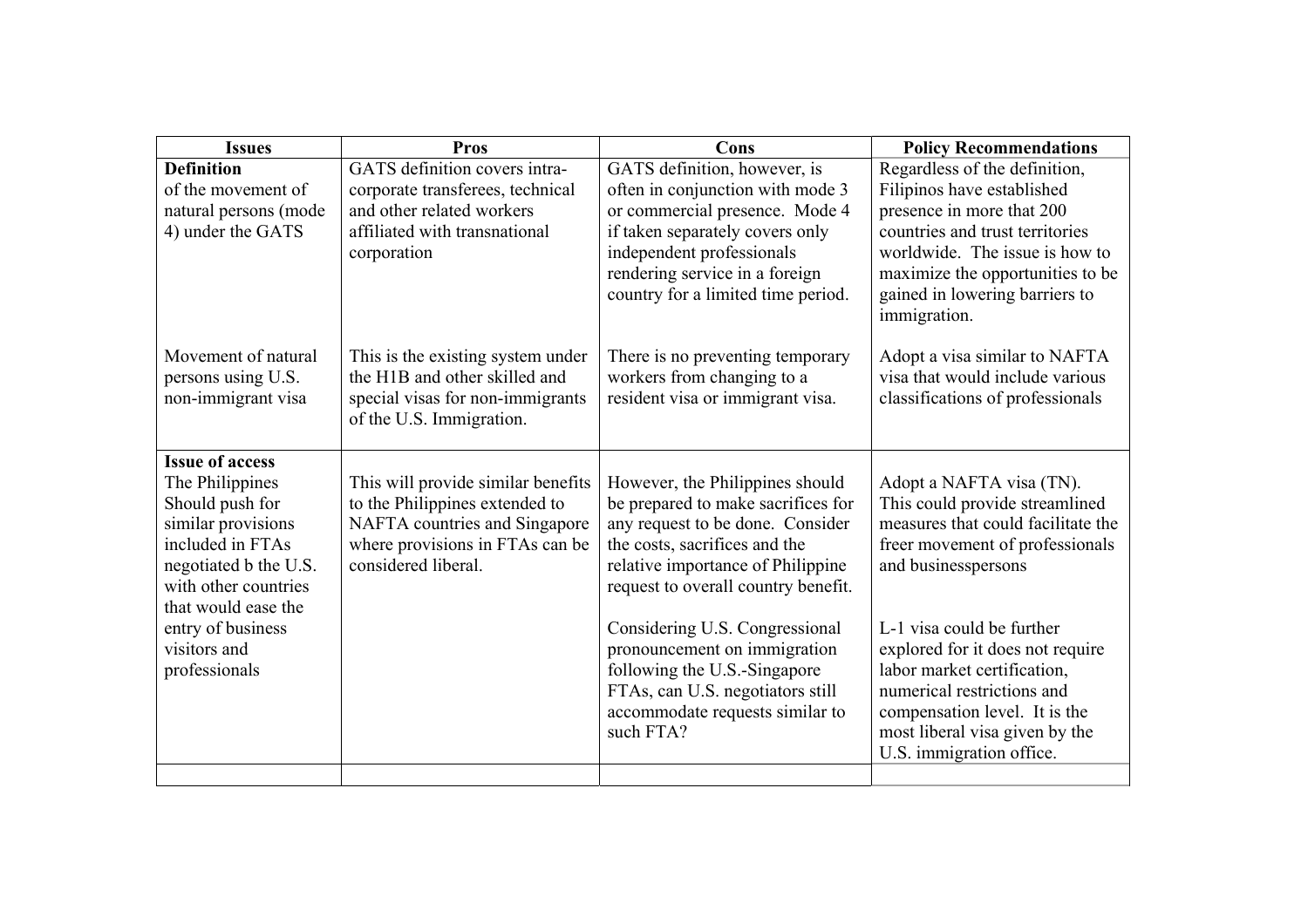| <b>Issues</b>                                | <b>Pros</b>                       | Cons                                 | <b>Policy Recommendations</b>     |
|----------------------------------------------|-----------------------------------|--------------------------------------|-----------------------------------|
| <b>Taxation of</b>                           |                                   |                                      |                                   |
| temporary workers                            |                                   |                                      |                                   |
| Should Filipino                              | It will only be beneficial to     | Social savings are intended to       | It should be proposed that        |
| workers, professionals                       | Filipino workers who change       | benefit the workers when they        | contributions of temporary        |
| and businessmen on                           | their immigration status to       | retire. However, temporary           | workers be refunded to the        |
| temporary assignment                         | permanent migrant.                | workers are not expected to settle   | worker. This option is more       |
| in the U.S. pay taxes                        |                                   | permanently in their host            | practicable than outright         |
| and social security if                       |                                   | countries, the enjoyment of these    | exemption and may even induce     |
| they are not going to                        |                                   | social security benefits may not     | return migration.                 |
| avail of the services in                     |                                   | accrue to them in the future.        |                                   |
| the future?                                  |                                   |                                      |                                   |
|                                              |                                   |                                      |                                   |
| <b>Negotiating principle</b>                 |                                   |                                      |                                   |
| and liberalization                           |                                   |                                      |                                   |
| Principle of reciprocity                     | Given the unequal status          | A preferential treatment with a      | The importance of each sector     |
| or preferential                              | between the two countries, the    | loose interpretation of reciprocity  | and the mode that is subjecting   |
| treatment?                                   | Philippines may compromise        | may still compromise other sectors   | to concessions and commitments    |
|                                              | national interest and the         | in acceding to the demands of U.S.   | must be weighed carefully.        |
|                                              | Constitutional restriction on the | negotiators                          |                                   |
|                                              | employment of foreigners under    |                                      |                                   |
|                                              | a reciprocal mode of              |                                      |                                   |
|                                              | negotiations.                     |                                      |                                   |
| <b>Mode of access</b>                        |                                   |                                      |                                   |
| If the Philippines                           | Given the advance level of        | The issue of national treatment in   | Public subsidy will have to be    |
| opens the educational                        | development of higher education   | the granting of public subsidy,      | directed towards priority         |
| sector to foreigners,<br>under what criteria | in the U.S., American service     | however, is problematic given that   | programs of the government that   |
|                                              | providers can contribute          | the government operates directly     | are consistent with the provision |
| will market access be                        | significantly in the human        | and funds some 113 state colleges    | of public goods.                  |
| given to U.S.                                | resource development of the       | and universities. Should foreign     |                                   |
| providers?                                   | Philippines. Under mode 1,        | service providers be entitled to the |                                   |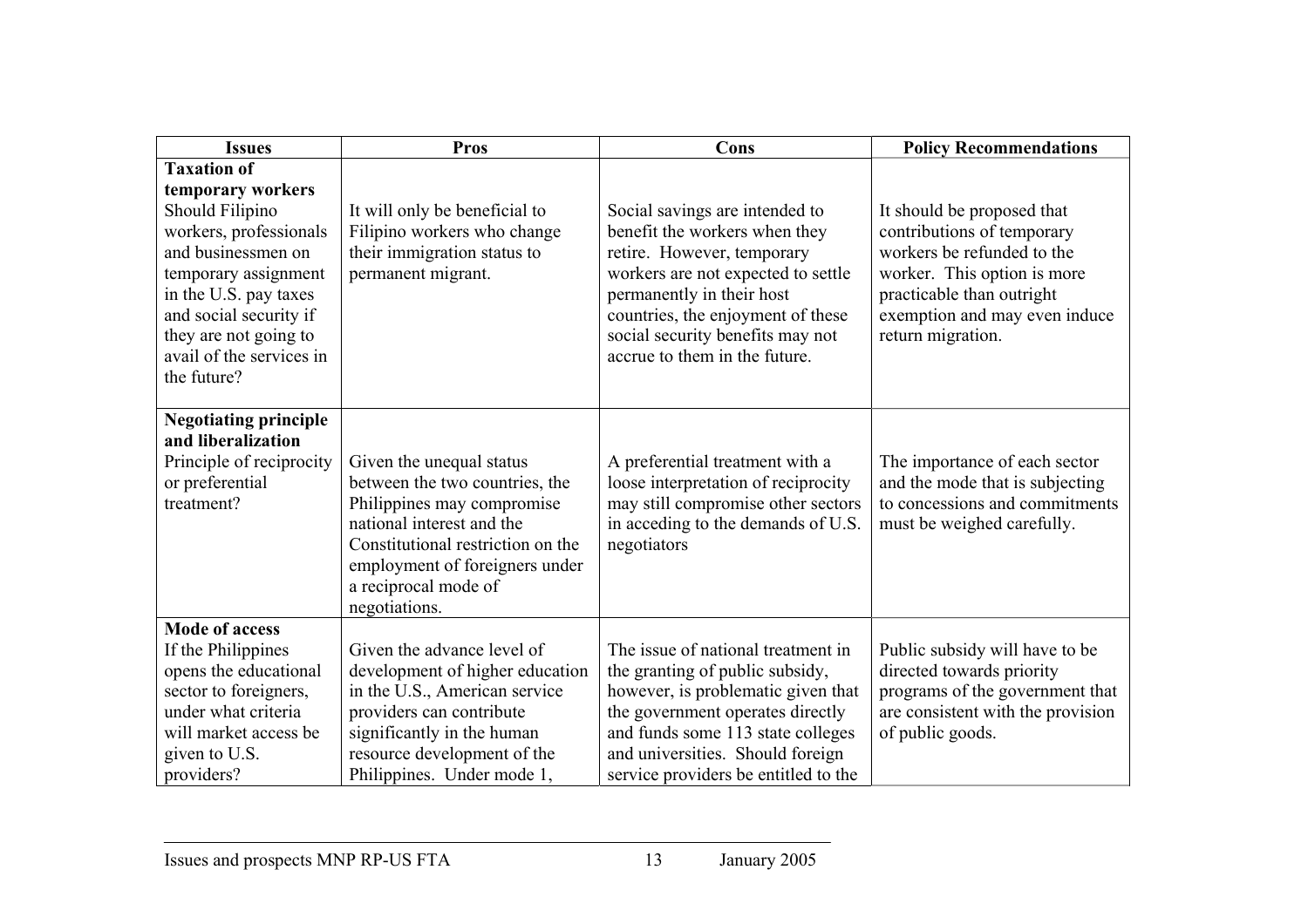| <b>Issues</b>                                                                                                                                                                                                                            | Pros                                                                                                                                                                                                                                                                                                                                                                                                               | Cons                                                                                                                                                                              | <b>Policy Recommendations</b>                                                                                                                                                                                                                                                                                                                                                                                               |
|------------------------------------------------------------------------------------------------------------------------------------------------------------------------------------------------------------------------------------------|--------------------------------------------------------------------------------------------------------------------------------------------------------------------------------------------------------------------------------------------------------------------------------------------------------------------------------------------------------------------------------------------------------------------|-----------------------------------------------------------------------------------------------------------------------------------------------------------------------------------|-----------------------------------------------------------------------------------------------------------------------------------------------------------------------------------------------------------------------------------------------------------------------------------------------------------------------------------------------------------------------------------------------------------------------------|
|                                                                                                                                                                                                                                          | research and graduate programs<br>in almost all fields can be<br>opened. Under mode 3, U.S.<br>service providers can be allowed<br>to establish joint venture<br>arrangements with Philippine<br>schools offering priority<br>undergraduate and key graduate<br>programs. Under mode 4 the<br>Philippines can liberalize the<br>entry of scientists, researchers<br>and qualified professors in<br>priority areas. | same subsidy granted by the<br>government to priority programs<br>of colleges and universities?                                                                                   |                                                                                                                                                                                                                                                                                                                                                                                                                             |
| <b>Domestic regulation</b><br>and MRAs<br>There is a need to have<br>a mutual recognition<br>on qualifications and<br>other requirements for<br>Filipinos educated<br>here and who are<br>seeking temporary<br>employment in the<br>U.S. | National interest will prevail in<br>determining the acceptability of<br>education, qualification and<br>experience, hence the need for<br>mutual recognition of<br>professions.                                                                                                                                                                                                                                   | There is a proliferation of diploma<br>mills and accreditation mills.<br>Philippine educational system is<br>deficient by two years as<br>compared to U.S. educational<br>system. | One way of enhancing the<br>competitiveness of Filipino<br>workers in the global market is<br>to establish mutual recognition<br>agreements with partner<br>countries pertaining to<br>educational qualifications. Entry<br>of professional from one country<br>to another is facilitated if<br>requirements for the practice of a<br>profession is recognized and<br>accredited between the sending<br>and host countries. |
|                                                                                                                                                                                                                                          |                                                                                                                                                                                                                                                                                                                                                                                                                    |                                                                                                                                                                                   |                                                                                                                                                                                                                                                                                                                                                                                                                             |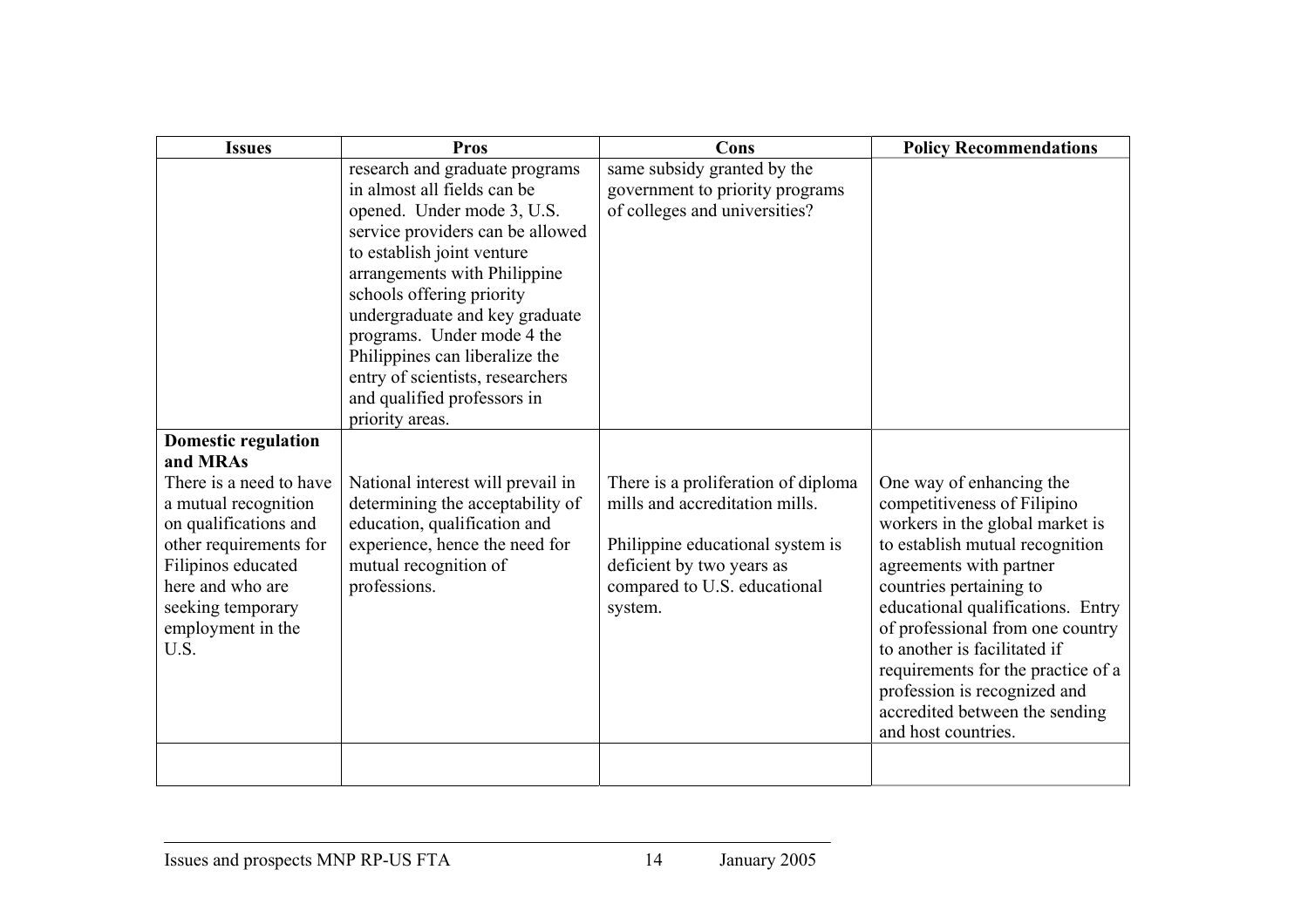| Issues                                                                                                                                                                                                                                         | <b>Pros</b>                                                                                                                                                                                               | Cons                                                                                                                                 | <b>Policy Recommendations</b>                                                                                                                                                                                                                                                                                                                                                                                                                                   |
|------------------------------------------------------------------------------------------------------------------------------------------------------------------------------------------------------------------------------------------------|-----------------------------------------------------------------------------------------------------------------------------------------------------------------------------------------------------------|--------------------------------------------------------------------------------------------------------------------------------------|-----------------------------------------------------------------------------------------------------------------------------------------------------------------------------------------------------------------------------------------------------------------------------------------------------------------------------------------------------------------------------------------------------------------------------------------------------------------|
| <b>National treatment of</b>                                                                                                                                                                                                                   |                                                                                                                                                                                                           |                                                                                                                                      |                                                                                                                                                                                                                                                                                                                                                                                                                                                                 |
| <b>U.S. providers</b><br>With the liberalization<br>of educational services<br>to U.S. service<br>providers, the issue of<br>national treatment<br>becomes relevant in<br>the light of significant<br>public dimension of<br>higher education. | Because higher education is a<br>public good, the government<br>extends financial assistance to<br>higher educational institutions.                                                                       | U.S. service providers might<br>compete for public funds<br>especially in the delivery of<br>priority programs of the<br>government. | Focus should be given on the<br>ultimate objective. If the<br>objective is access to students,<br>then scholarship grants should be<br>given directly to students. If the<br>objective is to promote a priority<br>program, the subsidy must be<br>given to a priority program. In<br>both cases, the provision of<br>public subsidy is not based on<br>the nationality of the institution<br>but on priority programs that the<br>government wants to promote. |
| <b>Negotiating principle</b><br>for the Philippines<br>What approach should<br>be adopted in<br>negotiating?                                                                                                                                   | The U.S. being a NAFTA<br>member follows a top-down<br>approach or negative list<br>approach which requires its<br>trading partners to negotiate a<br>reservation for a particular<br>service or measure. | Inconsistency with the Philippine<br>approach of positive list, request<br>offer or the bottom-up principle.                         | Adopt the positive-list approach.<br>This will enable the Philippines<br>to identify and offer sectors and<br>professions that are ready for<br>liberalization, instead of opening<br>the entire services sector and<br>listing the exemptions.                                                                                                                                                                                                                 |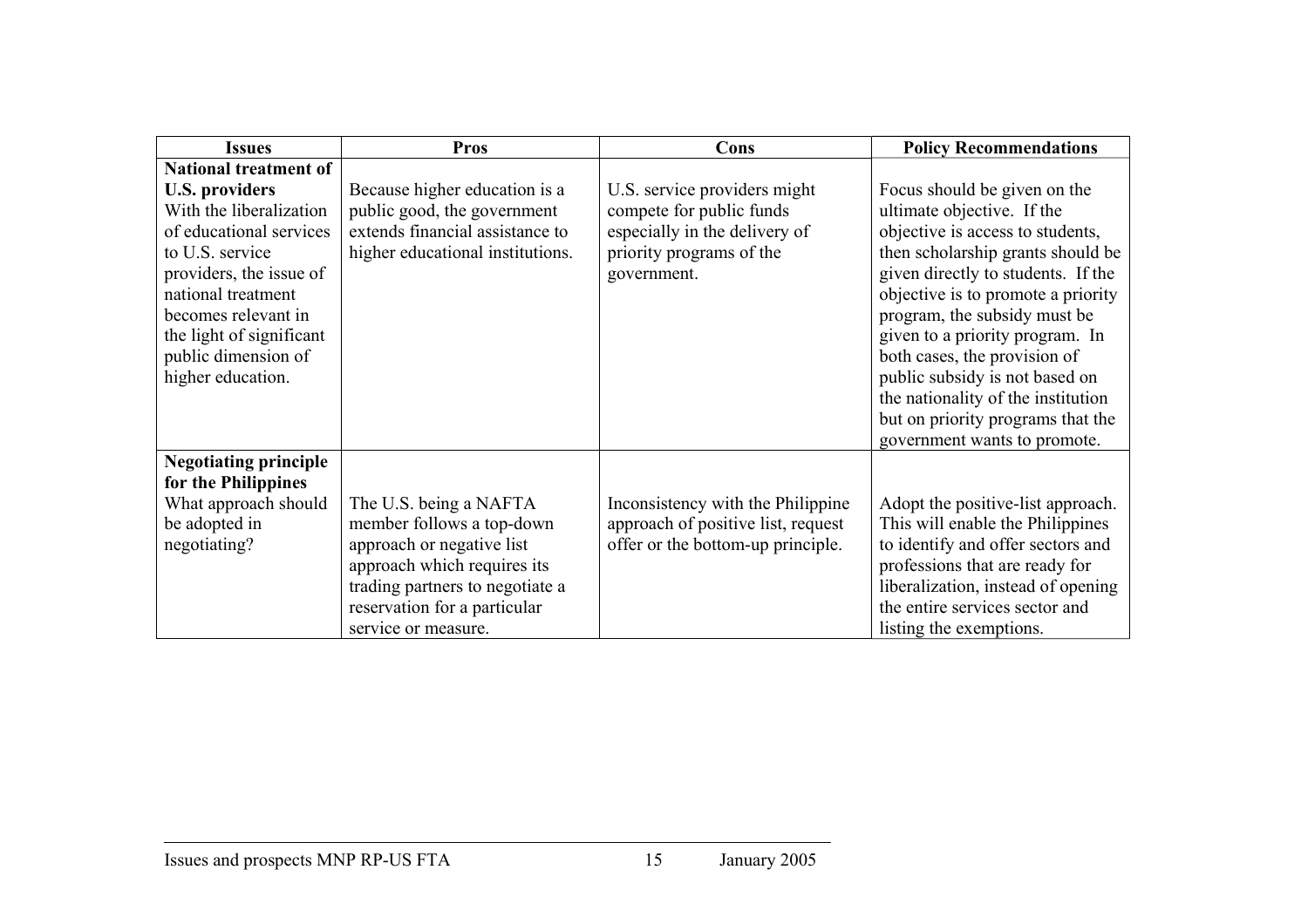#### **2. Introduction**

The historical ties that shaped the relationship between the Philippines and the United States has made a widespread impact on almost all aspects of Philippine society. Aside from being the leading economic partner of the Philippines for over a century, the country draws from the United States the major tenets of contemporary politics, education, language, and culture. While the flow of goods, funds, ideas, and influence from the U.S. to the Philippines has been immense over the decades, the counter flow is likewise considerable. For almost a century, the flows of Filipino workers and emigrants to the U.S. have been quite extensive and have been influenced by factors that shaped the contour of Philippine political, economic and cultural links with the United States.

 Although migration flows of Filipinos to the U.S. over several decades have been quite considerable and has taken a defining role in Philippine-American relations, the pressures of globalization, however, may redirect this movement of persons into other spheres. As global trade in services expands, it may be interesting to consider the various modes of supply in a service sector quite relevant to both the Philippines and the U.S. Liberalization in educational services, a sector of particular interest to the U.S., for instance, may present complementary values to the two countries.

 Educational service is a relevant sector to analyze in view of several factors. The Philippines and the United States both use English as the medium of instruction, inquiry and publication in educational institutions. The presence of an *English Milieu* in the Philippines can facilitate trade in educational services in several modes coming from the United States. Moreover, the educational system of the Philippines is largely patterned after the American model with some modifications and imperfections. The proliferation of privately-funded educational institutions at all levels in both countries, for example, is a feature that can make consumers of educational services understand the meaning of competition and even global competition that in turn, make them receptive to the entry of foreign service providers. The asymmetries in education in both countries can also be explored to find out whatever complementation may exist.

The advanced state of education in the United States may answer some of the pressing needs of the Philippines to improve its educational system. As a major producer of educational services, the U.S. can take advantage of the English milieu in the Philippines in securing this sizeable market. From the Philippine perspective, the country can benefit from such commercial interaction particularly in addressing the inadequacies of the educational system that include the problems of quality, equity and efficiency.

As countries enter into new modes of supply in a sector characterized by the presence of public goods, asymmetries in information, and externalities, it may not be easy to convince policy makers, as well as other stakeholders in liberalizing the sector and open it to foreign competition. The promotion of public interest on one hand, and the domestic protectionist pressures, on the other hand, may not lend the educational sector to the liberalization process even at a bilateral level.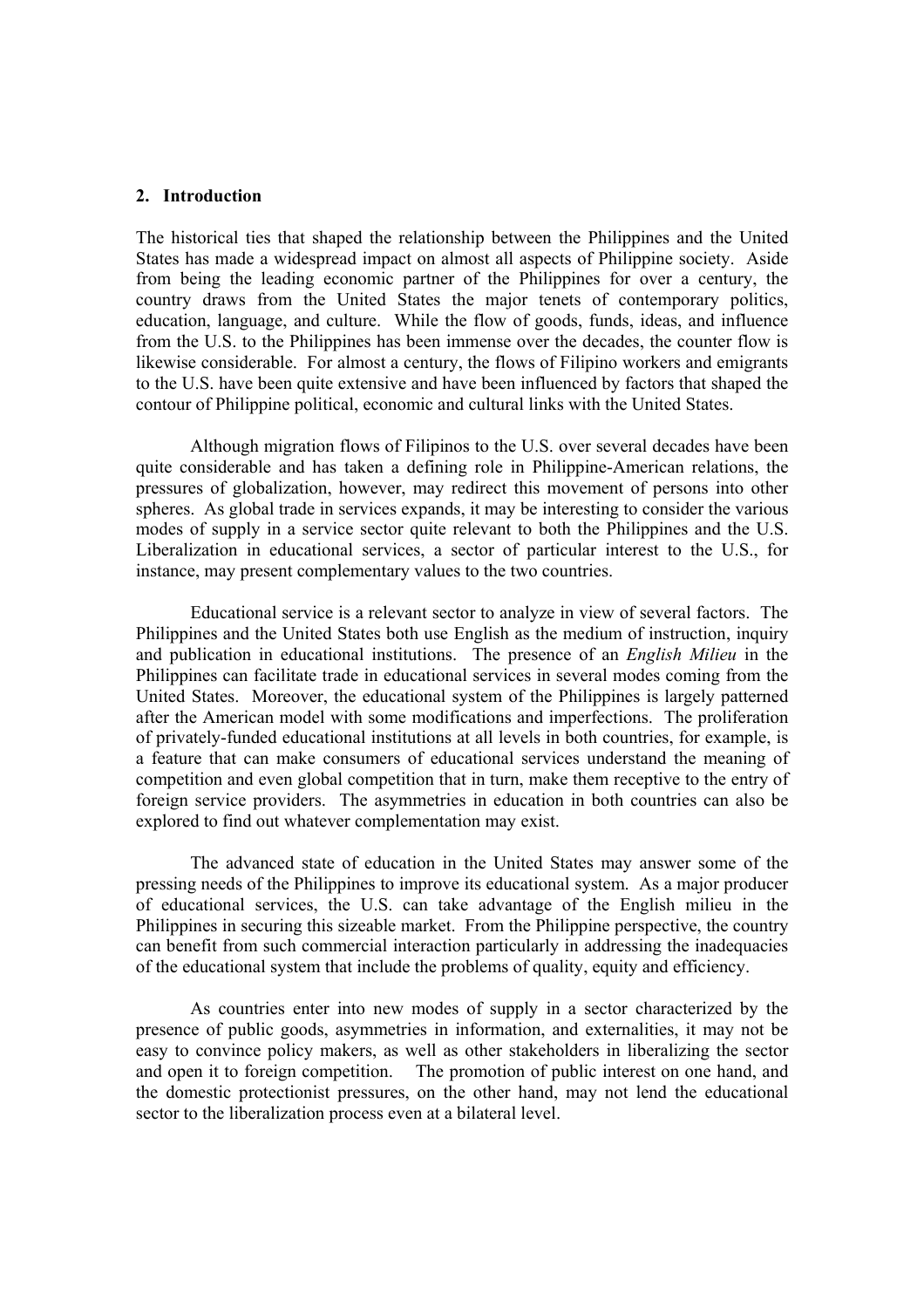With the current difficulties and slowdown in multilateral trade negotiations, countries, including the Philippines, are looking for other avenues that will liberalize trade within the region and with their major trading partners. This paper examines the implications of a bilateral economic partnership with the United States on the country's trade in services particularly on the movement of natural persons and the development of human capital. Policy options are listed in order to maximize the benefits of an enhanced economic partnership with the United States given the issues on market access, protection, and impact of such bilateral trade agreement on the movement of natural persons and the various modes of supply in educational services.

In the movement of natural persons, the issue of market access comes into fore. Immigration policies, national security concerns, domestic regulations, and even protectionist domestic interests can contribute in slowing down the movement of people across national boundaries. It is recognized, however, that the establishment of Mutual Recognition Agreements (MRAs) and other forms of professional accreditation mechanisms have contributed, to a certain extent, in easing the restrictions on the movement of people internationally. In this light, this paper explores the prospects of the inclusion of MRAs, other forms of professional accreditation, and criteria for temporary stay of business personnel in the proposed free trade agreement between the Philippines and the United States.

More than access, the protection of migrant workers especially the nonprofessional workers in the U.S. was likewise considered in this paper. In addition, a balanced treatment on the movement of natural persons internationally includes a discussion on the impact of such international movement of people on society in terms of brain drain and remittances.

## **Significance of the study**

In the light of the potential opportunities, as well as the consequences of a bilateral liberalization in educational services with the United States, an evaluation of these positive and negative points should be a significant inquiry to pursue. Thus, this paper is meant to weigh and evaluate the advantages relative to the disadvantages of enhancing trade in educational services at various modes of supply aside from considering the gains and costs of the movement of natural persons<sup>2</sup> between the two countries.

## **Objectives of the study**

The following are the objectives of this paper:

- a. Trace the structure of bilateral flows between the Philippines and the United States in terms of the movement of natural persons
- b. Trace the structure of bilateral flows of educational services between the Philippines and the United States

 $2^{2}$  Movement of natural persons is a technical definition of the General Agreement of Trade in Services that covers highly skilled workers, professionals, intra-corporate transferees and business visitors.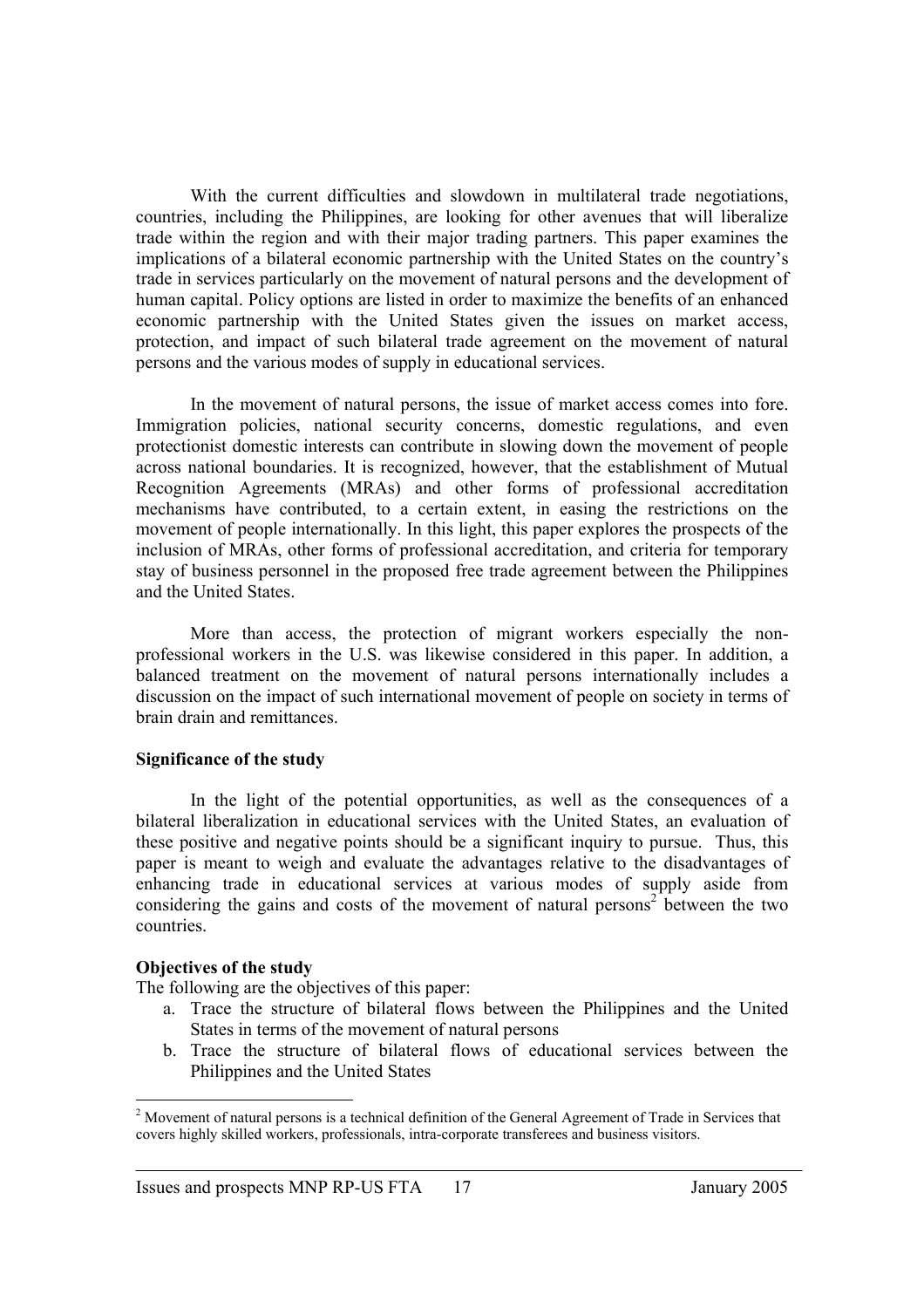- c. Identify the possible modes of supply in educational services that can be pursued in the light of globalization and enhanced bilateral economic partnership between the Philippines and the United States
- d. Identify specific provisions on the movement of natural persons in free trade agreements entered into by the United States with other countries
- e. Assess the various restrictive measures on the temporary movement of Filipino professionals and workers into the United States
- f. Analyze the various problems and concerns faced by OFWs in the United States
- g. Evaluate the impact of these migration flows and various modes of supply in educational services in the Philippines
- h. Proposed policy options that the Philippines can take in addressing the consequences of these flows and modes of supply in order to maximize their benefits and mitigate their negative consequences
- i. Proposed strategies for negotiation towards the formation of an RP-US FTA

## **3. Bilateral flows between the Philippines and the United States**

## **A. Flows of Filipinos to the United States**

Several phases divide the migration flows of Filipinos to the United States. These migration stages are greatly driven by events and features that ensued during the development of the Philippine-American bilateral bond.

 The first group is composed of plantation workers. The entry of Filipino plantation workers in Hawaii and California was facilitated by the U.S. immigration restriction on the entry of foreign workers, mostly the Chinese and Japanese nationals, on one hand, and the colonial link between the Philippines and the U.S. on the other hand. Since the Philippines has been ceded to the United States in the Treaty of Paris, Filipinos, as nationals of an American colony, were not subjected to this U.S. immigration restriction. Since Filipinos were treated as U.S. nationals, they became the natural substitutes for Chinese and Japanese workers in the light of the immigration restriction. Many of these Filipino plantation workers settled permanently in Hawaii and California. However, with the passage of the Tydings-McDuffie Act or the Philippine Independence Act of 1934, a law that established a commonwealth government in the Philippines in preparation for its eventual independence, the unhampered entry of Filipinos to the U.S. for three decades ended (Espiritu 2002).

 The second group of Filipinos entered the United States through military links by joining the U.S. Navy. Even without the privilege of American citizenship, Filipinos were allowed to join the U.S. military. This practice is understandable during the American colonial period but Filipino recruitment in the U.S. Navy persisted even after independence, albeit at a reduced level, due to a special provision in the 1947 Military Bases Agreement. Although a majority of the Filipino recruits took on menial assignments in the U.S. navy (like stewards and mess attendants), this did not deter thousands, mostly educated, to apply for limited slots. The economic benefits were quite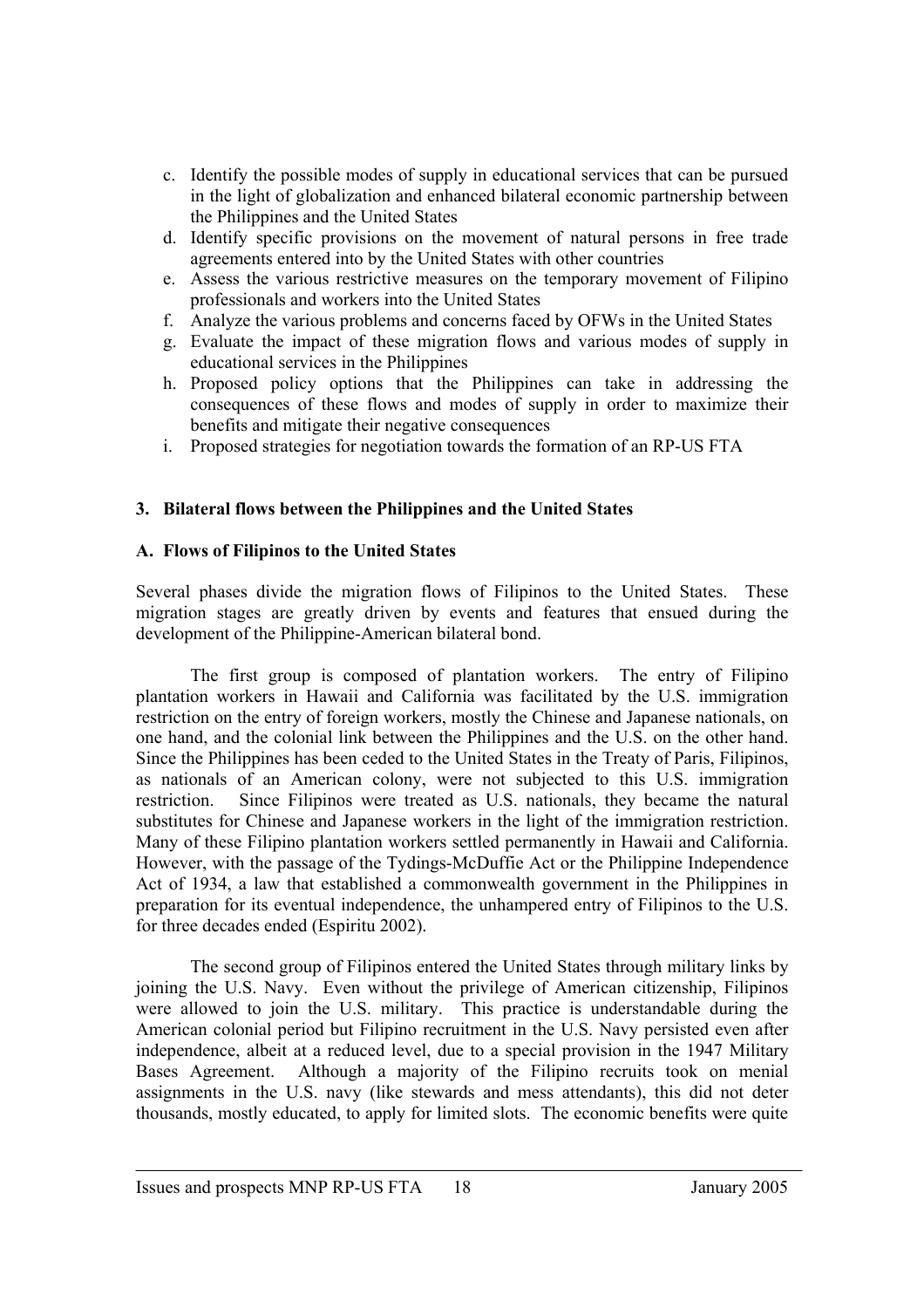attractive and the possibility of permanent residence for their family became the major pull factors for this flow of educated Filipinos (Espiritu 2002).

 The third wave of Filipinos that entered the U.S. was ushered by the liberalization of the American Immigration Act of 1965 that removed the nationality origin quotas. At the same time, the booming American economy experienced labor shortages in various fields. These two factors facilitated the entry of a large number of Filipino doctors, nurses, engineers, accountants, teachers, and other professionals into the United States. The initial entry of Filipino professionals was followed by their families that were subsequently petitioned under a provision of the immigration law that allows for family reunification (Espiritu 2002).

 The fourth and current phase of migration flows is influenced to a great extent by the forces of globalization. The liberalization of trade in services expanded cross-border transaction as well as foreign direct investments. Accompanying these modes of supplying services globally is the movement of professionals and workers. Transnational corporations practice intra-corporate transfer of workers around the world for training and foreign posting. However, even smaller firms particularly those in the information communications technology (ICT) send their personnel abroad to conduct cross-border transactions. As a consequence, many IT professionals have moved to the U.S. on working visas initially, but have subsequently taken permanent residence there. The fluctuations in the labor markets for nurses and to some extent teachers have likewise facilitated the flows of Filipino nurses and teachers in more recent years.

Filipinos do not only leave the country to seek permanent residence abroad. For over several decades, there have been significant flows of temporary workers starting with construction and logging workers in Indonesia and Malaysia in the 1960s. The ubiquitous Filipino musicians and entertainers were seen in several major cities in Asia during the post-war years. Subsequently, the oil boom in the 1970s expanded several economies in the Middle East and this economic prosperity, in turn, has attracted all kinds of Filipino workers, both professionals and laborers, into the region. The rapid economic growth in more recent years in the economies in the East Asia region including Hong Kong, Taiwan, Singapore, Malaysia, Japan and South Korea has also attracted thousands of Filipino workers including entertainers, factory workers, domestic helpers and construction workers to these places. Recent estimates reveal that, overseas Filipino workers are in more than 200 countries, territories, islands and places all over the world.

Various factors have facilitated the movement of people across national boundaries and have contributed in the formation of an emerging migration culture among Filipinos. Limited employment opportunities in the country, rapid expansion of the labor force, and the relative lethargy of the domestic economy compared with its neighboring countries have pushed many of Filipinos to seek employment overseas. On the other hand, the tightening labor market, graying population, dislike for difficult jobs, and economic dynamism in receiving countries have served as pull factors for Filipinos who are working abroad and the effective network they have created, the costs of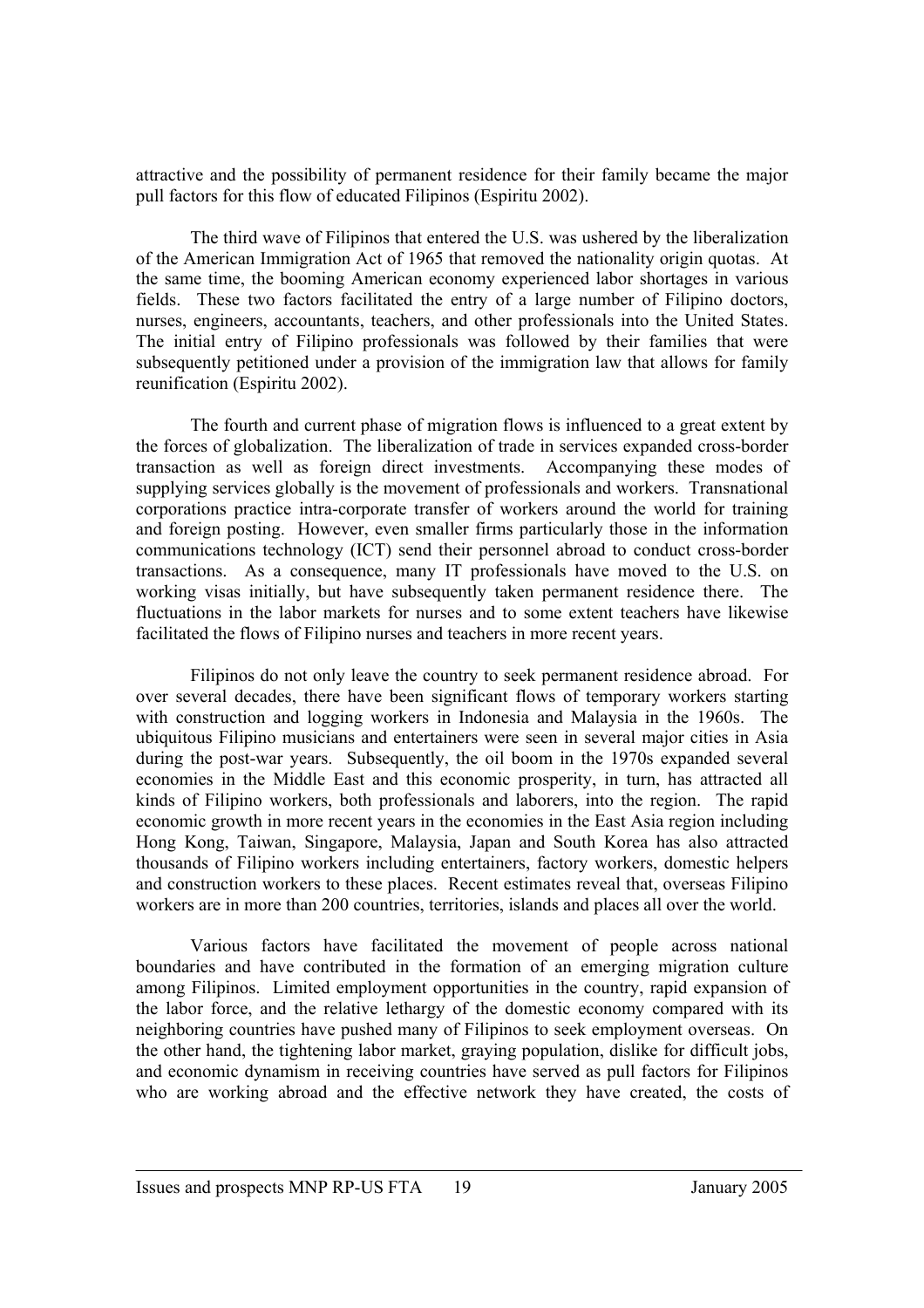migration have been substantially reduced. These three major factors reinforced each other in the migration culture among Filipinos (Tullao, Cortez & See 2004).

| Year | USA    | Canada | Australia | Japan | U.K. | Germany | New Zealand | Others | Total  |
|------|--------|--------|-----------|-------|------|---------|-------------|--------|--------|
| 1981 | 40,307 | 5,226  | 2,752     | 254   | 88   | 45      | 12          | 183    | 48,867 |
| 1985 | 38.653 | 2.097  | 3,458     | 126   | 276  | 213     | 52          | 394    | 45.269 |
| 1990 | 43.781 | 8.400  | 5.847     | 3.569 | 291  | 334     | 50          | 877    | 63,149 |
| 1995 | 34.614 | 11,288 | 2,966     | 4.883 | 151  | 661     | 579         | 1.100  | 56,242 |
| 2000 | 31.324 | 8.245  | 2.298     | 6.468 | 174  | 552     | 261         | 1.709  | 51.031 |
| 2001 | 31,287 | 9.737  | 1.965     | 6.021 | 176  | 507     | 284         | 2.077  | 52,054 |
| 2002 | 36.557 | 8,795  | 2.603     | 5,734 | 271  | 518     | 624         | 2.618  | 57,720 |

## **Table 1. No. of Registered Filipino Emigrants by Country of Destination**

Source: Commission on Filipino Overseas in Phil. Stat. Yearbook 2003

The Filipino migration management model is currently being studied by fellow developing countries. Approximately 2,700 Filipinos leave the country to find employment in the global work place. They surpass immigration and work restriction of around 210 countries and trust territories worldwide considering that the WTO only has around 140 members.

The United States remains to be the top destination especially to the skilled and professional work force. Table 1 above shows that around 40,000 Filipinos yearly apply for emigrant status in the United States. If Filipinos could not qualify to legal change of residency status, then there is no preventing them from turning into irregular migrants. Table 2 below shows that almost half the world total number of Filipino migrant workers is on temporary work basis. While not all could convert into permanent status, a significant number turn irregular. It is estimated that close to 100,000 Filipinos are in the US on a temporary basis but over half a million have irregular immigration status. The US has registered the highest number of Filipinos with irregular immigration status.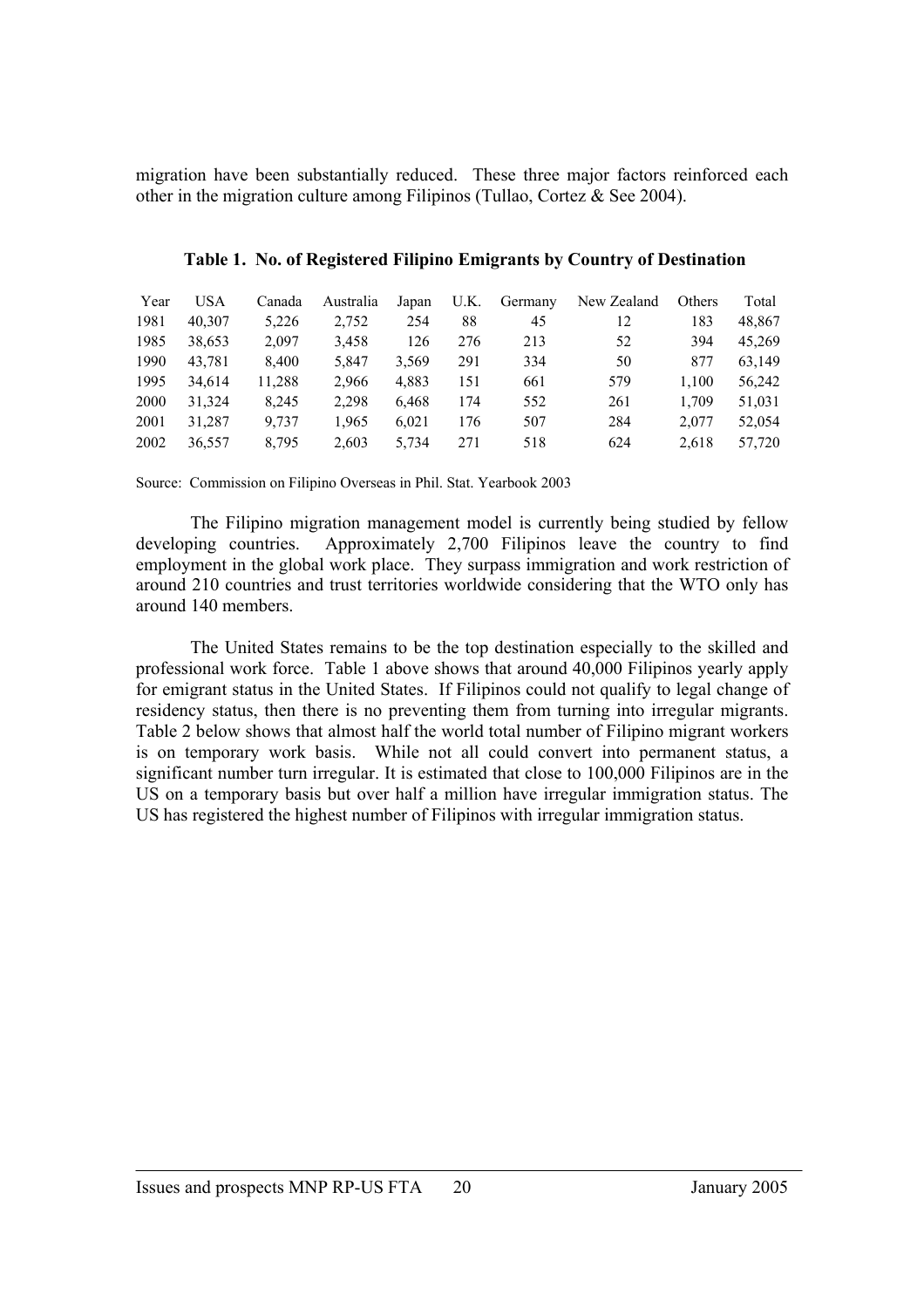**Table 2. Stock estimate of overseas Filipinos As of December 2003** 

| <b>REGION/COUNTRY</b>       | Permanent    | <b>Temporary</b> | Irregular | <b>Total</b> |
|-----------------------------|--------------|------------------|-----------|--------------|
| <b>WORLD TOTAL</b>          | 2,865,412    | 3,385,001        | 1,512,765 | 7,763,178    |
|                             |              |                  |           |              |
| <b>AFRICA</b>               | 318          | 53,706           | 16,955    | 70,979       |
| <b>EGYPT</b>                | 54           | 2,383            | 1,280     | 3,717        |
| <b>EQUATORIAL GUINEA</b>    | $\mathbf{0}$ | 1,471            | 150       | 1,621        |
| <b>LIBYA</b>                | 75           | 5,982            | 485       | 6,542        |
| <b>NIGERIA</b>              | 18           | 10,939           | 586       | 11,543       |
| OTHERS / UNSPECIFIED        | 171          | 32,931           | 14,454    | 47,556       |
|                             |              |                  |           |              |
| ASIA, East & South          | 85,570       | 944,129          | 503,173   | 1,532,872    |
| <b>BRUNEI</b>               | 26           | 21,043           | 1,500     | 22,569       |
| <b>HONGKONG</b>             | 404          | 185,500          | 2,500     | 188,404      |
| <b>JAPAN</b>                | 77,310       | 197,268          | 30,100    | 304,678      |
| <b>KOREA</b> (South)        | 4,561        | 28,540           | 9,015     | 42,116       |
| <b>MACAU</b>                | 56           | 16,000           | 1,000     | 17,056       |
| <b>MALAYSIA</b>             | 311          | 59,599           | 363,000   | 422,910      |
| <b>SINGAPORE</b>            | 152          | 58,194           | 71,917    | 130,263      |
| <b>TAIWAN</b>               | 1,992        | 151,824          | 4,300     | 158,116      |
| OTHERS / UNSPECIFIED        | 758          | 226,161          | 19,841    | 246,760      |
|                             |              |                  |           |              |
| <b>ASIA, West</b>           | 2,290        | 1,361,409        | 108,150   | 1,471,849    |
| <b>BAHRAIN</b>              | 63           | 28,238           | 5,000     | 33,301       |
| <b>ISRAEL</b>               | 104          | 9,186            | 23,000    | 32,290       |
| <b>JORDAN</b>               | 108          | 5,235            | 7,000     | 12,343       |
| <b>KUWAIT</b>               | 93           | 69,217           | 10,000    | 79,310       |
| <b>LEBANON</b>              | 19           | 21,521           | 5,500     | 27,040       |
| <b>OMAN</b>                 | 18           | 18,632           | 1,500     | 20,150       |
| QATAR                       | 13           | 44,279           | 1,000     | 45,292       |
| <b>SAUDI ARABIA</b>         | 243          | 948,329          | 18,000    | 966,572      |
| <b>UAE</b>                  | 389          | 172,755          | 20,000    | 193,144      |
| <b>OTHERS / UNSPECIFIED</b> | 1,240        | 44,017           | 17,150    | 62,407       |
|                             |              |                  |           |              |
| <b>EUROPE</b>               | 165,030      | 459,042          | 143,810   | 767,882      |
| <b>AUSTRIA</b>              | 21,854       | 1,203            | 2,000     | 25,057       |
| <b>BELGIUM</b>              | 3,473        | 2,524            | 4,933     | 10,930       |
| <b>FRANCE</b>               | 1,082        | 4,808            | 26,121    | 32,011       |
| <b>GERMANY</b>              | 42,489       | 7,015            | 4,392     | 53,896       |
| <b>GREECE</b>               | 88           | 15,527           | 7,500     | 23,115       |
| <b>ITALY</b>                | 4,075        | 70,113           | 50,000    | 124,188      |
| <b>NETHERLANDS</b>          | 10,250       | 2,368            | 1,000     | 13,618       |
| <b>SPAIN</b>                | 15,753       | 6,071            | 4,000     | 25,824       |
| <b>SWITZERLAND</b>          | 842          | 5,971            | 6,199     | 13,012       |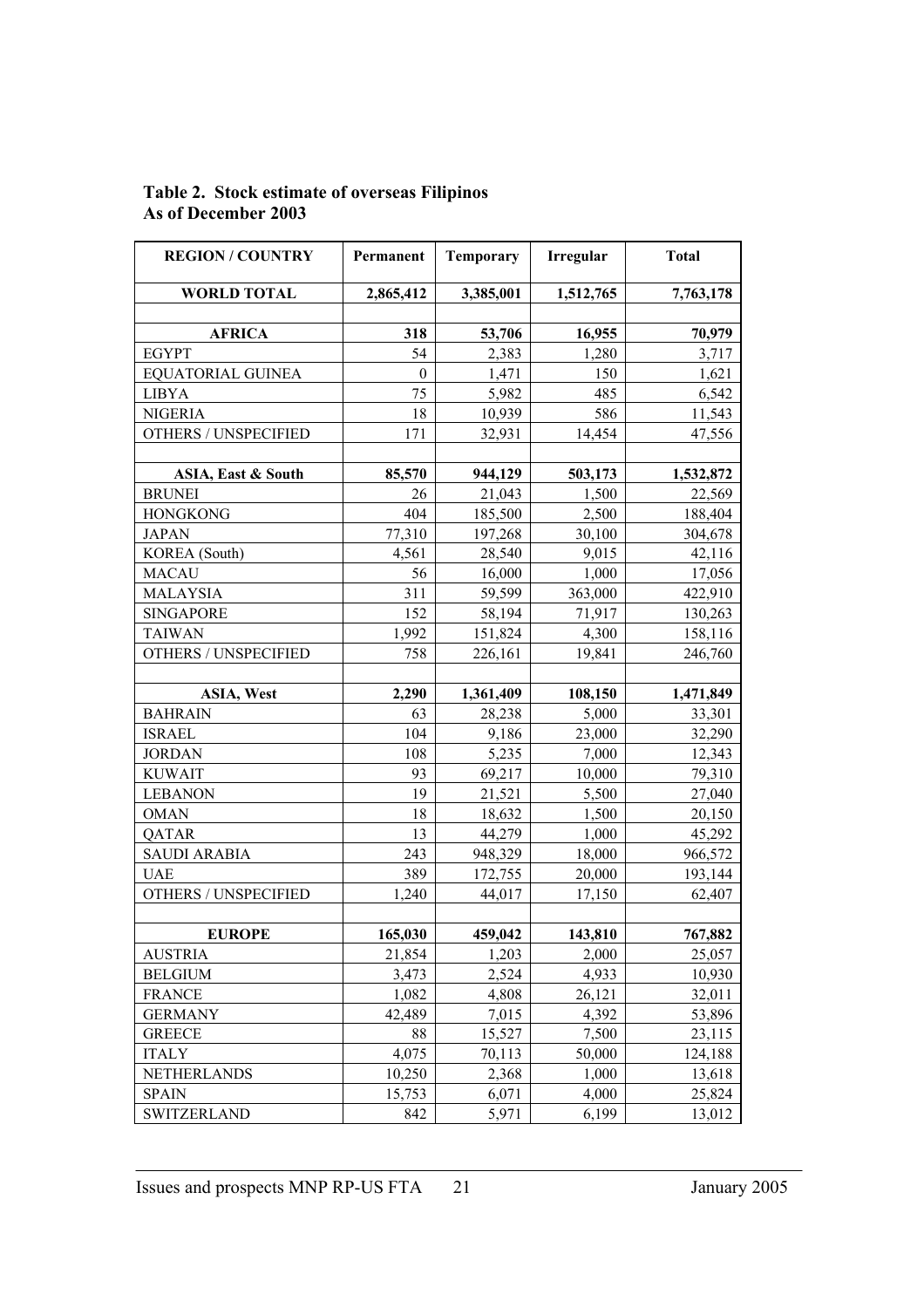| <b>UNITED KINGDOM</b>       | 46,234    | 38,256  | 7,125   | 91,615    |
|-----------------------------|-----------|---------|---------|-----------|
| OTHERS / UNSPECIFIED        | 18,890    | 305,186 | 30,540  | 354,616   |
|                             |           |         |         |           |
| <b>AMERICAS/</b>            | 2,386,036 | 286,103 | 709,676 | 3,381,815 |
| <b>TRUST TERRITORIES</b>    |           |         |         |           |
| <b>CANADA</b>               | 359,118   | 30,027  | 2,975   | 392,120   |
| <b>UNITED STATES</b>        | 1,979,408 | 99,815  | 510,000 | 2,589,223 |
| <b>CNMI</b>                 | 1,288     | 15,399  | 1201    | 17,888    |
| <b>GUAM</b>                 | 44,917    | 1,628   | 500     | 47,045    |
| <b>OTHERS / UNSPECIFIED</b> | 1,305     | 139,234 | 195,000 | 335,539   |
|                             |           |         |         |           |
| <b>OCEANIA</b>              | 226,168   | 55,814  | 31,001  | 312,983   |
| <b>AUSTRALIA</b>            | 209,017   | 716     | 2,923   | 212,656   |
| <b>NEW ZEALAND</b>          | 17,051    | 260     | 120     | 17,431    |
| <b>PALAU</b>                | 5         | 3,266   | 400     | 3,671     |
| PAPUA NEW GUINEA            | 64        | 4,140   | 7,339   | 11,543    |
| <b>OTHERS / UNSPECIFIED</b> | 31        | 47,432  | 20,219  | 67,682    |
|                             |           |         |         |           |
| <b>REGION UNSPECIFIED</b>   |           | 8,767   |         | 8,767     |
|                             |           |         |         |           |
| <b>SEABASED WORKERS</b>     |           | 216,031 |         | 216,031   |

*Prepared by the Commission on Filipinos Overseas from CFO, DFA, POEA and other sources covering 192 countries / territories.* 

*Permanent - Immigrants or legal permanent residents abroad whose stay do not depend on work contracts.* 

*Temporary - Persons whose stay overseas is employment related, and who are expected to return at the end of their work contracts.* 

*Irregular - Those not properly documented or without valid residence or work permits, or who are overstaying in a foreign country.*

#### Source : POEA

 There are approximately 1.4 million foreign born (from the Philippines) Filipinos in the United States and they represent the second largest immigrant group next to Mexicans (9.2 million). The states with the largest number of Filipinos are California (664,935) and Hawaii (102,063). Almost half of the total foreign born Filipinos in the U.S. are in California and half of the foreign born population of Hawaii. Migrant Filipinos account for less than five percent of the total foreign born. Interestingly, onefourth of the foreign born in the armed forces of the United States were from the Philippines. Between 1990 and 2000, the inflow of foreign born Filipinos has increased by 50 percent (Migration Information Source 2003).

In 1986, there were approximately 52,558 Filipinos who entered the United States. The number dropped to around 50,000 in 1987 and 1988. It was highest in year 1990 and 1991 (63,756 and 63,596 respectively) and lowest in 1999 with 31,026.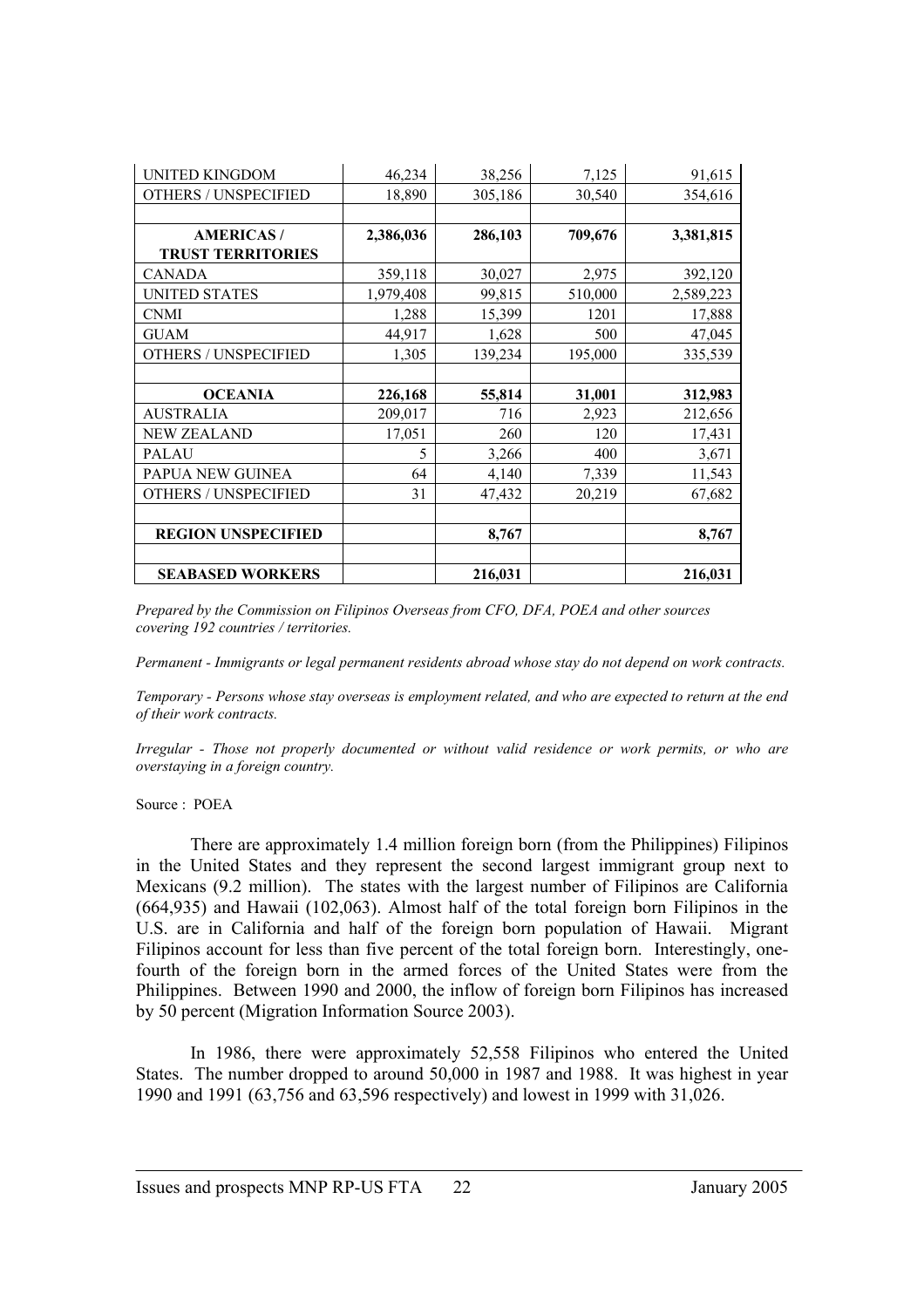

**Figure 1. Inflow of foreign born Filipinos to the U.S.** 

Source: Migration Information Source (2003)

 Most of the migrant Filipinos changed to U.S. citizenship as evidenced by the significant figures from Migration Information Source (2003). Almost half of the inflows per year have changed citizenship as can be seen in the graph below.





Source: Migration Information Source (2003)

Around 25,296 Filipinos changed to U.S. citizenship in 1987. The number was highest in 1997 with 45,210 in 1996. However, there was a significant drop in 1997 and in 1998 where the number was limited to only 23,809. In 2001, the number was back to its average 35,000 level.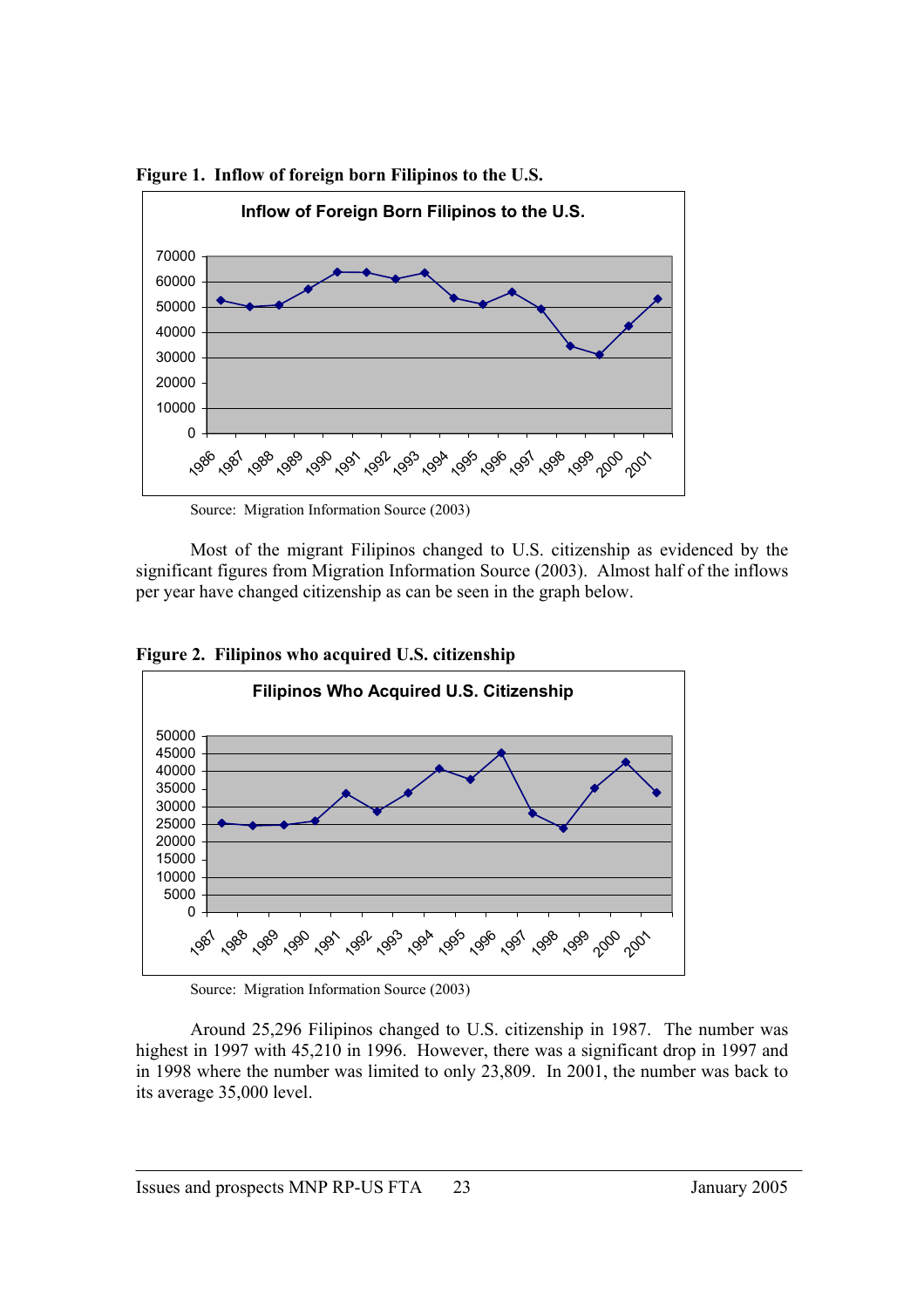#### **B. Flows of Americans to the Philippines**

U.S. nationals ranked first among visitors to the Philippines in years 2003 and 2004 according to Department of Tourism statistics (Table 3). Of the total tourist arrivals in the country, 22 percent or a total of 292,277 Americans arrived in 2004. This is a 35 percent increase from 2003 where only 216,557 visitors entered the country.

|                                        |  | Table 3. Visitor Arrivals to the Philippines |  |
|----------------------------------------|--|----------------------------------------------|--|
| <b>January to July 2003 &amp; 2004</b> |  |                                              |  |

| Rank | Country                                                   | 2004    | $%$ share | 2003    | Growth % |
|------|-----------------------------------------------------------|---------|-----------|---------|----------|
|      | 1 USA                                                     | 292,277 | 22%       | 216,557 | 35%      |
|      | 2 Japan                                                   | 217,986 | 16%       | 176,131 | 24%      |
|      | 3 Korea                                                   | 210,219 | 16%       | 157,230 | 34%      |
|      | 4 Hong Kong                                               | 96,745  | $7\%$     | 72,531  | 33%      |
|      | 5 Taiwan                                                  | 69,456  | $5\%$     | 47,906  | 45%      |
|      | 6 Australia                                               | 48,688  | $4\%$     | 35,890  | 36%      |
|      | 7 Canada                                                  | 36,139  | 3%        | 27,220  | 33%      |
|      | 8 Singapore                                               | 34,448  | 3%        | 26,905  | 28%      |
|      | 9 United Kingdom                                          | 33,165  | $3\%$     | 26,907  | 28%      |
|      | 10 Germany                                                | 25,604  | $2\%$     | 21,186  | 21%      |
|      | 11 China                                                  | 22,911  | $2\%$     | 17,264  | 33%      |
|      | 12 Guam                                                   | 21,124  | $2\%$     | 16,564  | 28%      |
|      | $\mathcal{R}_{\text{out},\alpha}$ : Department of Touriam |         |           |         |          |

Source : Department of Tourism

The number of foreign students in the Philippines has been declining from 1994 to 2001. Of the 2,323 foreign students in the country, Americans have the highest number with 452 or 19.5 percent; followed by Koreans 394 (17 percent) and Taiwanese 325 (14 percent) (CHED 2004).

## **C. U.S. role in Philippine economy and employment**

The United States, being the top economic trading partner of the Philippines, brings in PhP 10.4 billion worth of foreign direct investments (FDI). American firms have significantly invested in various sectors of the Philippine economy. These include: America On-line, Arthur Andersen, Barnes & Noble, Bechtel, Caltex, Citibank, Fluor Daniel, James Martin and Procter and Gamble. American firms also invest in the Philippines service sector particularly the contact or call center industry.

 The Labor Market Intelligence Report (2004) reveals priority sectors aimed at serving the U.S. market. These include ICT enabled servicing that would require skills on the application of information technology, customer contact, content development (animation, medical transcription, engineering and design, distance education), backroom operations services, and other forms of sub-contracting of electronic services. The growth and contribution to employment potential of these sectors are seen to reach USD 50.4 billion for human resources services and USD 43.2 billion for customer contact services.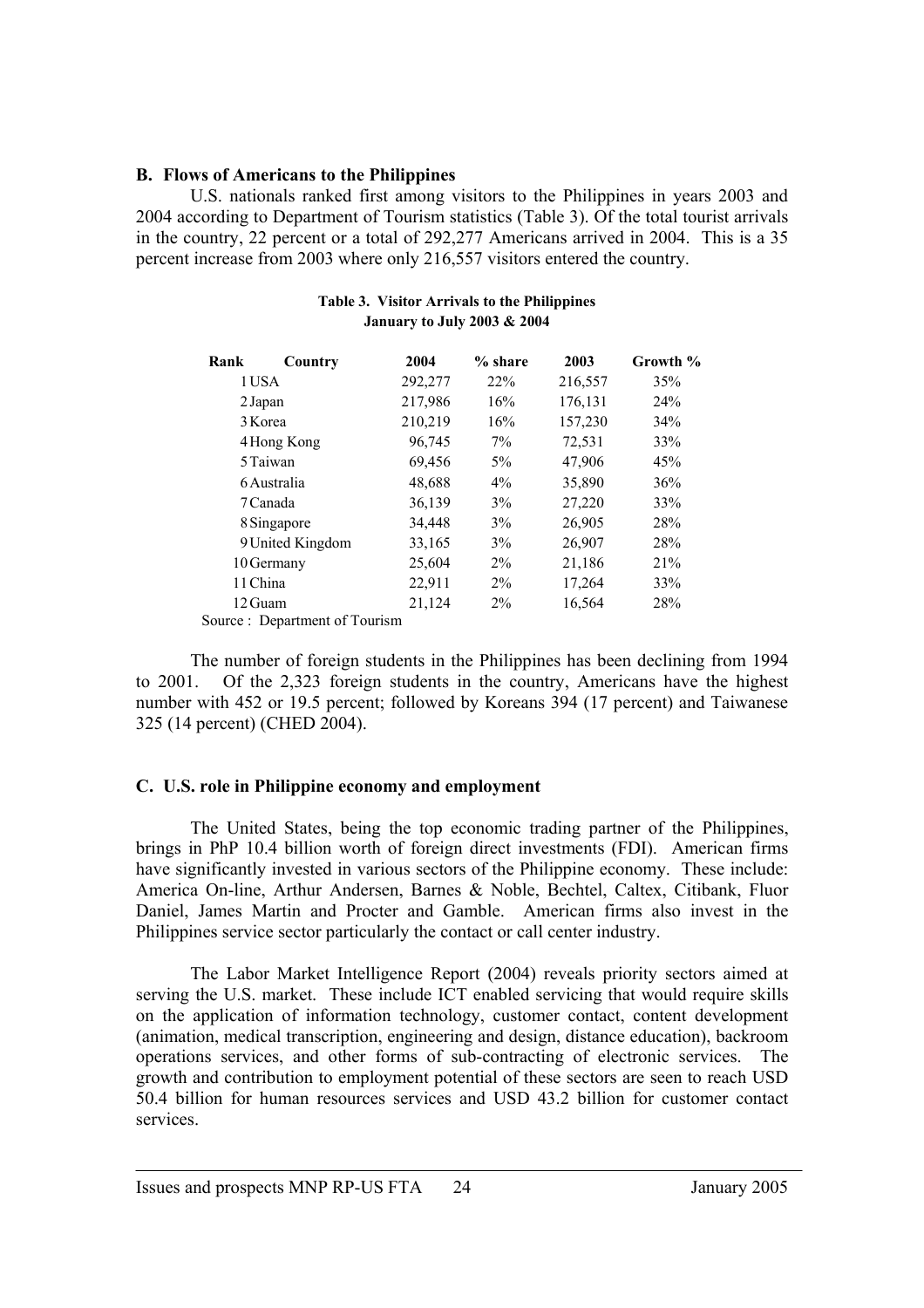The Contact Center Association of the Philippines (CCAP), a grouping of contact center service providers in the country, estimated that the US market alone would need 1.5 million IT workers to serve its requirements. CCAP pointed out that of the estimated USD200 billion investments in ICT-enabled services in the next couple of years, around USD42 billion would be the share of the contact center services. However, studies point that by year 2008, the contact industry would be obsolete as a result of improvements in technology and higher service efficiency. Nevertheless, the Philippines is maximizing these opportunities given the competencies of the labor force on service provision, language proficiency and assimilation with Western culture.

Another e-services sector where the Filipinos are seen to excel would be in medical transcription. More and more health institutions in the U.S. and other countries are outsourcing their medical transcriptions from outside their territory including the Philippines. The need for medical transcription services is currently at USD10-USD16 billion industry with an annual growth rate of 20 percent. Employment in the U.S. of medical transcriptionists is recorded at 230,000 per annum but their availability is declining by 10 percent annually (Labor Market Intelligence Report 2004).

Demand for Filipino e-services in animation also enormous in view of the inherent ingenuity, creativity and artistry of the Filipinos. Global revenues in animation are expected to increase from USD16 billion in 2001 to USD50 billion in 2004 to 2005. Current industry players numbered 22 firms to include 11 direct exporters. Existing markets are the U.S., Japan, Australia, Canada, and France for entertainment while China, Malaysia, Korea and Thailand are main markets of education/business modules (Labor Market Intelligence Report 2004).

Business process outsourcing and shared financial services trends in this area look bright as firms continue to consolidate their backroom operations on a regional level. There are around six financial and accounting centers not to mention those offering other backroom operations. The country is a major player in this area as Filipinos are regarded as globally competent accountants. The Philippines also produced a large pool of potential workers in this area as 80 to 100 thousand business-related students graduate yearly (Labor Market Intelligence Report 2004).

## **D. Modes of supply in educational services**

Educational service is a relevant sector to analyze in view of several factors. The Philippines and the United States both use English as the medium of instruction, inquiry and publication in educational institutions. Moreover, the educational system of the Philippines is largely pattered after the American model with some modifications and imperfections. The asymmetries in education in both countries can also be explored to find out whatever complementation may exist.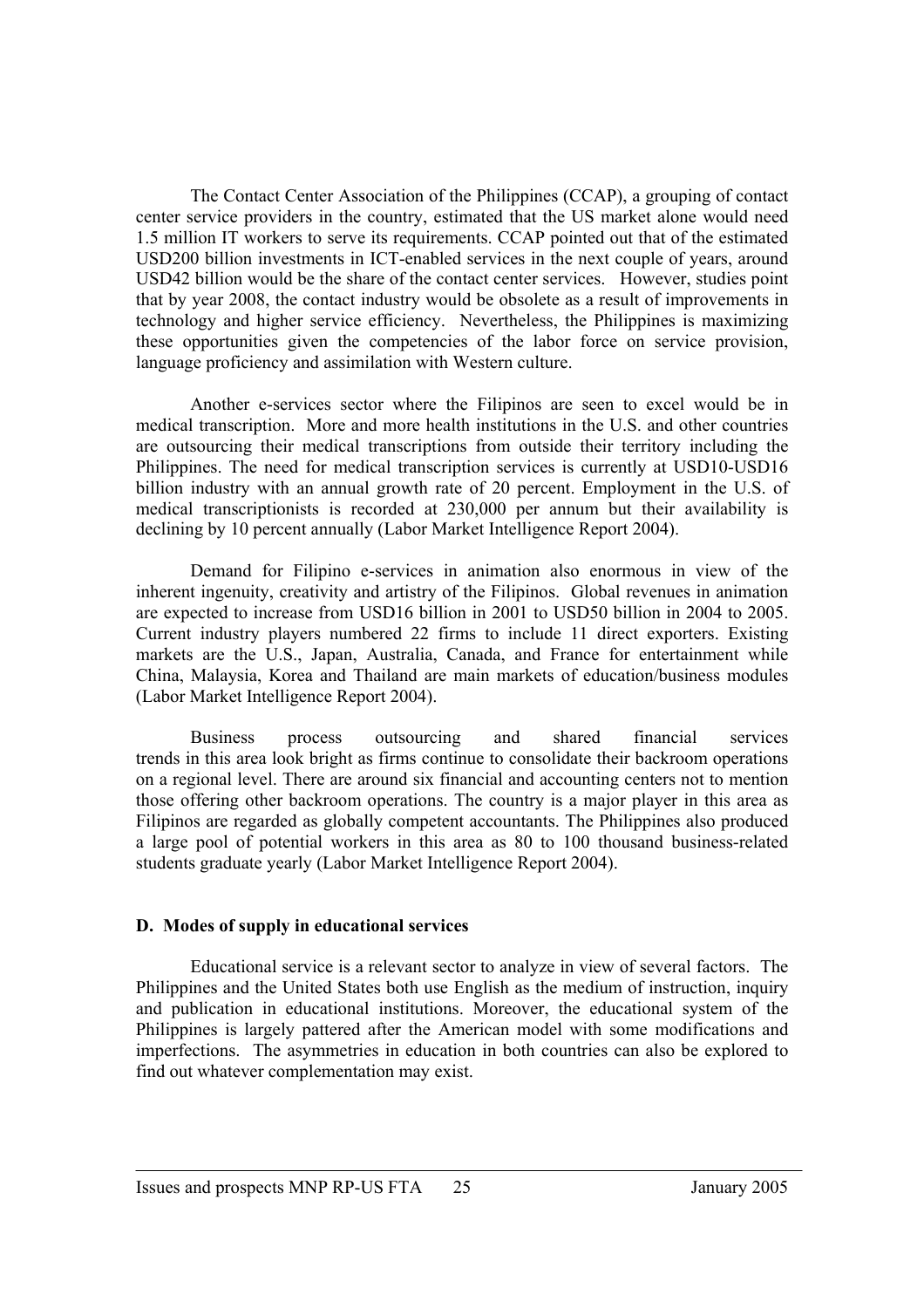The following are the modes of supply using the General Agreement on Trade in Services (GATS) framework:

*Mode 1 - Cross-border transaction.* With the rapid developments in information technology, many educational service providers are now offering distance education.

*Mode 2 - Consumption abroad.* Exchange students and scholars consume the services of a foreign-based educational services institution.

*Mode 3 - Commercial presence.* Amidst stiff competition and declining number of enrollees, American colleges and universities seek broader markets by establishing branches and affiliates overseas. This is evidenced by the presence of American schools in the Philippines like the Brent School.

*Mode 4 - Movement of natural persons.* In their own capacity as service providers, professors, doctors, nurses and other skilled and professional workers are allowed movement.

## **E. Bilateral flows in educational services**

For *cross-border* transactions, the Philippines have the old style correspondence schools and the distance education and on-line education of recent vintage.

Under the *consumption abroad*, a large number of Filipino students and scholars went to American universities under various scholarship and fellowship programs. The counter flow to this mode, although quite minimal, are American exchange students pursuing studies in the Philippines.

The entry of foreign students is regulated by the Commission on Higher Education. Executive Order (EO) 285 issued in 2000 amended the previous rules and regulations governing the admission and stay of foreign students. Although the objective of EO 285 is to promote the country as a center for education in the Asia-Pacific region, "there are a number of conditions required on students and higher education institutions (HEI) by various government agencies including CHED, DFA, and NBI that may have contributed to the decline in the enrollment of foreign students in recent years". Despite this decline, the Americans still lead the number of foreign students in the country accounting for almost one fourth of the total number of students enrolled. Medicine and health related programs account for the top academic programs where foreign student enroll (Tullao 2003).

The stringent requirements enforced by various government agencies on foreign students and HEIs may not be contributing to the promotion of the country as an educational center in the region but these requirements are for the protection of national security. Because many of HEIs that are not accredited, "these HEIs became efficient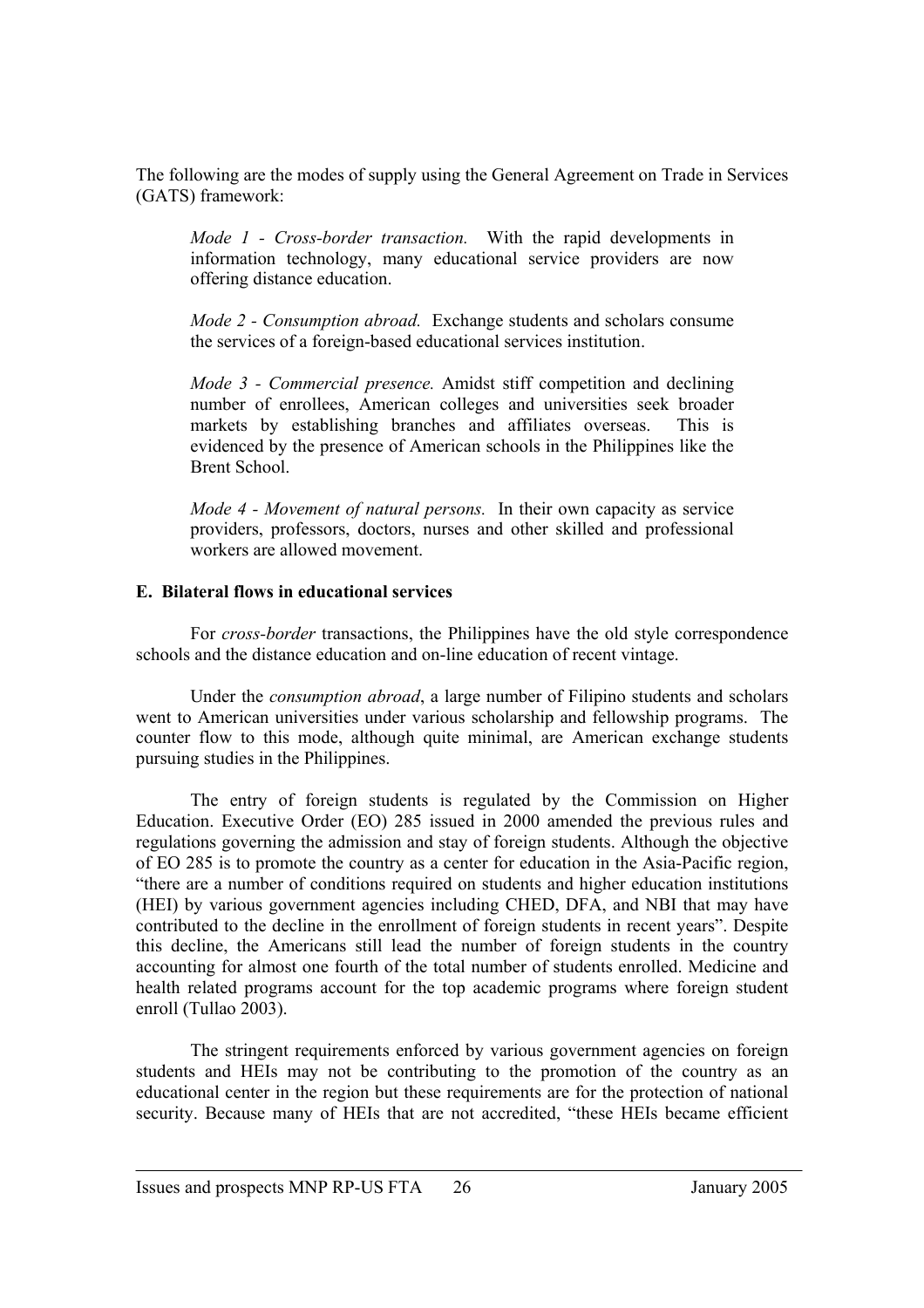routes for entering the Philippines to pursue non-educational activities." In addition, "because of the potential threat of foreign students on national security, an inter-agency committee on the entry of foreign students has been established composed of government agencies including those involved in police and national security matters" (Tullao, 2003).

There are number of foreign students who enter the country as tourists and take short courses or seminars in learning English as a second language. Our competitive tuition fees make it convenient for foreigners to study English here and enter the country via a tourist visa. With the new rules and collection of higher fees, it can make the shortterm courses more expensive (Tullao 2003).

Under *commercial presence*, the operation of the International School and the establishment of sectarian schools, were controlled, at least initially, by foreigners including Americans. In more recent years, the establishment of branches of American universities overseas and the other cooperative efforts undertaken by foreign schools with domestic education service providers were observed.

 There are several examples that can proceed from this mode through the internationalization of higher education. Branch campuses, franchising, twinning or offshore programs are just a few examples. "Under branch campuses, a provider institution sets-up a full-fledge campus in a foreign country. Programs of the provider institution are offered in the branch campus and programs are implemented fully from admission to graduation. This can be fully owned by the provider institution or a joint venture with local partners" (Bernardo 2003). Under franchising arrangement, a foreign institution grants a host institution a license or permission to offer the foreign institution degree under certain conditions. The concept of twinning, on the other hand, involves the implementation of an educational degree program in two sites: the provider institution and host institution (Bernardo 2003). The relationship may take the form of corporate partnership or joint venture.

 Twinning programs are allowed by CHED CMO No.1 Series 2000. The objective is to promote and facilitate the international mobility of teaching staff and students as an essential part of quality and relevance of higher education. Cooperative programs are likewise established to upgrade the quality of academic programs through collaborative activities, effective exchange of faculty and cooperation in research. The twinning program can be done through faculty-student exchange, collaborative research, scholarship grants and short and long-term training.

 However, there a certain regulations involved in the conduct of twinning programs. HEIs in the Philippines shall seek the approval of CHED in joining academic consortia and network with programs leading to the awarding of undergraduate, graduate and post graduate degrees. "The thrust of CHED is not meant to discourage the formation of cooperative partnerships but part of its standard-setting function. Both local and foreign institutions are required to accredited programs to ensure that academic seriousness takes precedence over commercial consideration" (Tullao, 2003).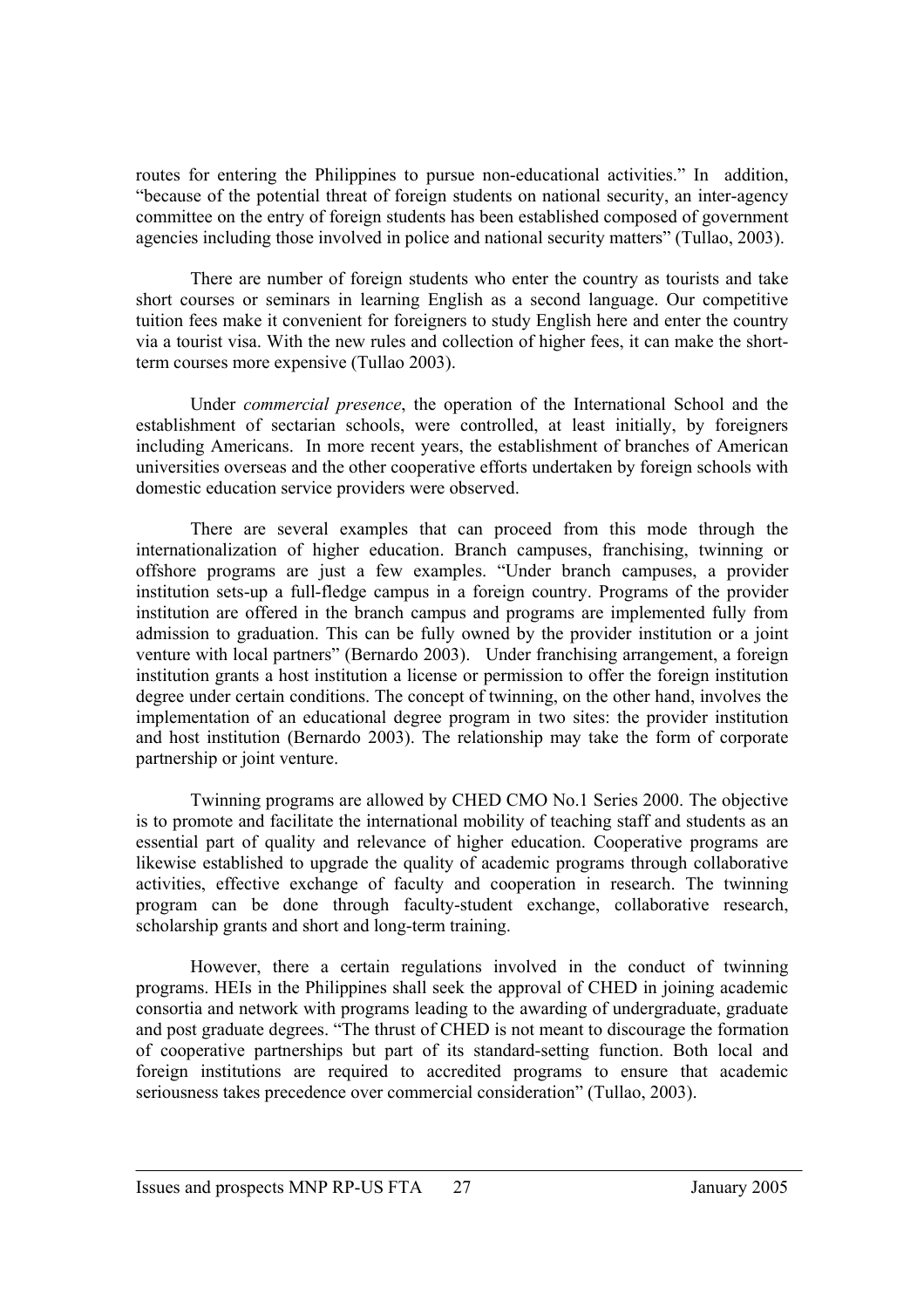The *movement of natural persons* has often been associated with other modes of supply. A number of Filipino scholars who have pursued studies in the United States, an example of consumption abroad, has not returned and has contributed to the problem of 'brain-drain'. The establishment of American university branches in the Philippines and other examples of commercial presence in educational services may likewise require the movement of American personnel and professors.

The entry of foreign professor is governed by the Labor Code that restricts entry of foreigners for employment purposes. However, the Department of Labor may issue an employment permit to a non-resident alien after fulfilling a labor market test. For those seeking employment in higher education, they seek the endorsement of the Commission on Higher Education (CHED) after submitting the following requirements including the need for a foreign professor, visa, passport, birth certificate, academic and professorial credentials of the foreign professor.

## **4. Free trade agreements of the United States**

This section identifies the provisions of the FTAs the United States has entered into with other countries and regions regarding the movement of natural persons. Lessons from these FTAs are analyzed to determine the applicability of the provisions for the proposed R.P.-U.S. FTA. These provisions may provide insights on how the Philippines can craft the proposed FTA with the U.S. as regards to the movement of professionals and businessmen into the U.S. on temporary assignments.

At the other end, given the present state of higher education in the Philippines, this mode of supply may be considered as a preferred alternative in the provision of educational services relative to other supply modes. The other options may threaten the existing domestic educational service providers and may not address the pressing problems of higher education in the country. Moreover, in the light of an overly expanded higher education in the Philippines, movement of natural persons may have a significant impact in addressing the key issues and problems of higher education.

Latin American and Caribbean (LAC) countries have shown capacity to liberalize faster than at the multilateral level and includes nearly universal coverage of trade liberalization in industrial goods. Deep integration and positive rule making behind the border is a central defining feature of the new regionalism in LAC. Deep integration involves aspects such as investment, services, product and production process standards, and mutual recognition issues. In a 2000 study by Sherry Stephenson, she examines what has been done by members of regional trading arrangements in the Western hemisphere to promote stronger disciplines for domestic regulation and recognition agreements in the area of trade in services. She compared the disciplines on domestic regulation contained in four sub-regional agreements in the Western Hemisphere – NAFTA, the Andean Community, MERCOSUR and CARICOM – to those contained in GATS Article VI on domestic regulation, and similar comparison in the area of recognition of qualifications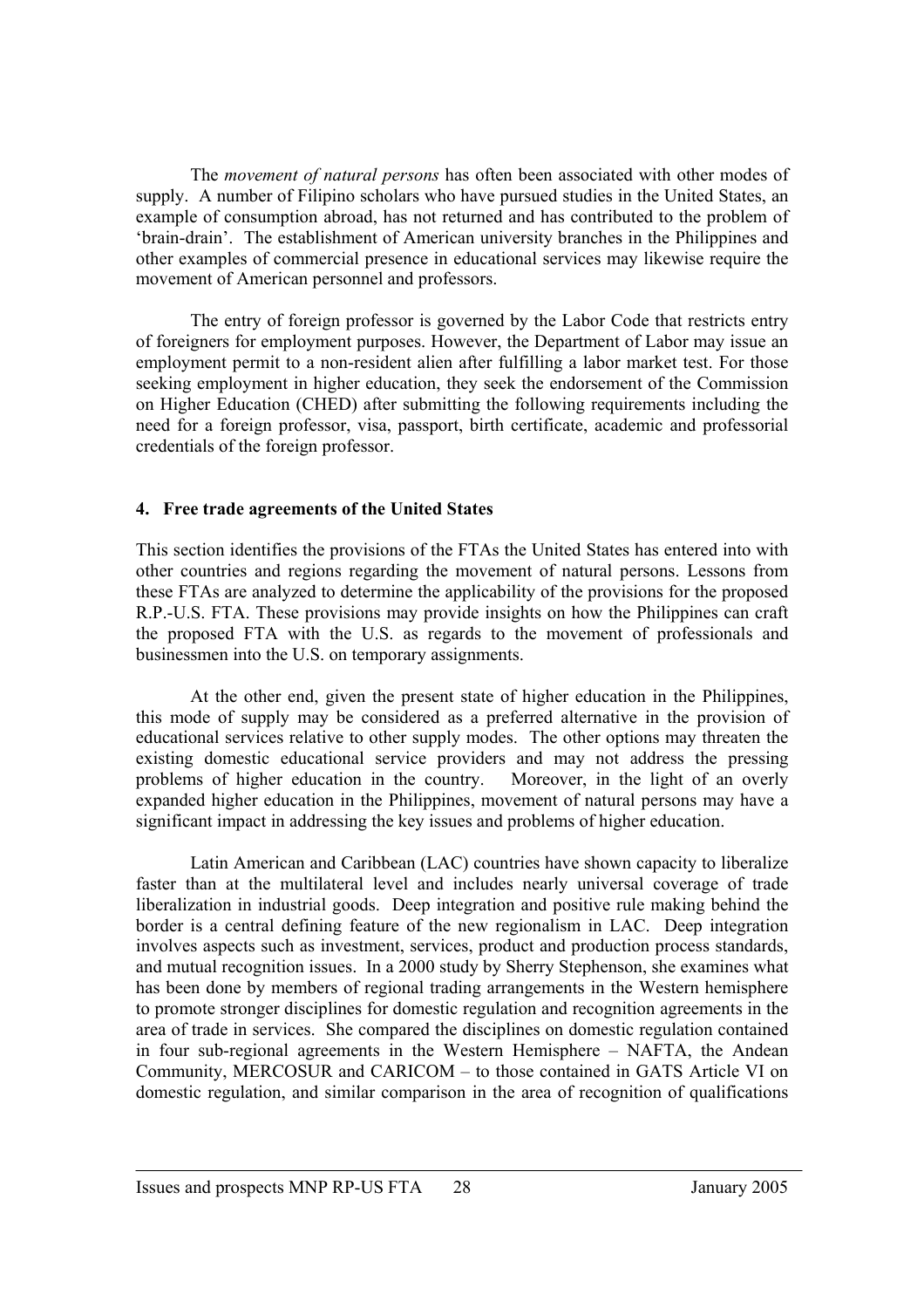for foreign-service providers with GATS Article VII (Stephenson 2000 in Salazar-Xirinachs 2001).

Stephenson's hypothesis is that because "members have similar preferences and face fewer costs when designing more detailed common rules on services trade than in the multilateral context, then one might expect to find more detailed disciplines on nondiscriminatory regulatory measures affecting trade at the sub-regional than at the multilateral level". With respect to domestic regulation, her analysis provided mixed results in the sense that some RTAs adopt principles that have a higher degree of generality than those of the GATS, other RTAs, most notably NAFTA and MERCOSUR, apply more stringent disciplines on the GATS. With respect to recognition, the analysis shows that the sub-regional integration schemes examined do go beyond GATS in encouraging or requiring the formation of recognition agreements (Salazar-Xirinachs 2001).

In a 2002 study by Stephenson, she revealed that regional trading go beyond multilateral trading in terms of liberalizing content of their disciplines for services trade. The following are salient provisions:

*Standard of treatment*: the NAFTA and NAFTA-type agreements include a clause to this effect requiring that the better of either MFN or national treatment to be given to a service provider from a member

*Racheting provision*: NAFTA and NAFTA-type agreements obliges members to an agreement to consolidate any new liberalizing measure they may take which improves the conditions afforded to service providers.

*No local presence requirement*: NAFTA and NAFTA-type agreements do not require local presence as a condition for foreign-service providers to provide a service, thus allowing service firms and individuals to determine the most cost-efficient way possible for them to carry out their trade.

*No citizenship or permanent residency requirement*: Members of NAFTA and NAFTA-type agreements have included a strongly liberalizing provision such that no citizenship or permanent residency requirement be required to license or certify professional service providers of another member.

*Unconditional MFN and national treatment*: The MERCOSUR and the Andean Community agreements require the unconditional approach of both the MFN and national treatment principles among members, thus setting out a level of discipline that is absolute in services trade.

*Liberal origin requirement*: Nearly all of the RTAs in the Western Hemisphere offer a more origin provision to qualify service providers as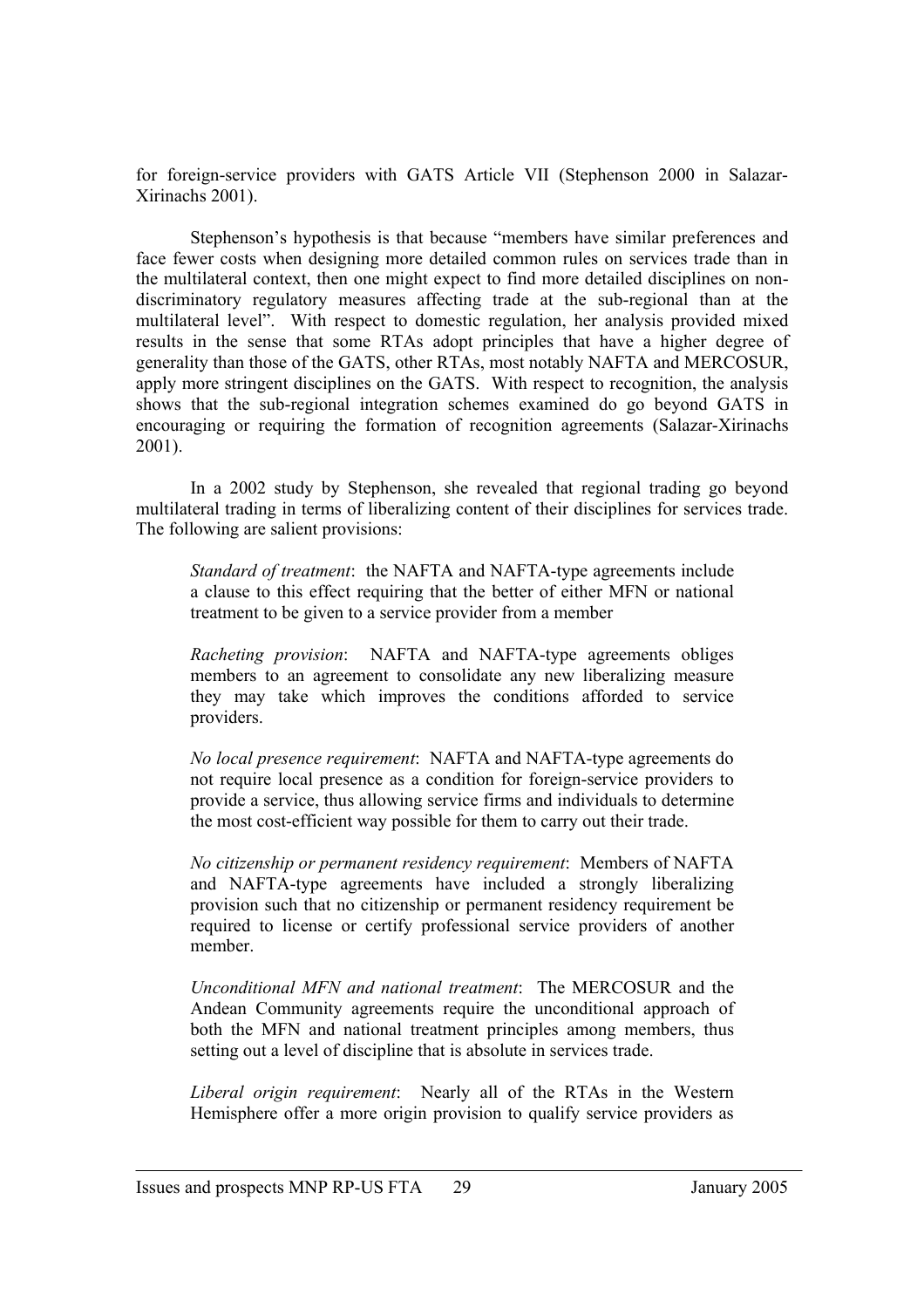beneficiaries of the provisions of the agreement (under the 'denial of benefits' provision) than does the GATS.

Chapter XVI of the NAFTA covers the Temporary Entry of Business People. The chapter tries to incorporate various factors in establishing a mechanism towards the reciprocal facilitation of temporary entry of business persons including a transparent criteria and procedures for temporary entry, ensuring border security, and the protection of the domestic labor force and permanent employment in their respective territories. In this light the three countries established the Temporary Entry Working Group whose objective is implement the provisions of Chapter XVI, develop measures that would further facilitate entry of business persons on a reciprocal basis and waiving the labor certificate test on spouses of business person allowed to stay for more than one year.

 Business persons are citizens of any of the three NAFTA member countries, who are engaged in the trade of goods, the provision of services or who perform investment activities. Business persons are divided into two major categories: business visitors (traders and investors and intra-corporate transferees) and professionals. Business visitors are business persons who intend to perform business activities related to research;design; trade and sales, among others; while traders and investors, on the other hand, are business persons who intend to carry out commercial exchange of goods and services. Intra-company transferees are business persons who intend to carry out management functions in a company or within the subsidiary of a transnational enterprise. Professionals are business persons who intend to perform any professional activity established in Chapter 16 (there are 56 professions considered in NAFTA) (Salazar-Xirinachs 2001).

## **US-Singapore FTA**

The United States, in general, provided full national treatment in all services sectors with a few exceptions. U.S. commitments include:

- Immediate national treatment in substantially all services sectors with posted exemptions
- Sub-federal and local market opening commitments
- Full, future liberalization of exemptions
- Regulatory transparency

The US-Singapore FTA on the movement of natural persons provides for freer movement with some qualifications as quoted below:

*Creates separate categories of entry for citizens of each party to conduct a wide variety of business and investment activities on a temporary basis. Singapore citizens who are business visitors can enter the U.S. to conduct business activities up to 90 days without the need for labor market test, subject to usual immigration and security measures.*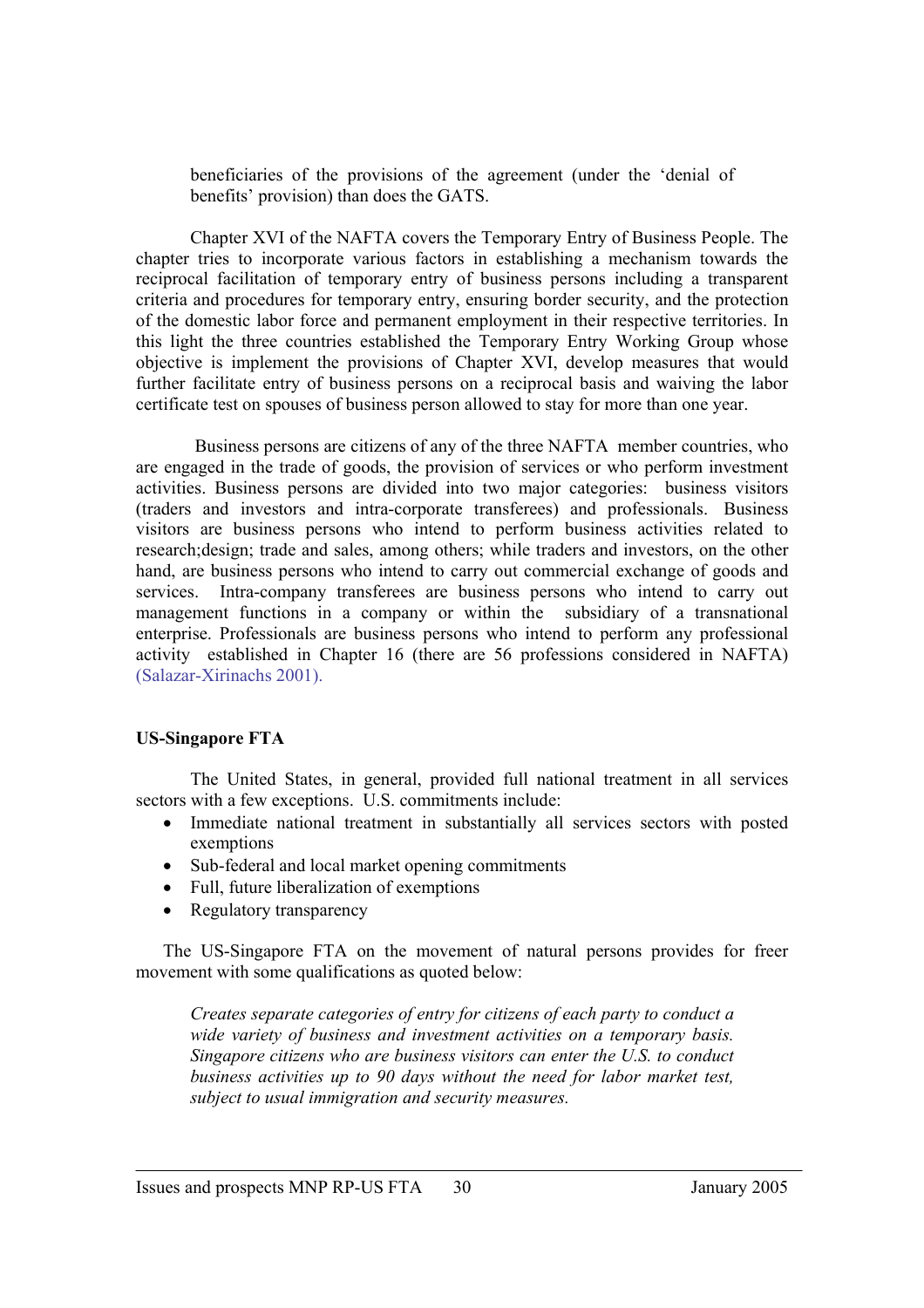The US Singapore FTA more than covers the movement of traders and investors and business visitors. It provides for the movement of intra-corporate transferees (managers, executives and specialists). The movement of professionals to perform services are also allowed provided they comply with immigration measures applicable to temporary entry. Further, the US-Singapore FTA provides for the movement of professionals that *" a party shall not as a condition for temporary entry, require prior approval procedures, petitions, labor certification tests, or other procedures of similar effect; or impose or maintain any numerical restriction relating to temporary entry".* 

#### **US-Thailand FTA Negotiations**

The movement of natural persons concern of Thailand is different from Singapore. Their priority regarding Mode 4 includes Thai chefs and skilled culinary workers that can fall within the uniquely skilled classification of the United States. This demand favors Thailand because few native born American citizens can fill positions requiring expert knowledge of Thai culinary arts (Hunton & William 2004).

## **US-Vietnam FTA Negotiations**

Vietnam accords immediately and unconditionally most favored nation treatment to U.S. persons and firms. Vietnam agrees to grant national treatment to U.S. persons and firms, and to permit them to enter within three to five years its markets in the full range of service industries, including financial services (insurance and banking), telecommunications, distribution, audio-visual, legal, accounting, engineering, computer and related services, market research, construction, education, health and related services, and tourism (Tai 2004).

Movement of natural persons is particularly relevant to the Vietnam's educational services sector because although they will not provide market access or national treatment for the cross-border supply of educational services, for the first seven years after the entry-into-force of the bilateral trading agreement, U.S. companies may establish commercial presence through a joint venture. After that, schools with 100 percent U.S. invested capital may be established. Foreign teachers employed by educational units with U.S. invested capital must have five years teaching experience and be recognized by the Ministry of Education.

Licensing for accounting, auditing, bookkeeping, taxation, architectural services will be granted on a case to case basis. Initially, U.S. invested firms may service only foreign invested enterprises. Branching is not permitted.

For legal services, 100 percent equity ownership in companies, joint ventures, and branches is permitted. U.S. lawyers may not appear before Vietnamese courts. However, U.S. firms may advise on Vietnamese law if they hire persons with Vietnamese law degrees who satisfy the requirements applied to like Vietnamese practitioners. Branches of law firms may receive a five-year renewable license. In July 2003, the government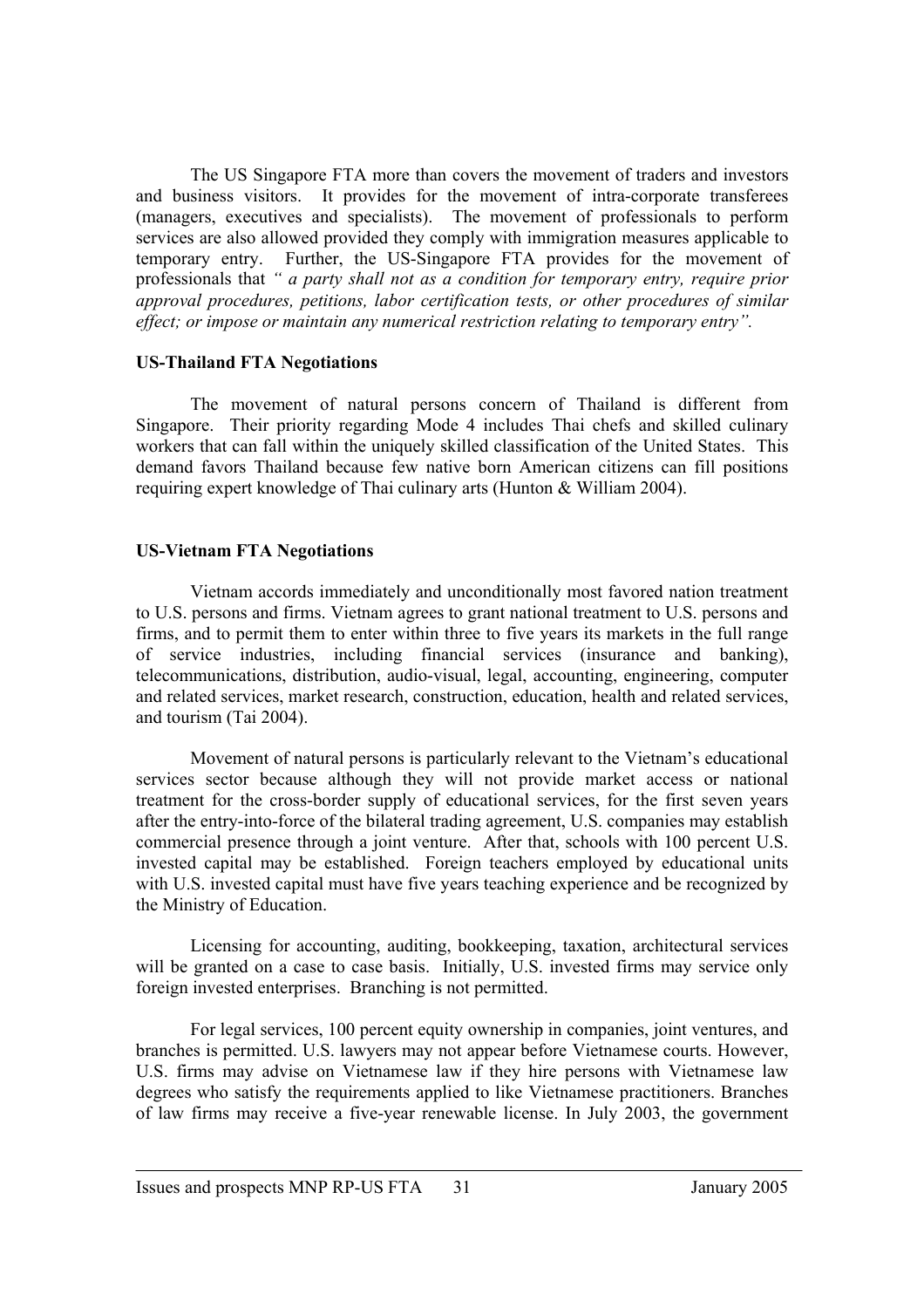promulgated Decree 87 significantly reforming the regulatory framework for the operations of foreign law practices and foreign law firms. The decree substantially broadened the scope of practice of foreign law firms in Vietnam. Foreign law practices are permitted to provide advice on foreign and international law in the areas of business, investment and commerce, which had been prohibited previously. By virtue of these reforms, foreign law firms may now offer a full range of legal services and employ Vietnamese lawyers.

For management consulting, U.S. companies may only establish a commercial presence through joint ventures or business cooperation contracts. After the BTA has been in effect for 5 years, enterprises with 100 percent U.S. ownership will be permitted.

## **US-Chile FTA**

The US-Chile FTA follows the standard provisions for the temporary entry business visitors. However, the entry of professionals is provided based on defined professions with required educational requirements and nature and sets a permanent numerical limitation on annual entries into the U.S. under the admission category.

## **US-Jordan**

Jordan and the United States have agreed to liberalize the four modes of supply of services between them, encourage the establishment of joint services projects, and to permit full ownership of a services project by the nationals of either country unless such permission violates local laws governing the operations of the respective sectors. Service commitments have included the related services in the 12 known sectors as follows:

- Business Services (including professional and computer services)
- Financial (insurance and banking)
- Telecommunications
- Health
- Construction and Engineering
- Travel and tourism
- Distribution
- Recreational, Cultural, and Sports
- Education
- Transportation
- Environment
- Any other services not elsewhere

Removing restrictions and facilitating access to markets liberalized trade in services. Both countries have agreed to grant services and providers of these services the rights of National Treatment in the Agreement. Jordan considered that the U.S. service provider is eligible for "reciprocal treatment" in a number of specific sectors.

Jordan's commitments to liberalize services were meant to provide the U.S. service provider with the opportunity to invest and compete in the following services: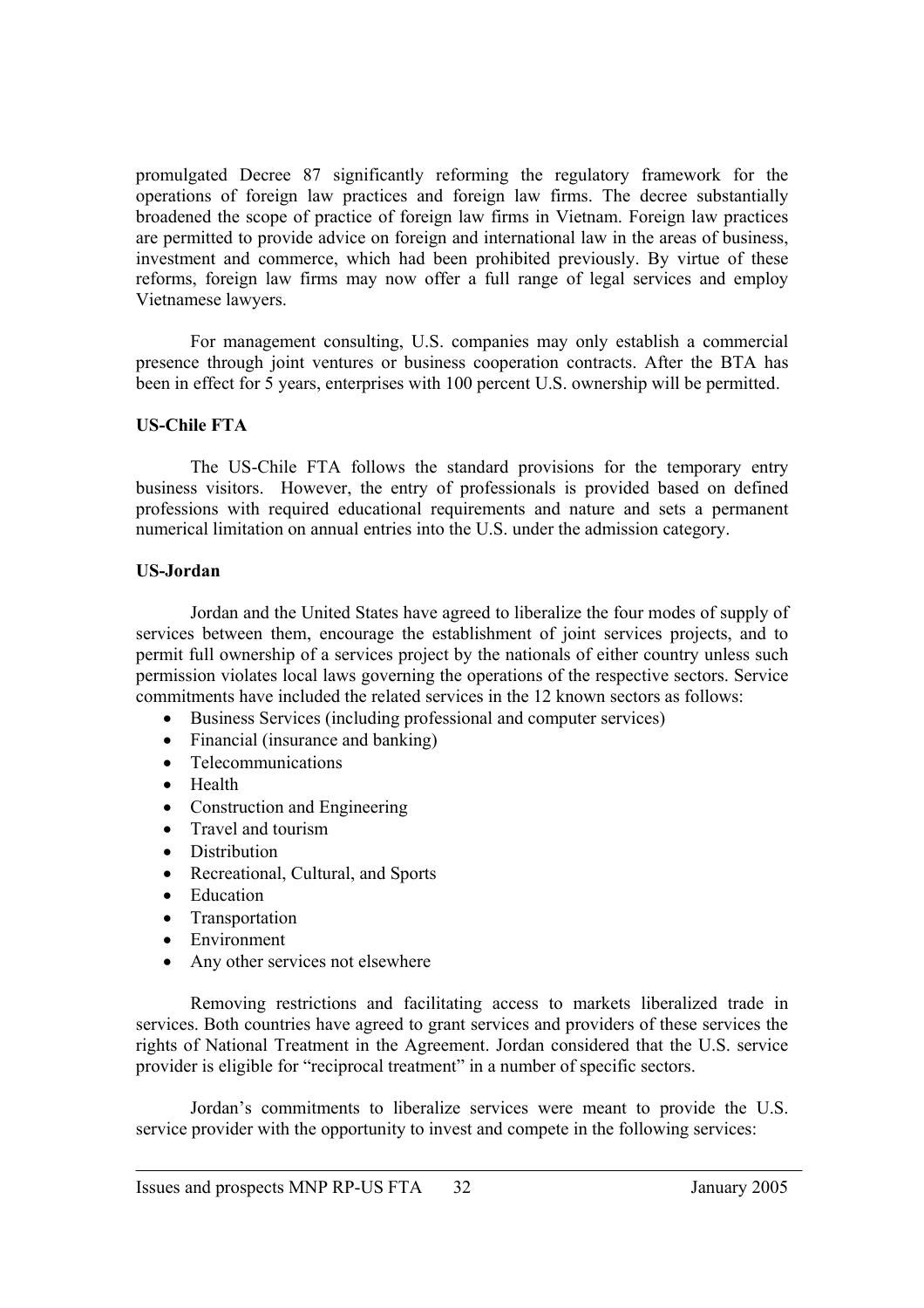- Health and Education
- Tourism and Conferences
- Research and development, printing and Publishing
- Sight and sound media, courier services, transportation, and railroads.
- Specialized and new financial and banking services

## **5. Barriers to the movement of natural persons**

## **A. Priorities of the United States for migrant workers**

- 1. The US prioritizes foreigners with extraordinary ability, outstanding professors and researchers, and multinational executives and managers. The cap is 40,040 per year including family members;
- 2. Secondly, professionals with advanced degrees or persons of exceptional ability are preferred with a maximum number of 40,040 (plus visas not used in higher preferences) per year including family members;
- 3. Third, skilled and other workers. The maximum is 40,040 per year plus visas not used in higher preferences (including families, but with an annual limit of 10,000 visas for unskilled workers);
- 4. Special immigrants maximum of 9,940 per year (including families, with a maximum of 5,000 religious workers;
- 5. Employment creation workers maximum of 9,940 per year (including families) (Martin, Chen & Madamba 2000)

## **B. Restrictive measures of the U.S. on the temporary movement of Filipino workers**

## **Congressional involvement on movement of natural persons (Singapore and Chile)**

The most serious threat to passage of the Singapore and Chile FTA's came not from a particular industry, but rather from due to inclusion of immigration worker provisions in the agreements that threatened the primacy in immigration policy set aside for the Congress by the U.S. Constitution. In July 2003, a bipartisan group of U.S. Senators demanded the Administration withdraw the treaties from congressional consideration to strip out immigration language included to facilitate the movement of persons under the services chapter. Previously, the House Judiciary Committee passed the implementing legislation, but vowed to "never' pass a bill with similar immigration provisions to that contained in the Singapore and Chile texts (Hunton & William 2004).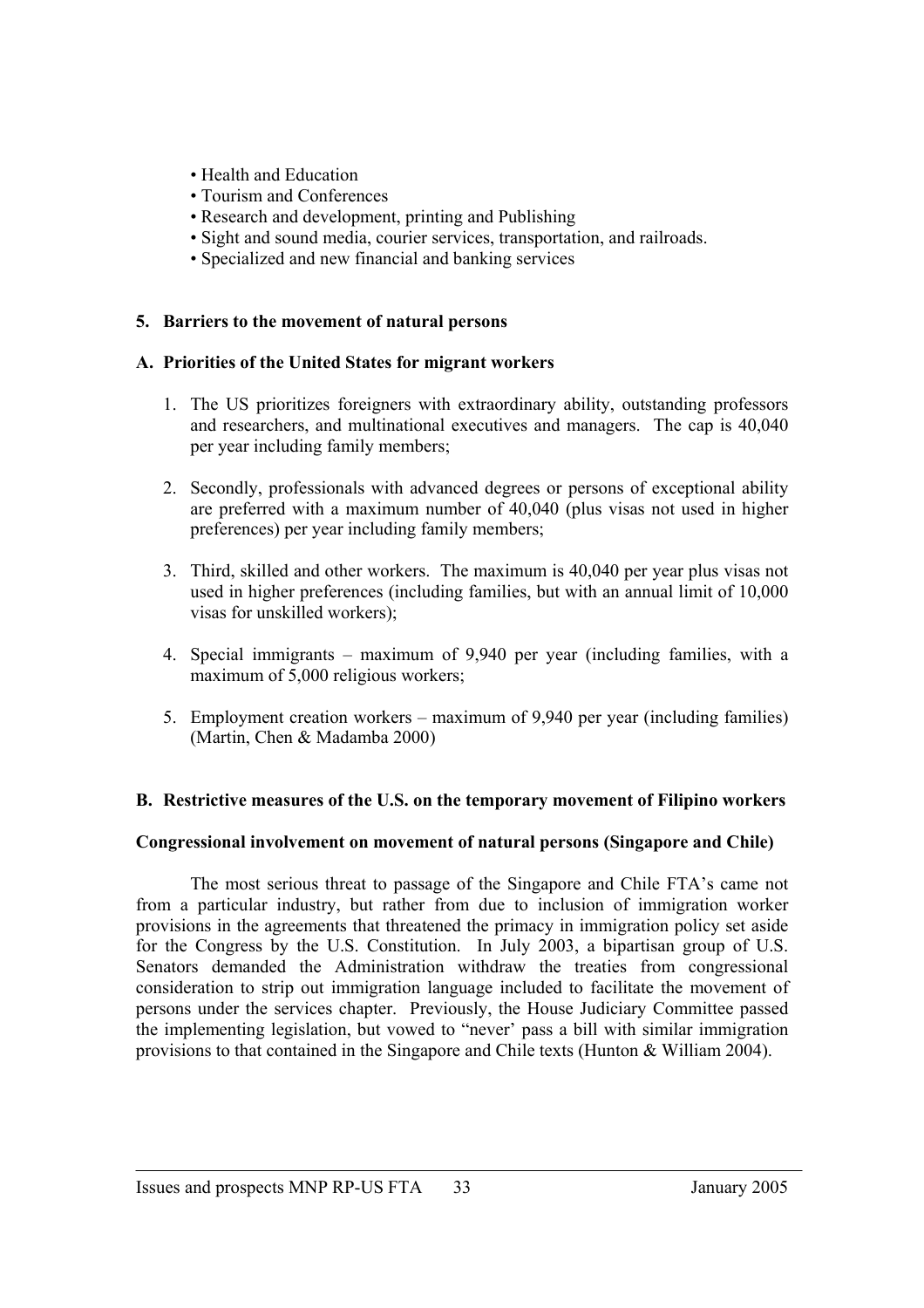## **Visa Requirements**

The United States admits non-immigrant foreigners for employment with 19 different types of visas, which range from A for ambassadors to TN for professionals from NAFTA countries. These include:

- Representative of foreign government visa
- Tourist / Business Visa
- Transit / Crew Visa
- Treaty Trader / Investor Visa
- Student Visa
- Work Visas
- Representatives of foreign media visa
- Exchange visitor visa
- Fiancée of U.S. citizen visa
- Spouse / Child of US Resident / Legal Permanent Resident Visa
- Temporary Worker with Extraordinary Ability
- Entertainer, Athlete and other performers' visa
- Participant in Cultural Exchange Program Visa
- Temporary Religious Worker Visa

The following non-immigrant visas apply for temporary workers and temporary visitors:

## **H-1B Visa**

The H-1B categories apply to aliens coming temporarily to perform services in a specialty occupation, or as a fashion model of distinguished merit and ability. The FY2001, 2002, and 2003 cap on H1-B admissions is 195,000 workers.

The **H-1B1** category applies to an alien coming temporarily to perform services in a specialty occupation which requires the theoretical and practical application of highly specialized knowledge requiring completion of a specific course of higher education.

The **H-1B2** category applies to an alien coming temporarily to perform services of an exceptional nature relating to a cooperative research and development project administered by the Department of Defense.

The H-1B3 category applies to a fashion model that is nationally or internationally recognized for achievements, to be employed in a position requiring someone of distinguished merit and ability.

Entry into the United States is generally only possible if there is a prior offer of employment with a US-based firm under the specialty occupations provisions (H1B) or as an intra-corporate transferee. The US commitment in the GATS is to permit individuals with highly specialized knowledge an initial stay of three years, under the H1- B program. The worker must be professionally qualified, i.e., have a US bachelor's degree or equivalent and be offered a skilled job position related to the worker's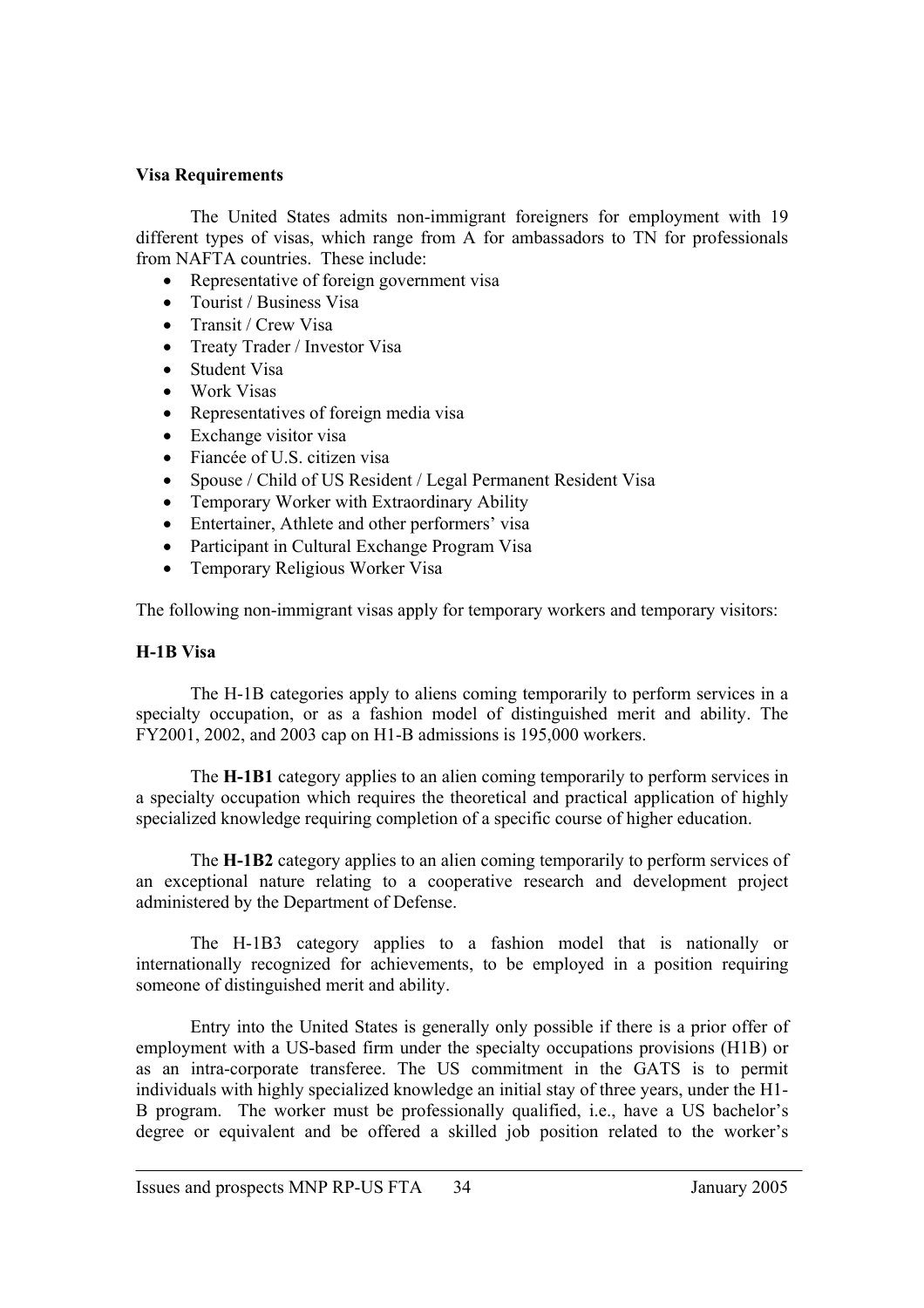professional background. The worker must obtain full licensure in a U.S. state to practice the occupation, if such licensure is required by the state (Chaudhuri, Mattoo  $\&$  Self 2004).

Actually, H1-B visa workers can stay for an initial period of three years as committed, but can extend their stay for a maximum of six years. There is an annual cap on the number of approved H1-B visa petitions totaling 195,000 for the 2001-03 fiscal period.

In the absence of legislation, the cap will revert to only 65,000 from 2004 onwards. H1-B worker dependent companies are also required to advertise positions in the US before petitioning an H1-B worker (Chaudhuri, Mattoo & Self 2004).

Even the regional and bilateral agreements involving the US-NAFTA, US-Chile and US-Singapore – only allow for employment based movement of professionals though in each case, movement has been facilitated by the creation of a special streamlined visa. The skill threshold in each case is a bachelor's degree or equivalent. In NAFTA, only Mexican professionals were subject to a temporary annual quota of 5,500 which expired on January 2004, while Chilean and Singaporean professionals are subject to an annual quota of 1,400 and 4,300 respectively (Chaudhuri, Mattoo & Self 2004).

Lowell revealed that most H1-B visa workers convert to permanent residency status. Following the Immigration Act of 1990, nearly 50 percent of H1-B visa holders adjusted to permanent residency (Lowell 2000).

Approximately 6,055 Filipinos were H1-B visa holders in 1989 and this grew steadily until 1995 to 10,026. However, as a result of legislation and the cap on H1-B visas, only 4,601 Filipinos obtained H1B visas. The number was limited likewise in succeeding years (Lowell 2000).



**Figure 3. H1 visas issued to Filipinos**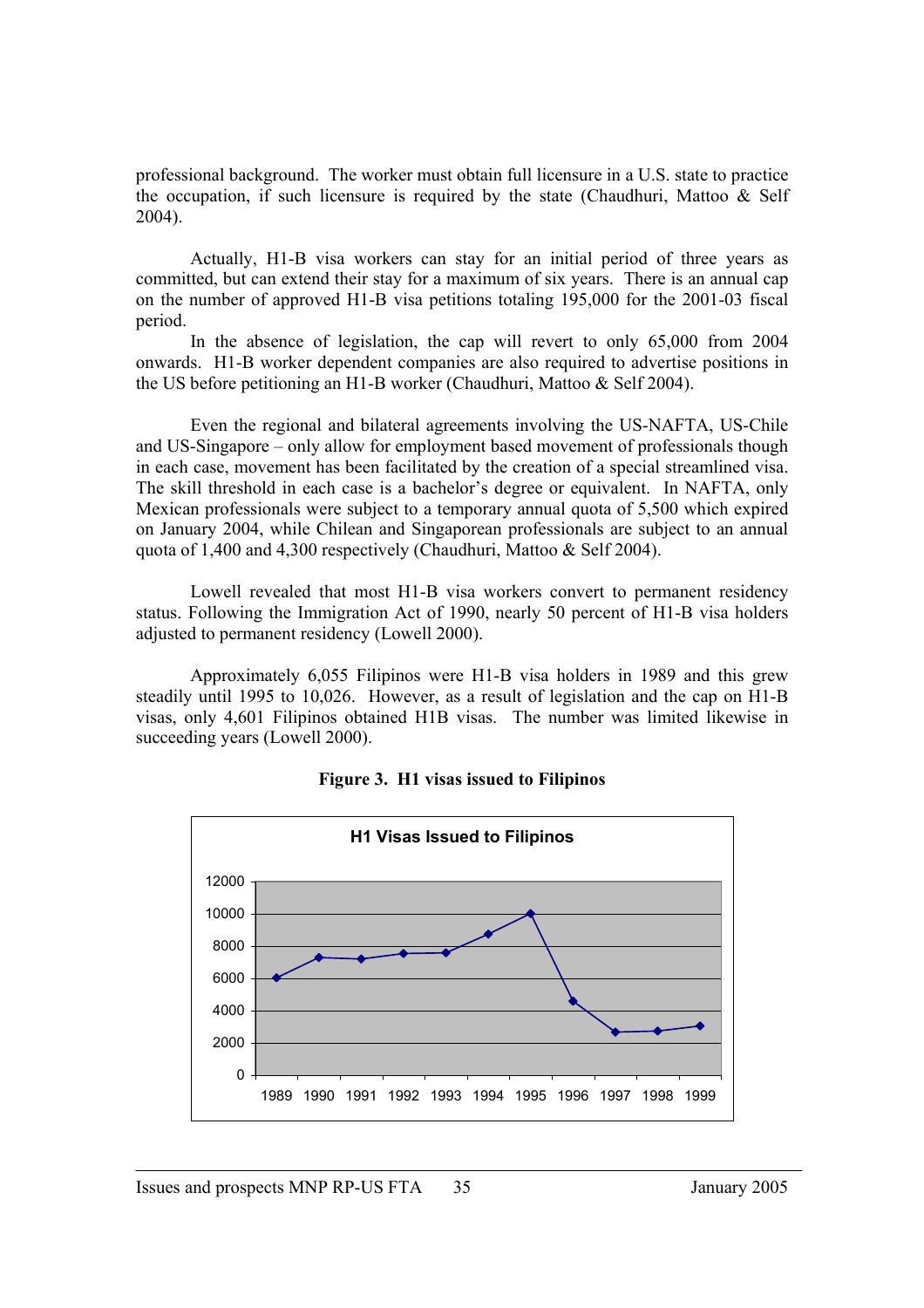## **H1-C Visa for Registered Nurses**

The H-1C category applies to an alien coming temporarily to perform services as a registered nurse in a health professional shortage area as determined by the United States Department of Labor. Only 500 nurses can be granted H-1C status in a fiscal year nationally. There are also numerical limitations for each state based on the state's population. The cap for states with populations in excess of 9 million is 50 per fiscal year. The cap on states with populations of 9 million or less is 25 per fiscal year.

## **H2A – Agricultural worker**

The H-2A classification applies to an alien coming temporarily to engage in temporary or seasonal agricultural employment.

## **H2B – Temporary / seasonal workers**

U.S. employers may petition for skilled or unskilled alien workers to meet temporary or seasonal needs in positions for which qualified U.S. workers are not available. It is important to note that the employer's need for such services must be temporary. There is currently an annual cap of 66,000 visas for H-2B workers. There is currently no annual cap on visas for H-2A workers.

## **H3 – Alien Trainee**

The H-3 classification applies to aliens (beneficiaries) coming temporarily to the U.S. to participate in a training program. There are general H-3's, and those coming for special education training. There is currently no annual cap on H-3 admissions to the U.S.

The petitioning employer or sponsors must demonstrate that the:

- o Proposed training is not available in the beneficiary's home country
- o Beneficiary will not be placed in a position which is in the normal operation of the business, and in which citizens and resident alien workers are regularly employed
- o Beneficiary will not be productively employed except as incidental to training
- o Training will benefit beneficiary in pursuing a career outside the U.S.

H-3 status is not appropriate for graduate education, including medical training, except under special circumstances. Petitioning employers may not use H-3 classification for training programs primarily designed to benefit the U.S. companies and/or where U.S. workers would be employed but for the trainees' services.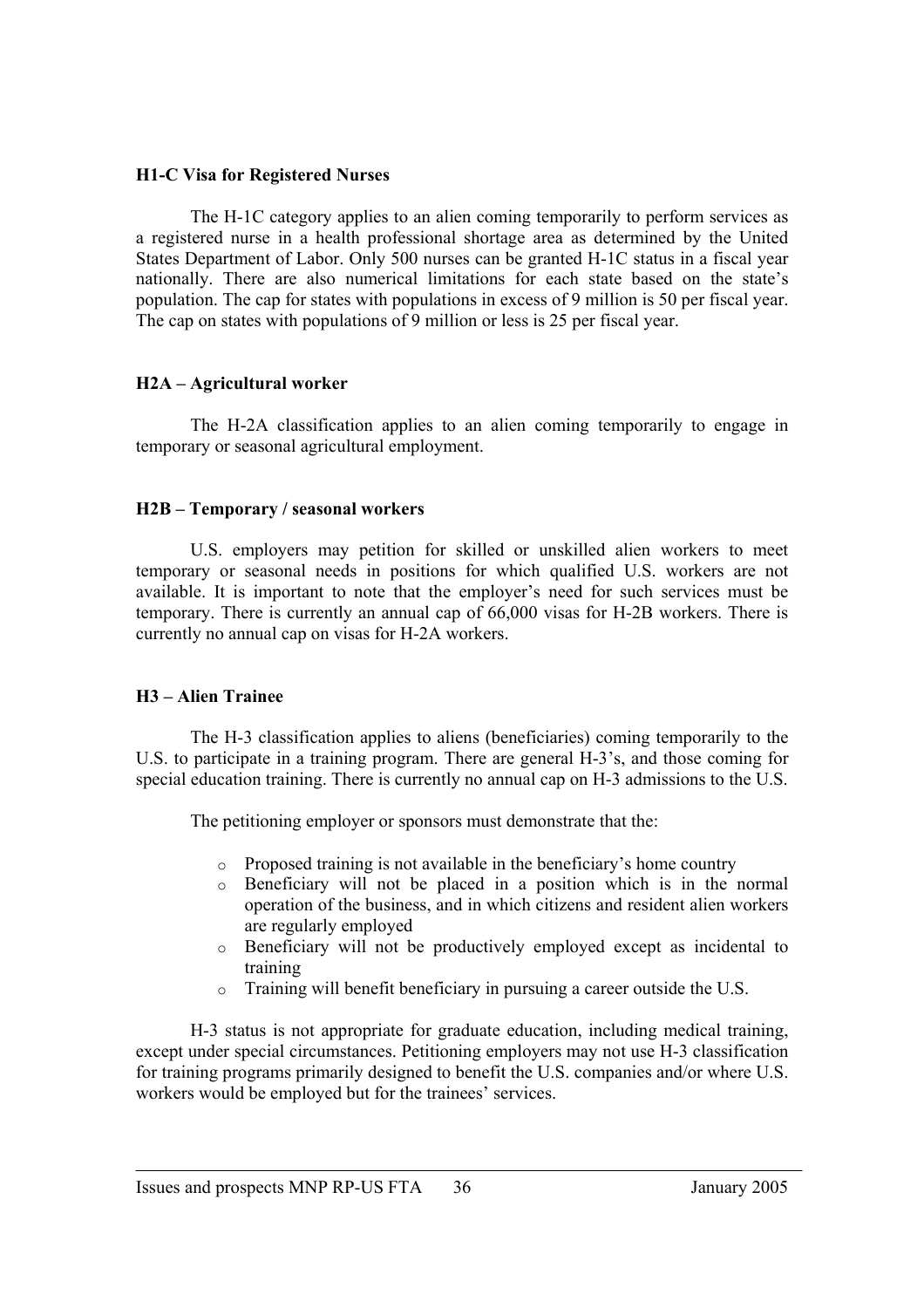#### **J-1 and Q-1 visa**

The Immigration and Nationality Act (INA) provides two nonimmigrant visa categories for persons to participate in exchange visitor programs in the United States. The "J" visa is for educational and cultural exchange programs designated by the Department of State, Bureau of Consular Affairs, and the "Q" visa is for international cultural exchange programs designated by the U.S. Citizenship and Immigration Services (USCIS 2004).

The "J" exchange visitor program is designed to promote the interchange of persons, knowledge, and skills in the fields of education, arts, and sciences. Participants include students at all academic levels; trainees obtaining on-the-job training with firms, institutions, and agencies; teachers of primary, secondary, and specialized schools; professors coming to teach or do research at institutions of higher learning; research scholars; professional trainees in the medical and allied fields; and international visitors coming for the purpose of traveling, observing, consulting, conducting research, training, sharing, or demonstrating specialized knowledge or skills, or participating in organized people-to-people programs.

The "Q" international cultural exchange program is for the purpose of providing practical training and employment, and the sharing of the history, culture, and traditions of the participant's home country in the United States.

## **L-1 – Intra-corporate Transferees**

Intra-corporate transferees is one of the most liberal categories within mode 4, but most existing commitments pertain only to managers, executives and specialists. The emergence of IT, audiovisual, and construction multinationals implies that developing countries like Brazil ad India also have a strong interest in intra-corporate movement.

The **L-1** category applies to aliens who work for a company with a parent, subsidiary, branch, or affiliate in the U.S. These workers come to the U.S. as intracompany transferees who are coming temporarily to perform services either in a managerial or executive capacity (L-1A) or which entail specialized knowledge (L-1B) for a parent, branch, subsidiary or affiliate of the same employer that employed the professional abroad. The employee must have been employed abroad for the corporation, firm, or other legal entity (or an affiliate or subsidiary thereof) on a full-time basis for at least one continuous year out of the last three-year period to qualify. There is currently no annual cap on L-1 visas. The employer is not required to obtain a labor certification prior to petitioning in this category. Compensation level is not prescribed, but U.S. income must be sufficient to prevent the alien from becoming a public charge.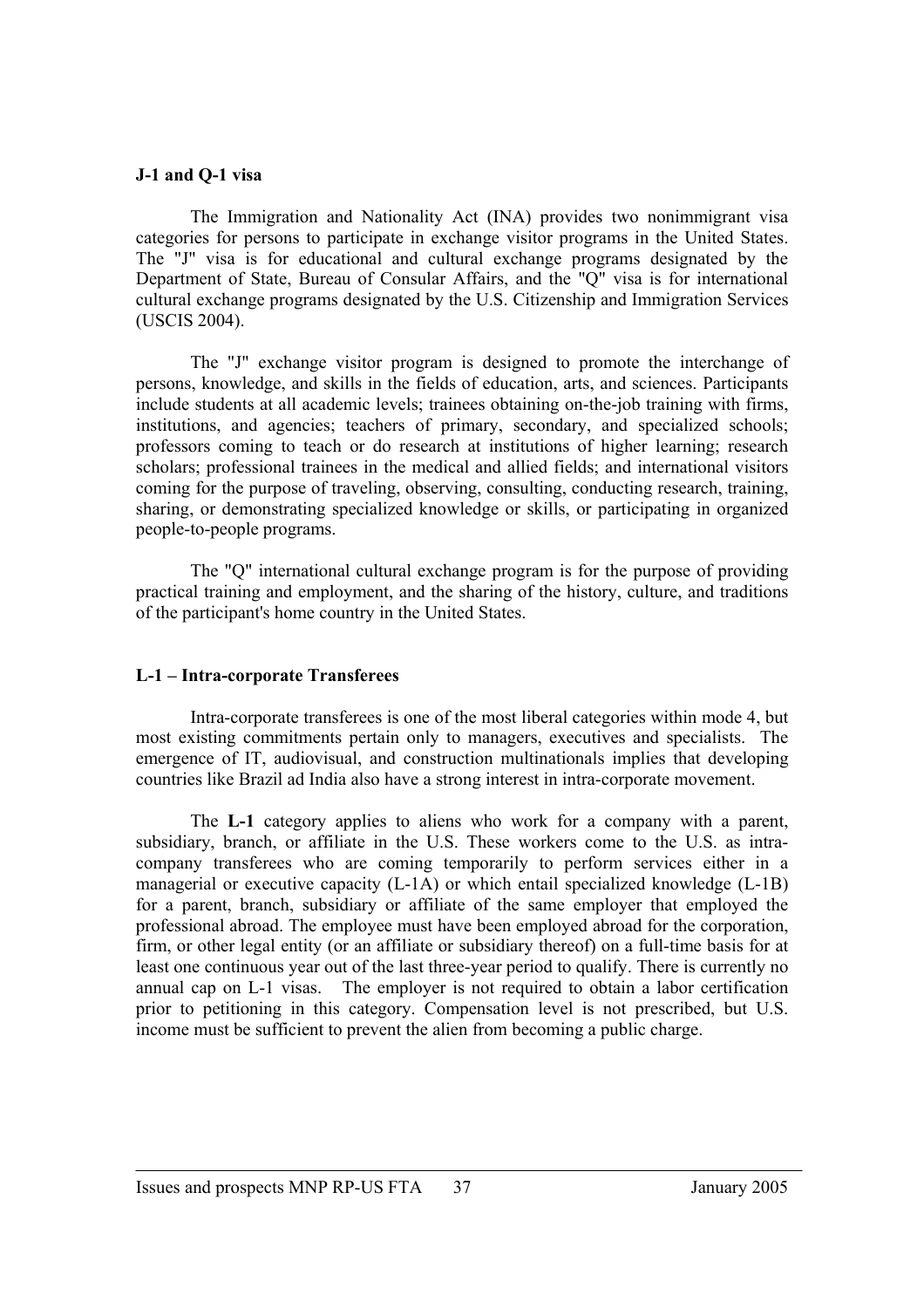#### **F-1 and M-1 student visa**

The Immigration and Nationality Act (INA) provides two nonimmigrant visa categories for persons wishing to study in the U.S. At an educational institution approved by the Bureau of Citizenship and Immigration Services, the "F" visa is for academic studies, and the "M" visa is for nonacademic or vocational studies.

## **O Visa**

The extraordinary individual visa is for those individuals whose extraordinary skills and abilities in the areas of science, the arts, education, business, or athletics has been demonstrated by sustained national or international acclaim, or who has a demonstrated record of extraordinary achievement in motion picture and television productions. Most artists and athletes will require either a (P) or (B1) visa. The

## **O-2 Support Personnel**

The O-2 category applies to aliens accompanying an O-1 artist or athlete to assist in a specific event or performance. This person would be acting as an essential and integral part of the artistic or athletic performance of an O-1 artist or athlete because he or she performs support services which cannot be readily performed by a U.S. worker and which are essential to the successful performance of the O-1.

## **P-1 Athletes and Artists**

The P-1 classification applies to an alien coming to the U.S. temporarily to perform at a specific athletic competition as an athlete, individually or as part of a group or team, at an internationally recognized level of performance. The P-1 classification also applies to an alien coming temporarily to perform as a member of a foreign-based entertainment group that has been recognized internationally as outstanding in the discipline for a sustained and substantial period of time. This person also must have had a sustained and substantial relationship with the group (ordinarily for at least one year) and/or provide functions integral to the group's performance.

## **Q-1 Cultural Exchange Visa**

The Q-1 classification applies to participants in an international cultural exchange program approved by the Attorney General for the purpose of providing practical training, employment, and to share the history, culture, and traditions of the alien's home country.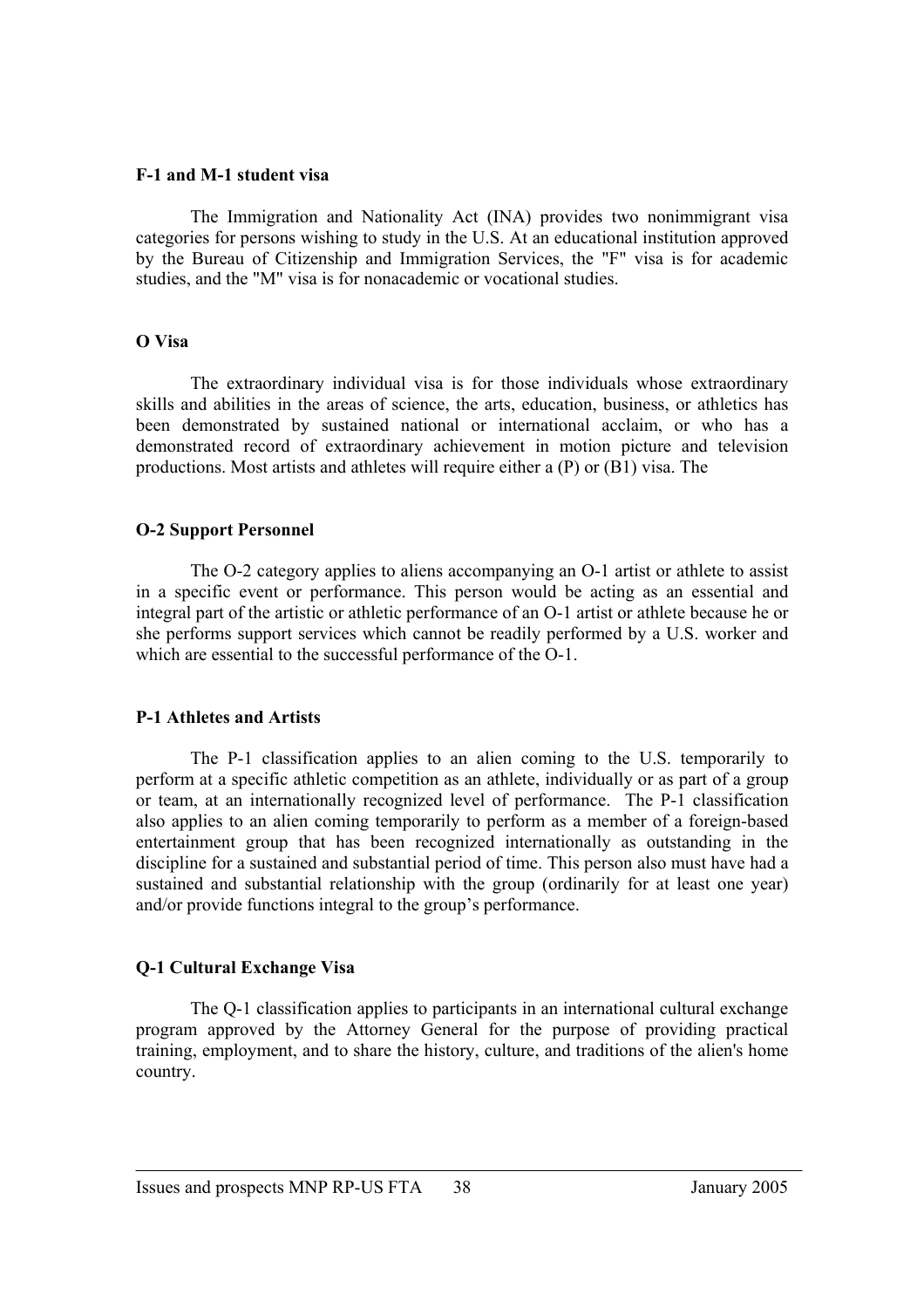## **R-1 Religious Worker**

The R-1 classification applies to a religious worker. This is an alien coming to the U.S. temporarily to work: as a minister of religion; as a professional in a religious vocation or occupation, or for a bona fide nonprofit religious organization at the request of the organization, in a religious occupation which relates to a traditional religious function.

## **TN – NAFTA Visa for Canadians and Mexicans**

The 1994 North American Free Trade Agreement (NAFTA) makes temporary employment in the U.S. easier for certain Canadian and Mexican workers. NAFTA created a new classification, "TN," for eligible Canadian and Mexican professional workers and also affected terms of admission for Canadians admitted to the U.S. under other nonimmigrant classifications. TN employment must be in a profession listed in Appendix 1603.0.1 to NAFTA and the TN employee must possess the credentials required. There is no annual limit on TN-1 admissions from Canada. There is a yearly cap for Mexican TN professionals of 5,500 admissions.

Table 4 summarizes the length of initial and extended temporary stay of foreign workers in the United States.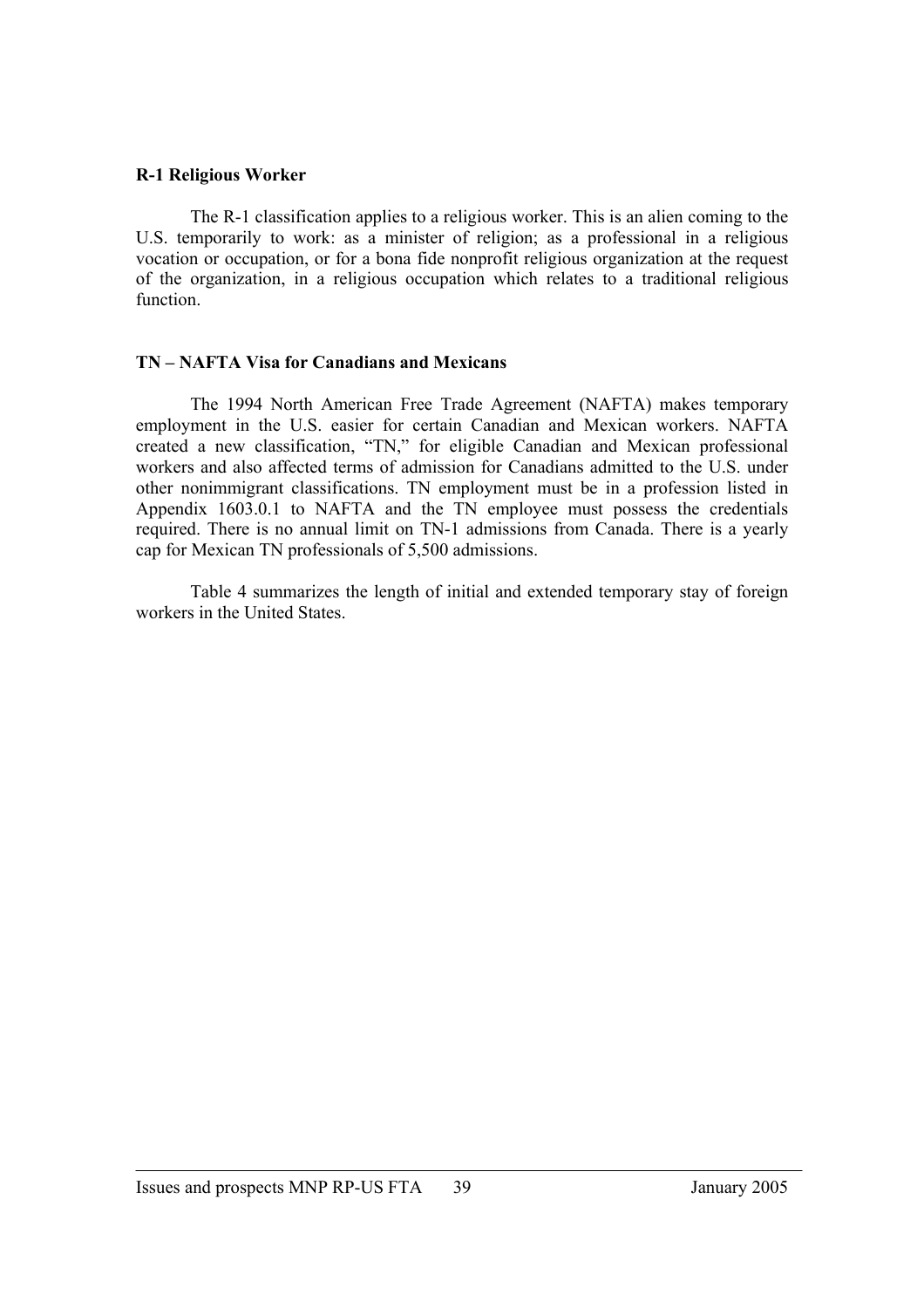| Class                                                      | <b>Initial Stay</b>                                                                                  | Extension of Stay                                                                                                                                       |
|------------------------------------------------------------|------------------------------------------------------------------------------------------------------|---------------------------------------------------------------------------------------------------------------------------------------------------------|
| $E-1$                                                      | Two $(2)$ years                                                                                      | Up to 2 years per extension. No maximum number of<br>extensions, with some exceptions.                                                                  |
| $E-2$                                                      | Two (2) years                                                                                        | Up to 2 years per extension. No maximum number of<br>extensions, with some exceptions.                                                                  |
| $H-1B1$                                                    | Up to 3 years                                                                                        | Increment of up to 3 years. Total stay limited to 6 years.                                                                                              |
| $H-1B2$                                                    | Up to 3 years                                                                                        | Increment of up to 3 years. Total stay limited to 6 years,<br>with some exceptions.                                                                     |
| $H-1C$                                                     | Up to 3 years                                                                                        | Total stay limited to 3 years.                                                                                                                          |
| H-2A and H-<br>2B                                          | Same as validity of labor<br>certification, with<br>maximum of 1 year.                               | Same as validity of labor certification (increments of up<br>to 1 year). Total stay limited to 3 years.                                                 |
| $H-3$                                                      | Special Education<br>Training-up to 18 months.<br>Other Trainee-up to 2<br>years                     | Special Education Trainee-total stay limited to 18<br>months.<br>Other Trainee-total stay limited to 2 years.                                           |
| $L-1A$                                                     | Coming to existing office-<br>up to 3 years.<br>Coming to new office-up<br>to 1 year.                | Increments of up to 2 years. Total stay limited to 7<br>years.                                                                                          |
| $L-1B$                                                     | Coming to existing office-<br>up to 3 years.<br>Coming to new office-up<br>to 1 year                 | One increment of up to 2 years. Total stay limited to 5<br>years.                                                                                       |
| $O-1$ and $O-2$                                            | Up to 3 years                                                                                        | Increments of up to 1 year                                                                                                                              |
| $P-1$ , $P-2$ , $P-3$<br>and their<br>support<br>personnel | Individual athlete-up to 5<br>years.<br>Athletic groups and<br>Entertainment groups-up<br>to 1 year. | Individual athlete-Increments of up to 5 years. Total<br>stay limited to 10 years.<br>Athletic groups and entertainment groups-Increments of<br>1 year. |
| $Q-1$                                                      | Up to 15 months.                                                                                     | Total stay limited to 15 months                                                                                                                         |
|                                                            |                                                                                                      | (Note: definition of each class of visa should display<br>once only per chart)                                                                          |
| $R-1$ and $R-2$                                            | Up to 3 years                                                                                        | Increments of up to 2 years. Total stay limited to 5<br>years.                                                                                          |
| All other                                                  | Up to 1 year                                                                                         | Increments of up to 1 year                                                                                                                              |

# **Table 4. Maximum Stay Information for Temporary Employment Visas**

Source: www.uscis.gov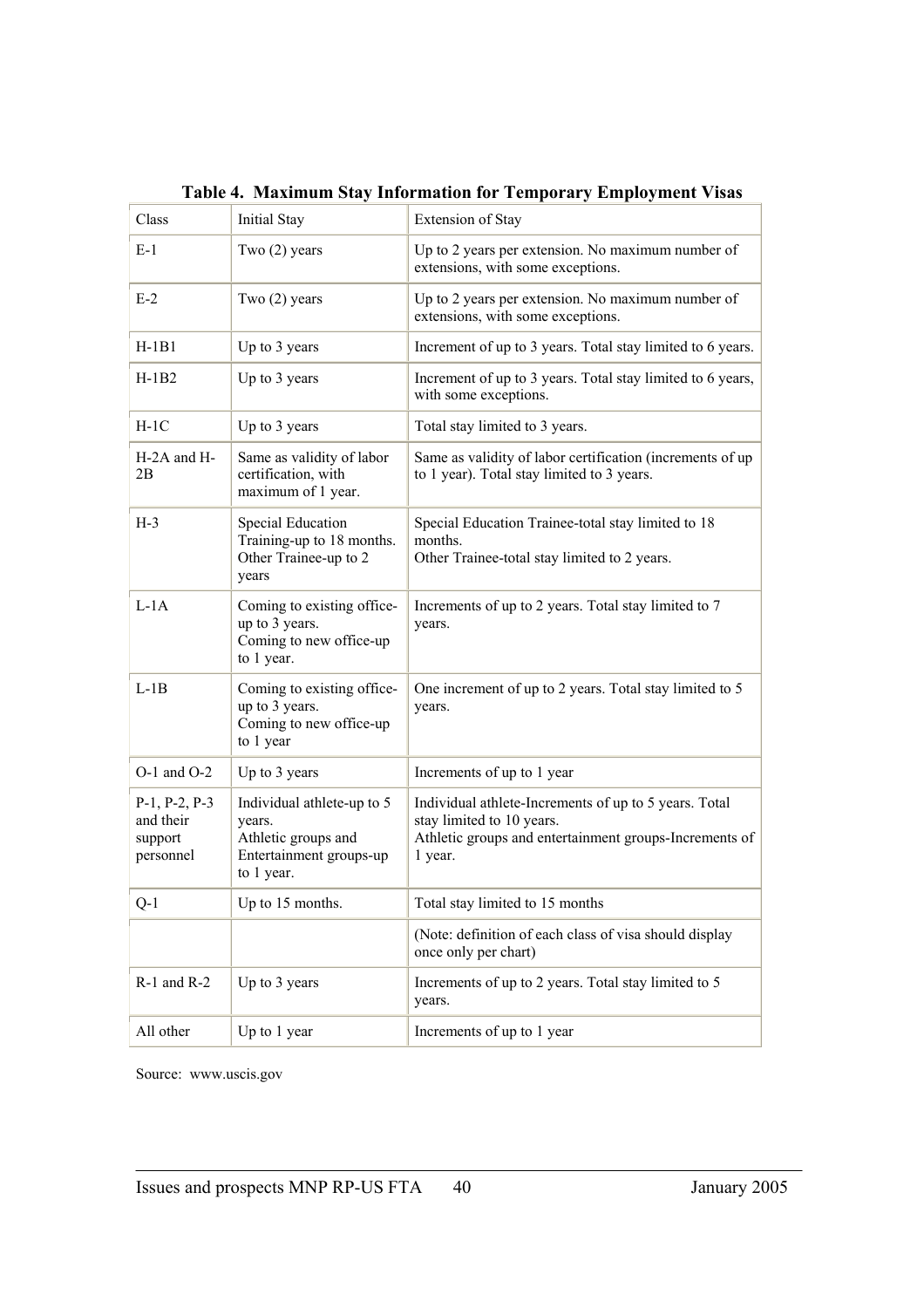#### **C. Problems and concerns faced by OFWs**

Employers and their lawyers complain about the delays and costs in proving that the foreigners they want have the extraordinary ability, or that there are no U.S. worker available. There are two main complaints: (1) delays often lead to complications because for example, a foreigner whose immigration status the employer wants may acquire an illegal status owing to delays in obtaining the desired immigrant visa; and (ii) most employers feel compelled to hire immigration lawyers to help them through the labor certification process with a consequent increase in cost (Martin, Chen & Madamba 2000).

 United States immigration law assumes that foreigners applying for nonimmigrant visas are intending immigrants, and places the burden on the foreigner to prove that he or she will abide by the terms of the non-immigrant visa being sought. Two separate agencies – the Department of State and the Immigration and Naturalization Service have the authority to decide that a temporary visitor is in reality an intending immigrant, and to deny that person admission, even if his or her United States employer has received certification to employ that person temporarily.

## **D. Restrictive measures on the movement of Americans to the Philippines**

The Philippines has an inherent constitutional limitation on the practice of licensed professions. Only Filipino citizens are allowed to provide professional service and employing a foreign national would have to undergo a labor market test. Under Constitutional provisions Article 40 of the Labor Code, as amended, provides that: "Any alien seeking admission to the Philippines for employment purposes and any domestic or foreign employer who desires to engage an alien for employment in the Philippines shall obtain an employment permit from the Department of Labor and Employment. The employment permit may be issued to a non-resident alien or to the applicant employer after the determination of the non-availability of a person in the Philippines who is competent, able and willing at the time of application to perform the services for which the alien is desired." U.S. businessmen seek amendments in the Philippine constitution in order to eradicate existing trade restrictions on foreign equity and practice of profession.

Nevertheless, intra-corporate transferees find their way to the Philippine labor market after securing the appropriate work permits from the Department of Labor and Employment and Bureau of Immigration and Deportation.

The Philippine Immigration Act provides for admission of aliens as nonimmigrants under the following conditions:

- *Temporary Visitor's Visa [9(a) Visa]* temporary visitor coming for business or for pleasure or for reasons of health;
- *Transient's Visa [9(b) Visa]* person in transit to a destination outside the Philippines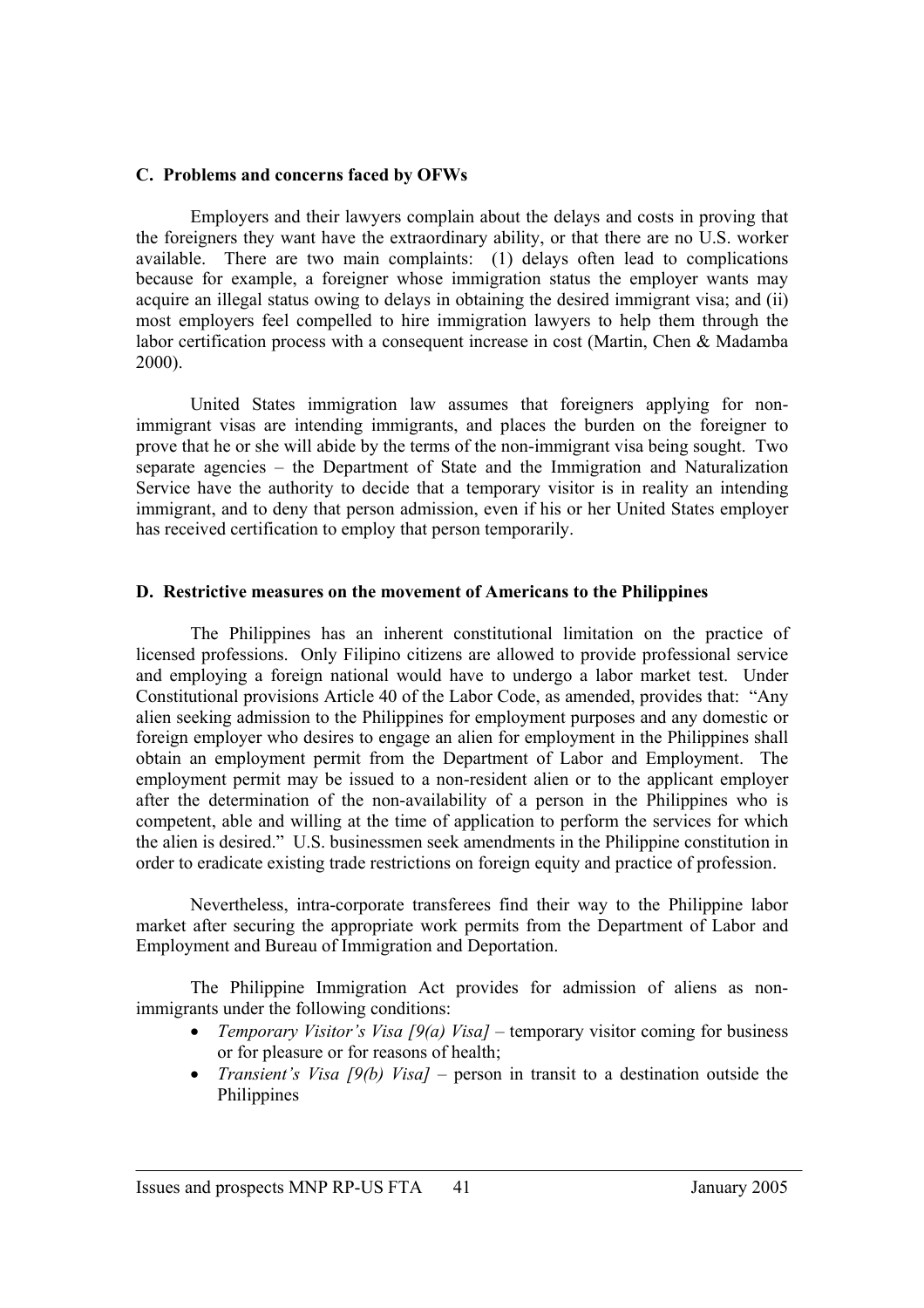- *Seaman's Visa [9(c) Visa]* a seaman serving as such on a vessel arriving at a port of the Philippines and seeking to enter temporarily and solely in the pursuit of his calling as seaman
- *Treaty Trader / Investor Visa [9(d) Visa]* an alien entitled to enter the Philippines under and in pursuant of the provisions of a treaty of commerce and navigation
- *Diplomatic Visa [9(e) Visa]* an accredited official of a foreign government recognized by the Government of the Philippines, his family, attendants, servants and employees
- *Student Visa [9(f) Visa]* a student having means sufficient for his education and support in the Philippines, who is at least fifteen years of age and who seeks to enter the Philippines temporarily and solely for the purpose of taking up a course of study higher than high school at a university, seminary, academy, college or school approved for such alien students
- *Pre-arranged Employment Visa* an alien coming to pre-arranged employment, his wife and his unmarried children under twenty-one years of age
- *Special Non-immigrant Visa* granted by the president through appropriate government agencies to foreign personnel of oil drilling companies, Philippine Economic Zone Authority registered enterprises and Board of Investment registered enterprises.
- Other visas are also granted depending on the special investor arrangement

## **6. Impact of the movement of natural persons on the Philippines**

## **A. Profile of Filipino Migrants to the United States**

Overseas deployment of IT professionals declined in 2001. From 593 in 2001, the total number of newly hired IT professionals processed by the POEA went down by 24.11 percent to 450 in 2002. The decline was attributed to worldwide economic slowdown

In addition to IT professionals and nurses, there is also a surge in labor migration of Filipino teachers to the U.S. The demand for nurses is projected to increase by 25.3 percent during the decade. On the other hand, teacher demand is caused by the attrition of teachers, class size reduction and increase enrolment in the U.S.

## **B. Impact on brain drain.**

Many of the Filipinos who have migrated and settled in the U.S. are mostly educated professionals. This is quite a drain not only on the human resources of the Philippines but also on its limited educational resources especially if the government has subsidized the education of these emigrants. A phenomenon of reverse transfer of technology emerges as a developing country like the Philippines subsidizes the education of migrant workers and professionals working in the United States.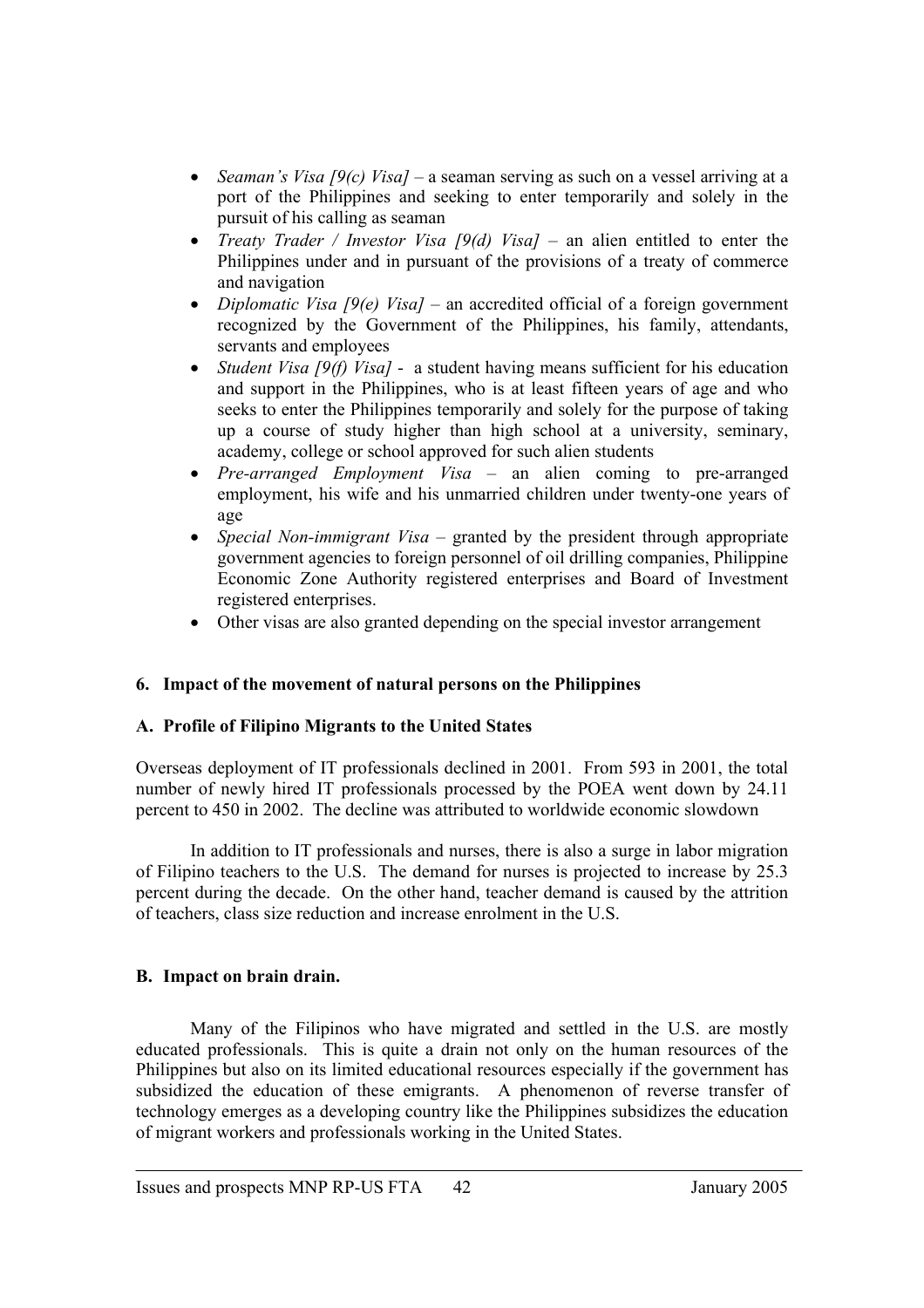Although remittances have been considered as a major rationale for encouraging migration, its impact may not be that sizeable since many of the Filipinos who have migrated to the United Sates have settled there permanently. In addition, many of them have also petitioned their families to join them. Thus, the remittance income from this type of migration flow is expected not to be that huge compared with the remittance income sent by OFWs or those deployed on a temporary employment basis.

The liberalization of the entry of professors, researchers and scientists into the Philippines will have positive contributions on the development of research and instruction in higher educational institutions (HEIs) in the country. Relative to the other modes of supply of educational services, the entry of natural persons cannot be expected to displace local private colleges and universities. Even if they can contribute to the development of higher education in the Philippine, however, the entry of foreign professionals may threaten domestic professionals. The criteria for economic needs tests will have to be transparent so that it may not be used as a protective shield and barrier to trade.

## **7. Policy Options**

## **A. Role of Domestic Regulation**

The regulatory framework of the country with regards to the provision of educational services is a crucial dimension in the liberalization of trade in educational services. In the interest of the common good, the promotion of consumer welfare and in addressing the asymmetries in information, domestic consumers of educational services should be protected from unscrupulous service providers both domestic and foreign through strict compliance with domestic regulations. Thus, the rules that pertain to the operation of existing schools should also be applied to foreign service-providers.

In this light, there is a need for government agencies including the Commission on Higher Education (CHED), Technical Education and Skills Development Authority (TESDA) and the Department of Education (DepEd) to formulated policies on the provision of educational services under the four modes of supply which require different regulatory measures. Rules pertaining to cross-border transaction may be different from rules that should govern consumption abroad. In the case of commercial presence, foreign-service providers may demand that they are not under CHED but under the Securities and Exchange Commission particularly, if foreign educational institutions grant their course offerings and academic degrees. The formulation of regulatory measures on these four modes of supply becomes more difficult since these supply modes are often times not mutually exclusive.

From the point of view of the United States, domestic regulation actions are currently used to restrict the entry of foreign workers. In the light of the 9/11 attacks, the United States government has adopted measures to prevent the occurrence of similar

Issues and prospects MNP RP-US FTA 43 January 2005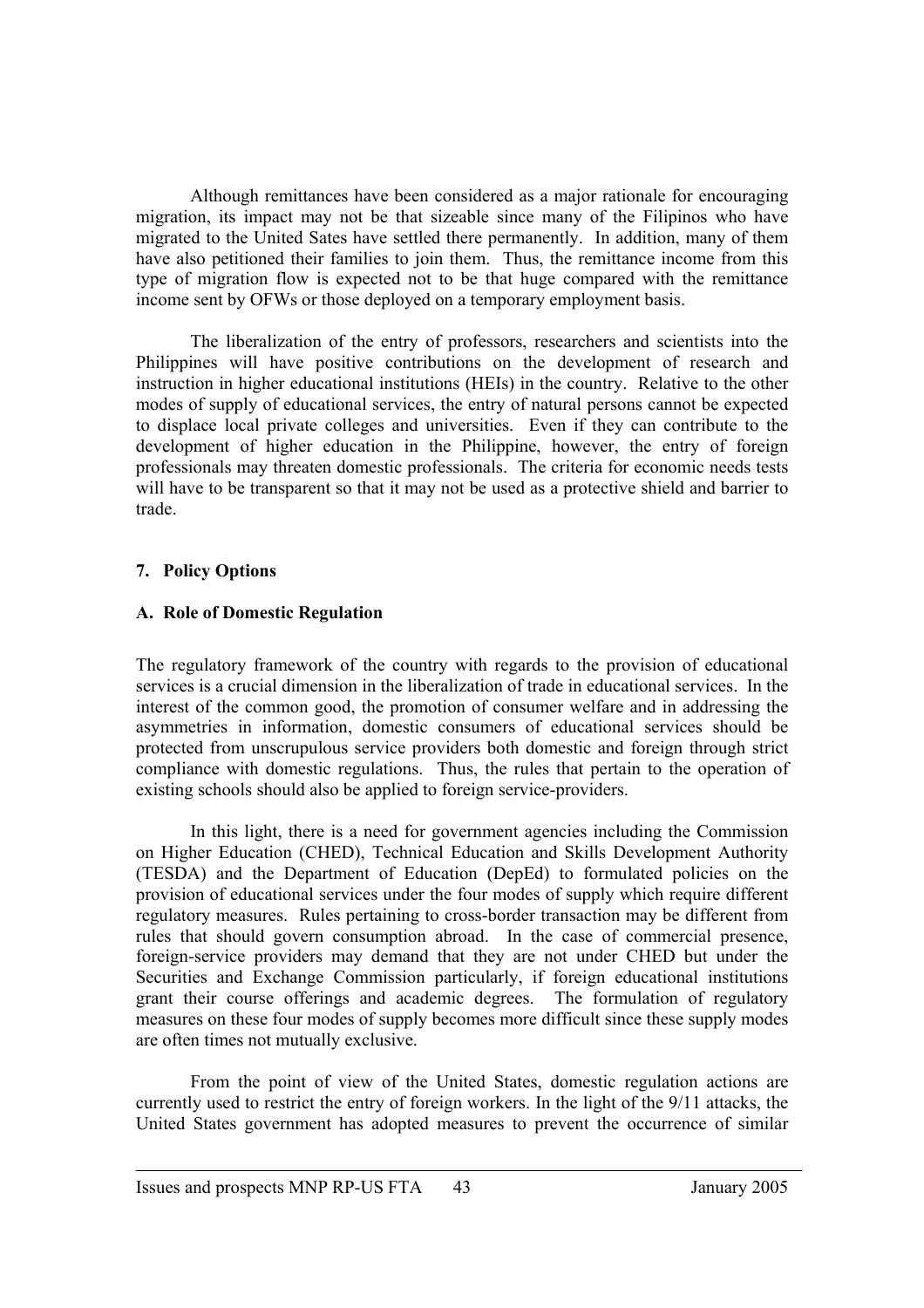incidents. However, such procedures and rules have made temporary entry into the U.S. quite burdensome.

## **B. Role of Accreditation and Mutual Recognition Agreement**

 With the emergence of the various modes of service providers all over the world, the question of asymmetric information becomes paramount. Regulation is not for the sake of controlling the sector and limiting the foreign flows but more importantly to make the information even to all potential consumers. If this is the objective of domestic regulation, accreditation can play an important role that can address this uneven information. Accreditation should be an essential element of the regulatory framework in the Philippines. The accrediting bodies in the country should assist the various government agencies in charge of regulating the provision of educational services. In addition, they should be linked with recognized accrediting bodies abroad to assist them in evaluating the accreditation status of foreign service-providers.

In the light of a possible Philippine-American trade agreement, the question of asymmetric information on the qualifications of professionals, as well as the issue of liberalizing the movement of natural persons between the two countries can be resolved through the formation of Mutual Recognition Agreements (MRAs) in various professions. There will be a discussion on the various items that should be included in MRAs and how these MRAs can be incorporated in the RP-US Free Trade Agreement.

The formation of an MRA will require tremendous requirements on the part of the Philippines. To prepare Filipino professionals and skilled workers for an MRA with their American counterparts, technical assistance and various cooperative programs aimed at upgrading Filipino professionals and skilled workers will be needed.

## **C. Economic Needs Test in Educational Services**

With more than 1,300 HEIs in the Philippines, some groups in the educational sector may question whether the entry of foreign-service providers is still needed. Can the market absorb this additional supply? Will the entry of foreign educational service providers create competition or just lead to further expansion of higher education in the country with all its attendant problems?

Many private higher educational institutions in the Philippines are worried that the entry of foreign service-providers may displace them since they come to exploit the domestic market. What will be the proper response of the government to such apprehension? Should the economic needs tests and limitations on the number of foreign educational service providers be applied as a way of protecting the domestic schools? Should protect local schools or the domestic consumers of educational services? What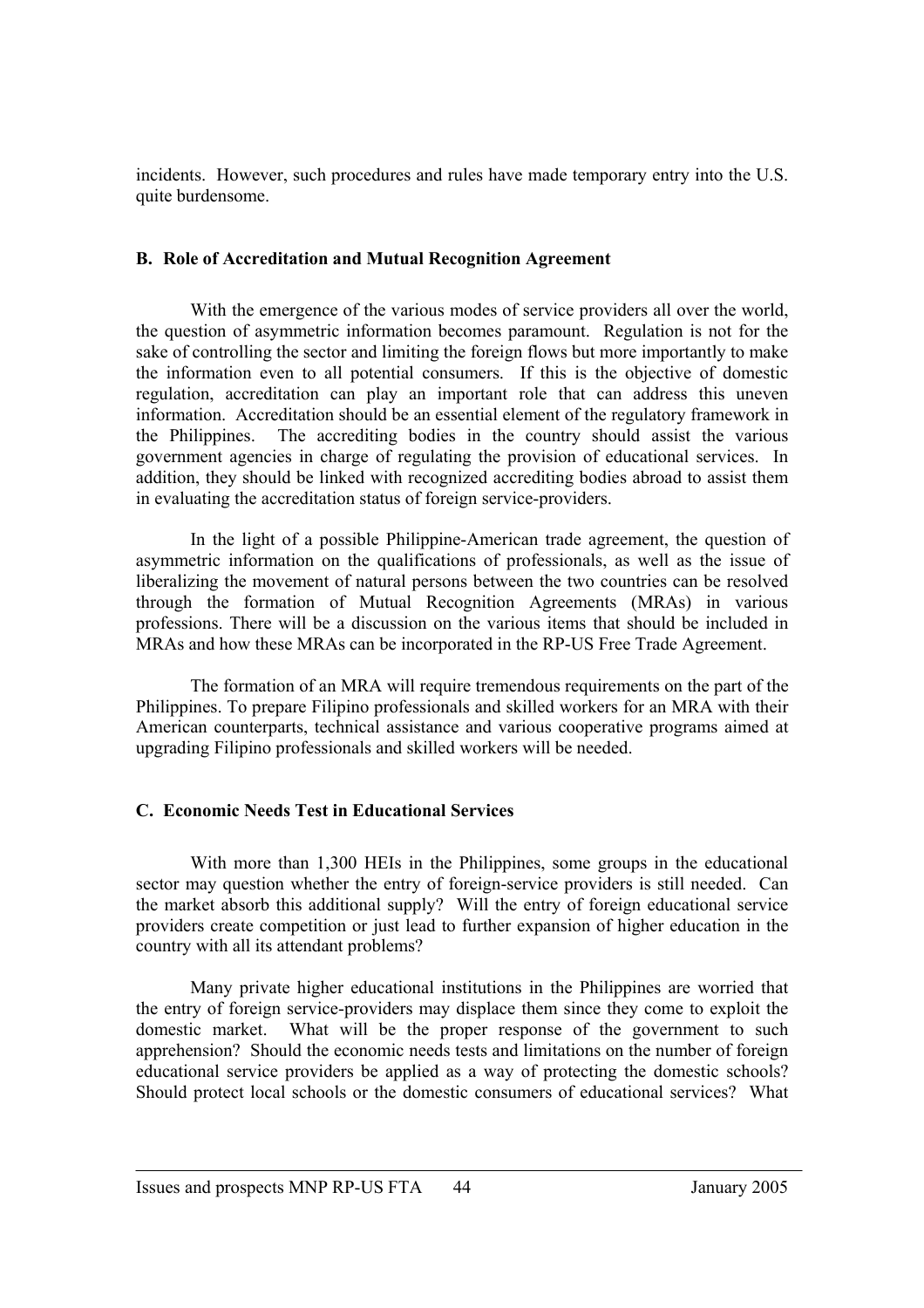options can be taken to allow the entry and at the same time not saturate the country with too many educational institutions?

In the light of existing problems and challenges faced by higher educational institutions in the country, there is a need to improve on the quality of instruction, develop research, and enhance graduate education so that indeed higher education can contribute in hastening the development of the country. The entry of foreign serviceproviders should be premised in assisting the development of higher education in the country and not merely in enhancing market access, expanding market share, and creating greater competition that may often times displace existing educational institutions.

#### **8. Strategies for negotiating an RP-US FTA**

The strategies for negotiation would include specific proposals that the Philippine panel could bring during the discussion with their U.S. counterparts. At the other end, Philippine negotiations should also be prepared for proposals that the U.S. may ask for during the discussion in the liberalization of movement of natural persons as they affect their commercial interests in the Philippines. The strategies that will be proposed will be grounded on the promotion of Philippine interests, expansion of trade, and development of human capital in the Philippines and the mitigation of the social costs that movement of natural persons entails.

 The movement of natural persons between two countries involved issues both from the sending country and the host country. From the sending country, the various consequences, both economic and social, should be evaluated with the positive effects on remittances and enhanced trade between the two countries. From the host country, the entry of foreigners into their territories especially on a temporary basis will have to be evaluated in terms of the issue of their sovereign power to define the restrictions of movement of people into their territories. In addition, it should also be considered in terms of the security measures related to the movement of people. Entry of foreigners will have to entail the entry of new culture from foreign lands and there will be an issue of social cohesion not only in the work environment but in a community level. Lastly, a massive entry of foreigners may put pressures on various social services provided by the government. Who should avail of these services and the eligibility of the temporary workers?

 On the labor market, the entry of foreign workers may depress wages in the host economy and push it in the sending country. In addition both countries will likewise adjust in the loss of jobs of local workers, particularly the low-skilled ones, to cheap foreign workers in the host countries. On the other hand, the sending country may experience a hallowing effect due to the increase in the reservation wage and contraction of the supply of labor (Tullao, Cortez & See 2004).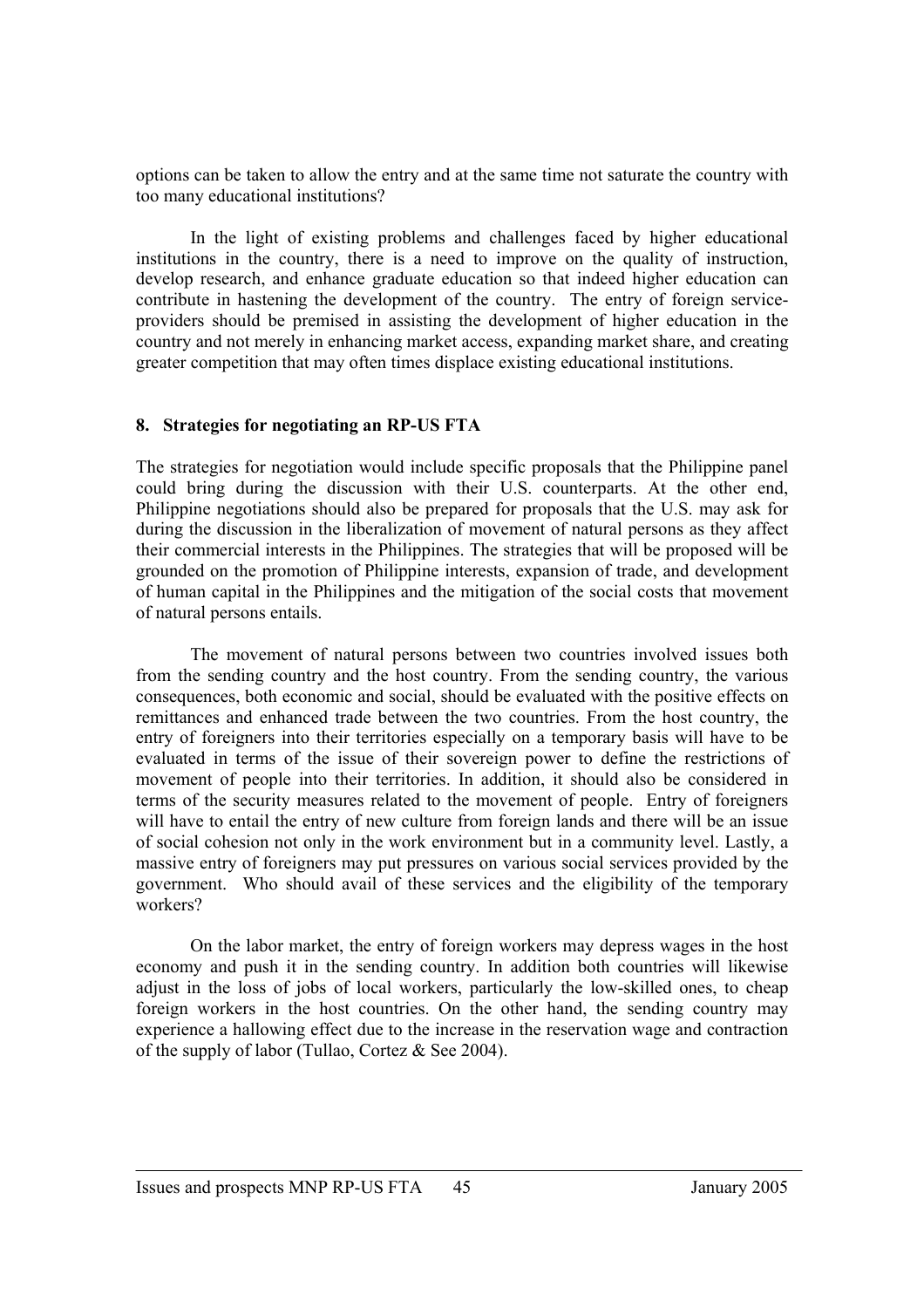## **9. Major issues and points for discussion**

## **A. Definition of movement of natural persons**

The GATS definition of movement of natural persons is confined primarily with intracorporate transferees composed of professionals, technical and other related workers affiliated with transnational corporations. Thus, the movement of natural persons takes place more often in conjunction with the supply mode of commercial presence (mode 3). An independent professional, who is invited to render a service in a foreign country for a limited time period, however, is also included under the GATS definition of movement of natural persons.

The second definition of MNP that Philippine negotiators may want to utilize in the discussion is related with the classification of workers granted non-immigrant visa by the U.S. Immigration office. Without encouraging the massive outflow of Filipino professionals into the US, this second definition may be consistent with the Philippine interest given the large number of Filipinos going to the U.S. and the insignificant flows of Filipino FDI (commercial presence) into the U.S. Similarly, the Philippines can also adopt the definition of businesspersons (business visitors and professionals) under the NAFTA including the various classifications of professionals.

At the Philippine end, MNP can be seen not only as a way of facilitating the flow of U.S. businessmen into the country but more so as the flow of professionals into the educational institutions. In the era of globalization, internationalization of higher education, exchange of students and professors under various modes of educational provision may benefit the formation of our human resources and the academic programs of HEIs in the country.

There seems to be a conflict leading to a misinterpretation on the meaning of movement of natural persons as stated in the GATS text and the Annex. Under the GATS main document, Mode 4 consist of the production, distribution, marketing, sale and delivery of a service abroad by a natural person or a juridical person, if the latter employs foreign nationals in the host country. While the Annex established MNP as seeking nonpermanent entry to supply services abroad (Manzala, 2004).

The difference is also seen in the scope. The main text refers to the stock of foreign service providers while the Annex addressed the movement or trade flows. However, according to the Annex, such persons should not be seeking access to the employment market. This provision should be clarified not to contradict the definition of Mode 4 in GATS itself-where foreign nationals are covered by GATS as part of the labor market when employed by a foreign entity or as self-employed. The explanation rests on how the employment takes place. Those cases where the natural person engages in the active job search and solicits employment abroad are clearly outside the scope of the Annex. Hence, when it is a service company that is looking for qualified persons either through placing advertisements, ob orders and accessing individuals through the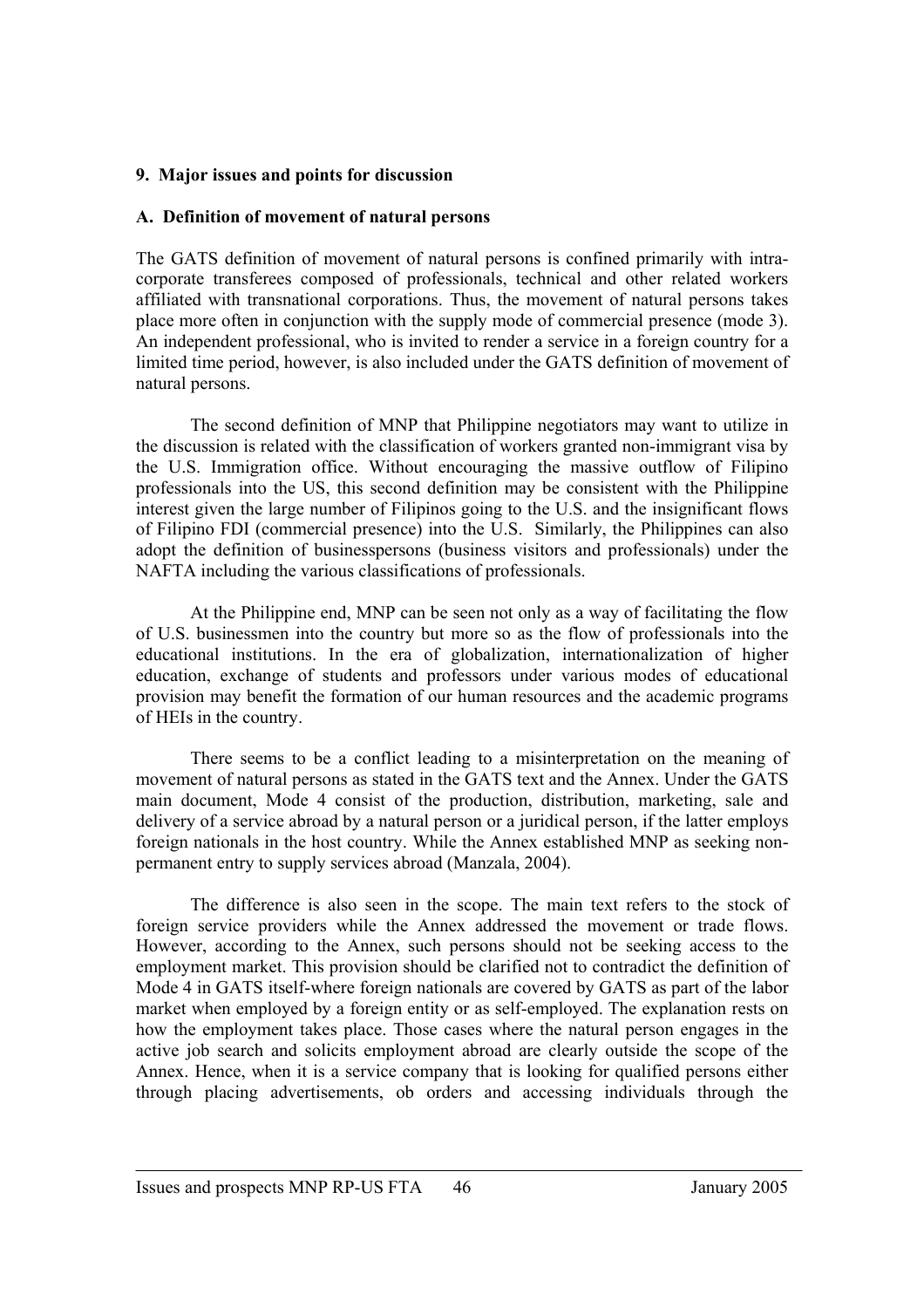electronic medium and individuals or natural persons hired for a temporary period as a result of this process, are coverd by the Annex (Manzala 2004).

Thus, whether or not the definition of the MNP of GATS is used or through the non-immigrant visa category, the critical issue, given the propensity of Filipino nationals to gain entry in foreign labor markets, is how to maximize the opportunities to be gained in lowering the threshold of barriers relating to immigration, qualification, administrative requirements of entry that can be negotiated through FTA (Manzala 2004).

## **B. Issue of Access**

The Philippines should push for similar provisions included in FTAs negotiated by the U.S. with other countries that would ease the entry of business visitors and professionals. For example, under the U.S.-Singapore FTA, movement of natural persons "may not require prior approval procedures, petitions, labor certification test or other procedures of similar effect". In addition, there are no numerical restrictions on temporary stay of business visitors in the U.S. Since conditions on prior offer of employment and educational qualification requirements may also have restrictive impact on MNP, can we take these conditions up in the negotiating table as possible items for liberalization?

 However, Philippine negotiators should take note that such liberalization measures in U.S. immigration polices may entail some sacrifices on the part of the Philippines. What, then, are the negotiating costs of these specific Philippine requests? Can the Philippines afford these costs? Given these costs and the relative importance of these requests, does the country still want to pursue these immigration liberalization measures?

In the light of the US Congressional pronouncement on the primacy of immigration policy over the facilitation of trade through movement of people, how much leeway are given to US trade negotiators in acceding with Philippine requests? Are the U.S. negotiators bound in following the Congressional instruction? Specifically, are they really serious in down playing the immigration language to facilitate the MNP in their FTA negotiations with other countries, including the Philippines?

Given the difficulties of removing these restrictions in the light of the Congressional instruction on the primacy of immigration policy, the Philippines can propose the creation of a special streamlined visa similar to the NAFTA Visa (TN) for Canadians and Mexicans. However, even this type of visa has certain restrictions in terms of professions covered and possession of certain credentials. Although the NAFTA does not alter the immigration policies of member countries, it provides programs that streamline procedures to facilitate the movement of businesspersons. Within NAFTA, the Temporary Entry Working Group serves as a technical committee that establishes these facilitation measures. Aside from adopting the NAFTA Visa, our negotiators can likewise define what we mean by businesspersons and identify the various professionals that will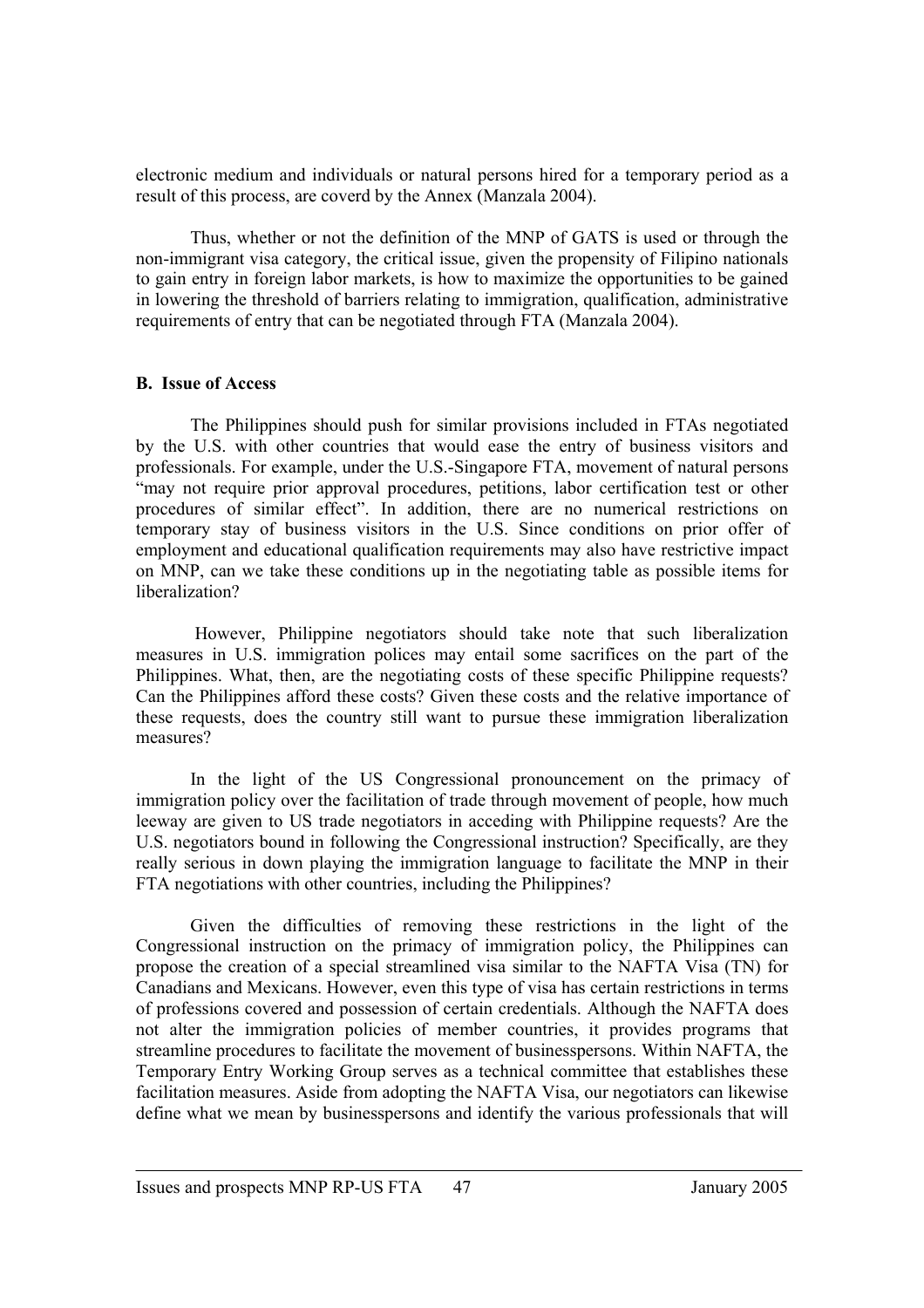be treated as businesspersons to avail of the streamlined entry procedures into the member country. We can also look on how these conditions for intra-corporate transferees (L-1) visa can be adopted in facilitating MNP between the Philippines and U.S. The L-1 visa has no labor market certification, no numerical restrictions and no compensation level requirement making it the most liberal non-immigrant visa given by the U.S. immigration office.

Outside NAFTA, Philippine negotiators can also propose the adoption of a mechanism similar to the APEC Business Travel Card Scheme (ABTC). The scheme answers the needs of businessmen of streamlined and efficient immigration practices while maintaining the sovereignty of member economies of APEC. The economies are still in control of the movement of people to their respective territories.

## **C. Taxation of Temporary Workers**

One basic question on temporary movement is the payment of tax and social security. Why should Filipino workers, professionals and businessmen on temporary assignments in the U.S. pay taxes including social security taxes since they are not going to avail of the services of these taxes in the future?

Although movement of people for consumption purposes (cross border transactions for example) are not covered with the imposition of income taxes and social security contributions, temporary movement of people for production purposes are subject to income and social security taxes. These social savings are intended to benefit the workers when they retire. However, since many temporary workers will not settle in the host country permanently, the enjoyment of these social security benefits may not accrue to them in the future. Although it is recognized that a large proportion of Filipinos who enter the U.S. on a temporary working permit apply for permanent residency afterwards, there should be a mechanisms for exempting temporary workers who return home from paying SSS taxes in the U.S. One alternative is an outright exemption for all non-immigrant temporary workers. However, since there are a large number of temporary workers who subsequently apply for permanent residency after completing their temporary work assignment, the Philippines can still agree with the imposition of SSS taxes on temporary workers while in the U.S. However, upon return of the temporary worker to the Philippines, it should be proposed that these contributions should be refunded to the worker. This option is more practicable than outright exemption and may even induce return migration.

To push the argument even further, since income tax and SSS contributions are forms of intergenerational transfers, another option that can be considered by the Philippines is the refund of SSS contributions to the workers who return to the Philippines; and the transmittal of income taxes paid by these workers to the government of the Philippines. This is another measure of taxing the brain drain and can compensate the Philippines for the cost of human capital formation and the social loss incurred with the migration of these highly educated professionals.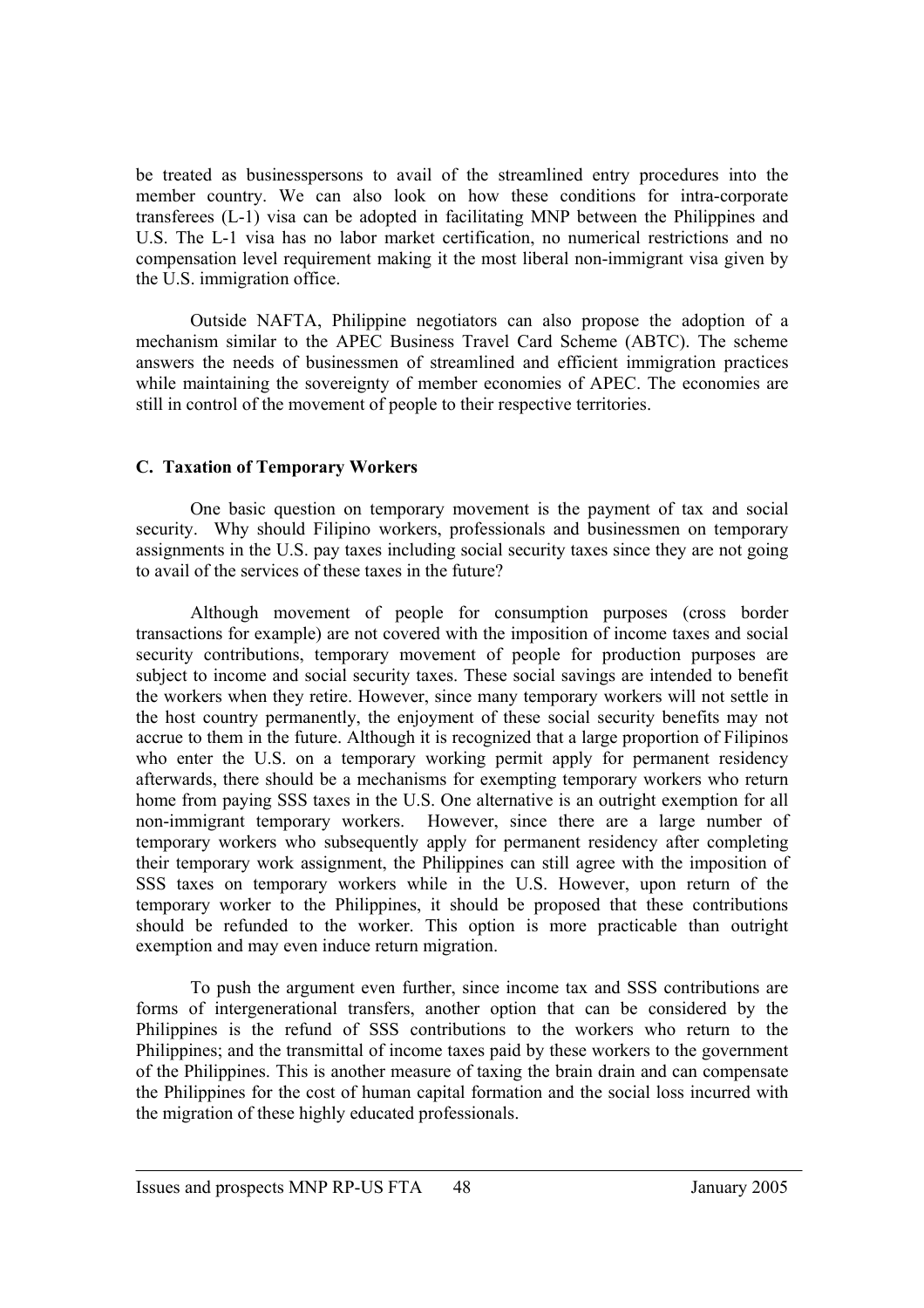## **D. Negotiating principle and liberalization**

Will the Philippines negotiate under the principle of reciprocity or push for a preferential treatment in the movement of natural persons? Under reciprocity principle, what is given in one sector or mode of supply should be match in the same sector or mode of supply. Can the Philippines trade sectors for mode and still within the principle of reciprocity?

Given the unequal status between the two countries, the Philippines may compromise national interest and the Constitutional restriction on the employment of foreigners under a reciprocal mode of negotiation. In addition, if a mode of supply is being traded with a sector, can the Philippines afford to sacrifice one sector to accommodate our request with the US on the liberalization of their policies regarding the movement of natural persons? How important is the liberalization in MNP in the overall Philippine negotiating interest?

A preferential treatment even with a loose interpretation of reciprocity may still compromise other sectors in acceding with the demands of the U.S. negotiators. Thus, the importance of each sector and the mode that is subjecting to concessions and commitments must be weighed carefully.

## **E. Mode of access**

Given the English milieu, the Philippines is a potent market for U.S.-based educational service providers under various modes. The stance of the Philippines on the request of the U.S. on educational services will be defined by the Constitutional provision, protection of the consuming public and the contributions of these modes to the development of human resources in the Philippines particularly higher education in the country.

The Philippines should push for the primacy of the Constitutional provision. In addition, public interest demands that Filipinos who avail of these educational services must be guaranteed that these U.S. educational service providers are legitimate with appropriate accreditation and not merely commercial institutions for profit purposes. Philippine negotiators should be open to the movement of natural persons from the U.S. particularly professors and scientists who can contribute significantly in the development of academic programs and the research culture in the country. The Philippines should also explore the possibility of establishing twinning and partnership programs in the training of skills for health care and other manpower needs of the U.S. Such partnership can contribute in improving the country's capacity to develop its human resources and make these individuals globally competitive.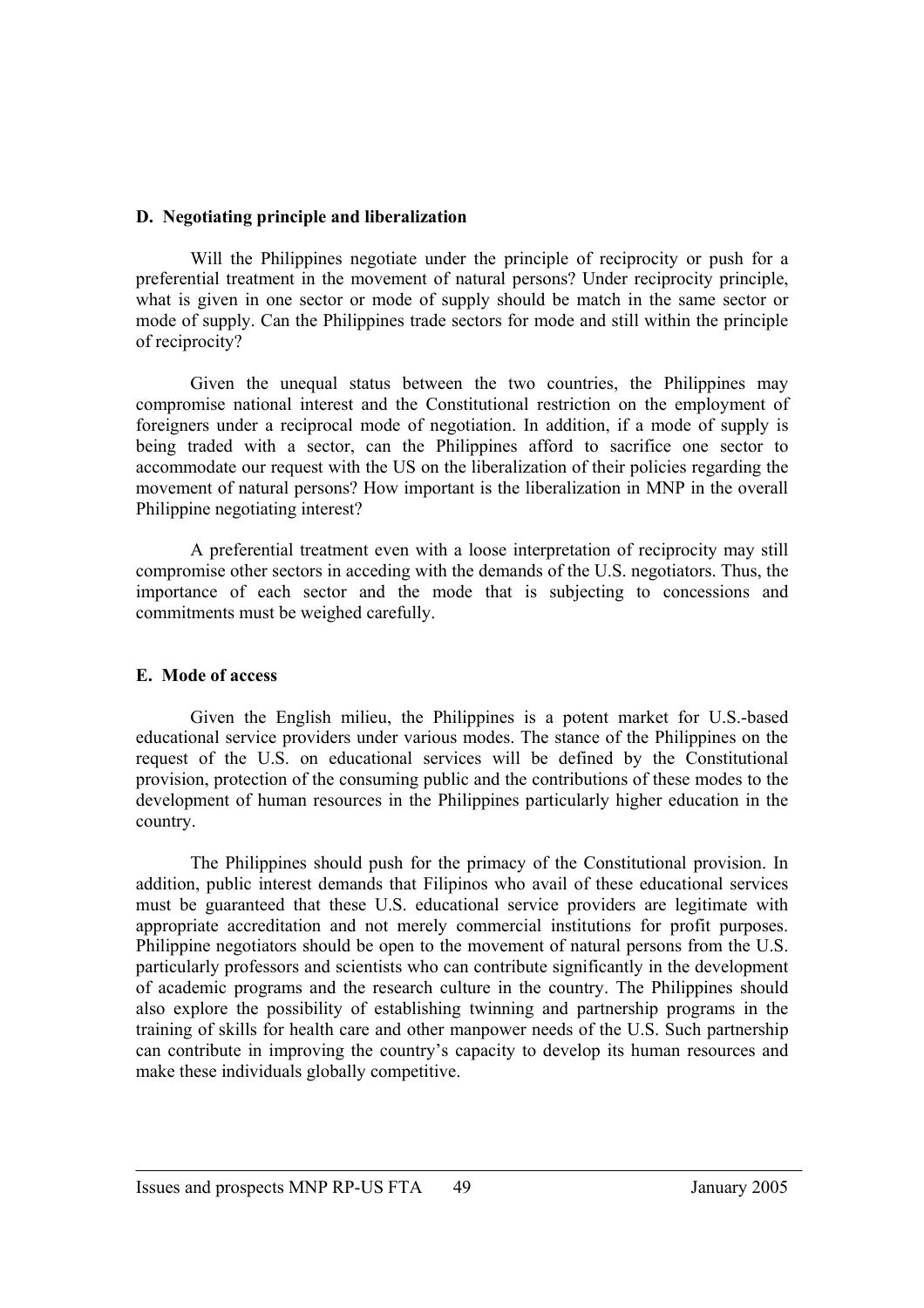If the Philippines opens the educational sector to foreigners, under what criteria will market access be given to US providers? Definitely, basic education is out of the question. Post-basic education including technical education can benefit from the entry of U.S. providers. Given the over-expansion of both public and private higher educational institutions in the country, graduate programs in key areas like the natural sciences, mathematics, engineering and information technology may be opened to American educational providers. Given the advance level of development of higher education in the U.S., these American service providers can contribute significantly in the human resources development of the Philippines. In addition, the Philippines can likewise open some undergraduate programs including among others, health professionals, maritime and other technical- vocational fields where graduates of these programs are absorbed by the global market. In terms of mode of supply, under cross border transactions (mode 1), research and graduate programs in almost all fields can be opened. Under commercial presence (mode 3), US service providers can be allowed to establish joint venture arrangements with Philippine schools offering priority undergraduate and key graduate programs. Under movement of natural persons (mode 4), the country can liberalize the entry of scientists, researchers and qualified professors in priority areas.

 The entry of U.S. service providers in higher education should be considered as another extension of the growing role of the private sector in the provision of higher education. Private higher education has been with the country for over a century now. The contributions of private colleges and universities have been recognized by the government over the years and these schools continue to dominate higher education absorbing almost 80 percent of the over two million students enrolled in collegiate programs. Private schools in the Philippines are familiar with mechanisms of the market, competition and even-playing field. These schools are not against their entry foreign educational service providers provided they operate within existing rules applied to domestic providers. However, since entry of foreign-service providers can be done through the four modes of supply, the principle of even-playing field may be violated since there are different rules governing the four modes of supply.

Although there are Constitutional as well as legal restrictions on the entry and employment of professionals, exemptions can be made for the entry of highly qualified professors, researchers and scientists who can contribute in the development of graduate education, research as well as enhance undergraduate programs where students for the global market are trained. Thus the entry of these individuals can significantly contribute in the human resource development of the country.

The issue of national treatment in the granting of public subsidy, however, is problematic given that the government operates directly and funds some 113 state colleges and universities. The granting of public subsidies to foreign-service providers based on the principle of national treatment will open a Pandora's Box. What will prevent the over 1,000 private colleges and universities from asking the government similar public subsidy if foreigners are granted government support? Given the limitations of public funds, what should be the practicable reply to this issue? As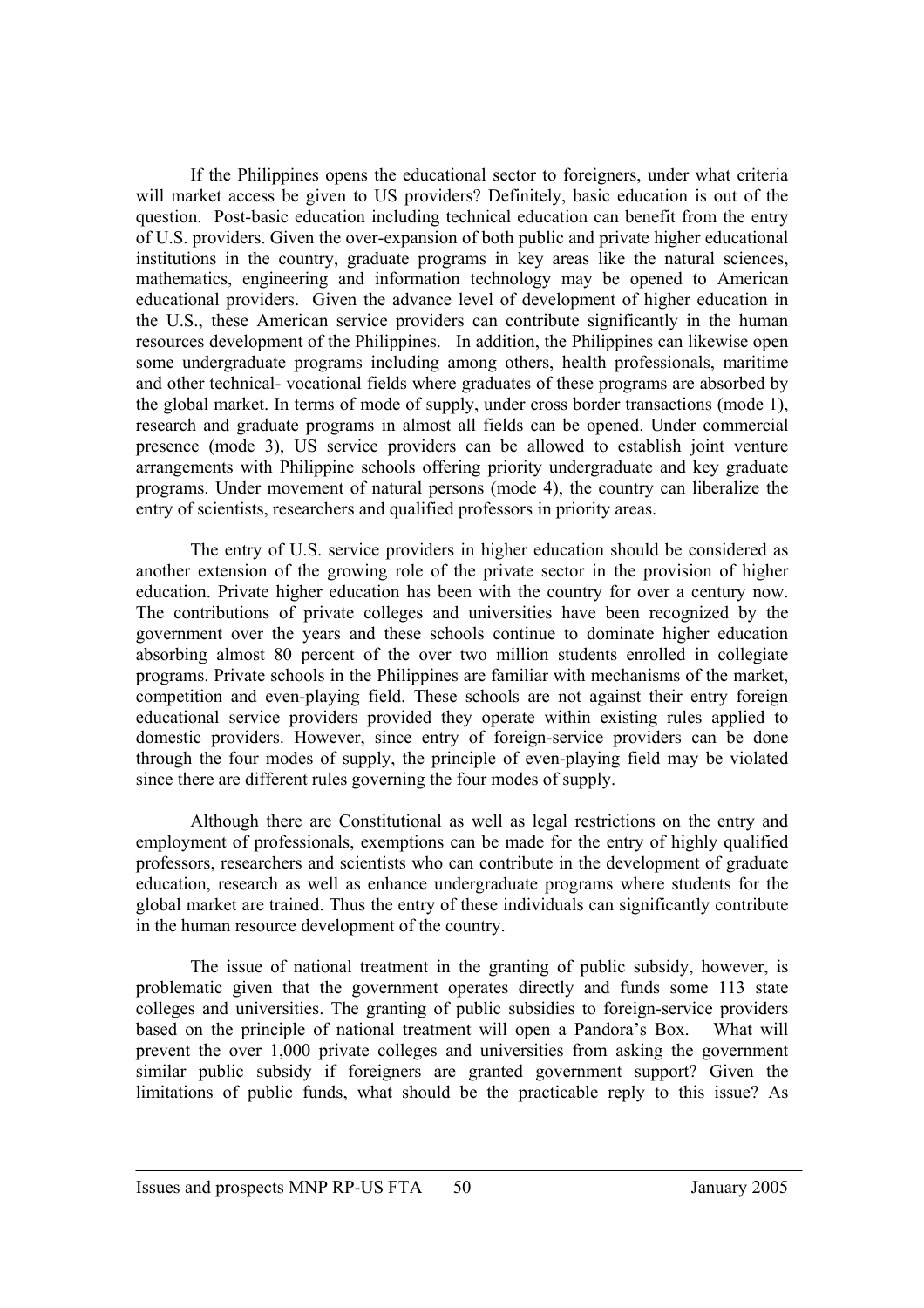mentioned earlier, public subsidy will have to be directed towards priority programs of the government that are consistent with the provision of public goods.

## **F. Domestic regulations and MRAs**

Since educational qualifications is a major requirement and a potent immigration restriction in several professions; and since the number of years of basic education in the country is deficient by two years, there is a need to have a mutual recognition on qualifications and other requirements for Filipinos educated here and who are seeking temporary employment in the U.S.

In addition, in the light of the proliferation of degree or diploma mills and accreditation mills, there should be common standards for various degrees and accrediting agencies acceptable to both countries. Will these standards be defined by the trade negotiators in a bilateral trade agreement or will this be defined by educators and accrediting agencies under a mutual recognition agreement? The current criticism of the educators on the liberalization of trade in educational services is the power of trade negotiators in determining the fate of higher education. Educators should have a say in the internationalization of higher education. Thus, there is a need to have representatives from HEIs to be included in the formulation of mutual recognition of educational qualifications as well in quality assurance schemes.

In the light of numerous private and public providers of educational services in the country, does the country need additional private educational providers from the U.S.? What should be the appropriate measure of ensuring public interest and the protection of the consuming public? How will public interest be served well in the limitation of entry of US educational providers? Will it we done by an educational needs test or a simple quality assurance test or a requirement for appropriate accreditation?

One way of enhancing the competitiveness of Filipino workers in the global market is to establish mutual recognition agreements with partner countries pertaining to the educational qualifications, licensing procedures, professional experience and other requirements for professionals. The entry of professionals from one country to another territory is facilitated if requirements for the practice of a profession are recognized and accredited between the sending and host countries. One major limitation of Filipino professionals in practicing in other countries is the two year deficiency of basic education as compared to most countries in the world. However, with the entry of American educational providers this handicap can be minimized since the entry of foreign providers would facilitate recognition of educational qualifications and transfer of credits. Although accreditation among HEIs is still voluntary, accreditation serves as a strong signal that schools offer quality programs. In this light, the entry of U.S. providers should be allowed under mode 3 on a joint venture basis for U.S. accredited educational institutions. Similarly, partner institutions in the Philippines should be accredited. Moreover, it may serve as well if accrediting institutions are likewise accredited or affiliated with international accrediting institutions. It has to be ensured that the public is well served and protected from scrupulous foreign-service providers. Requiring foreign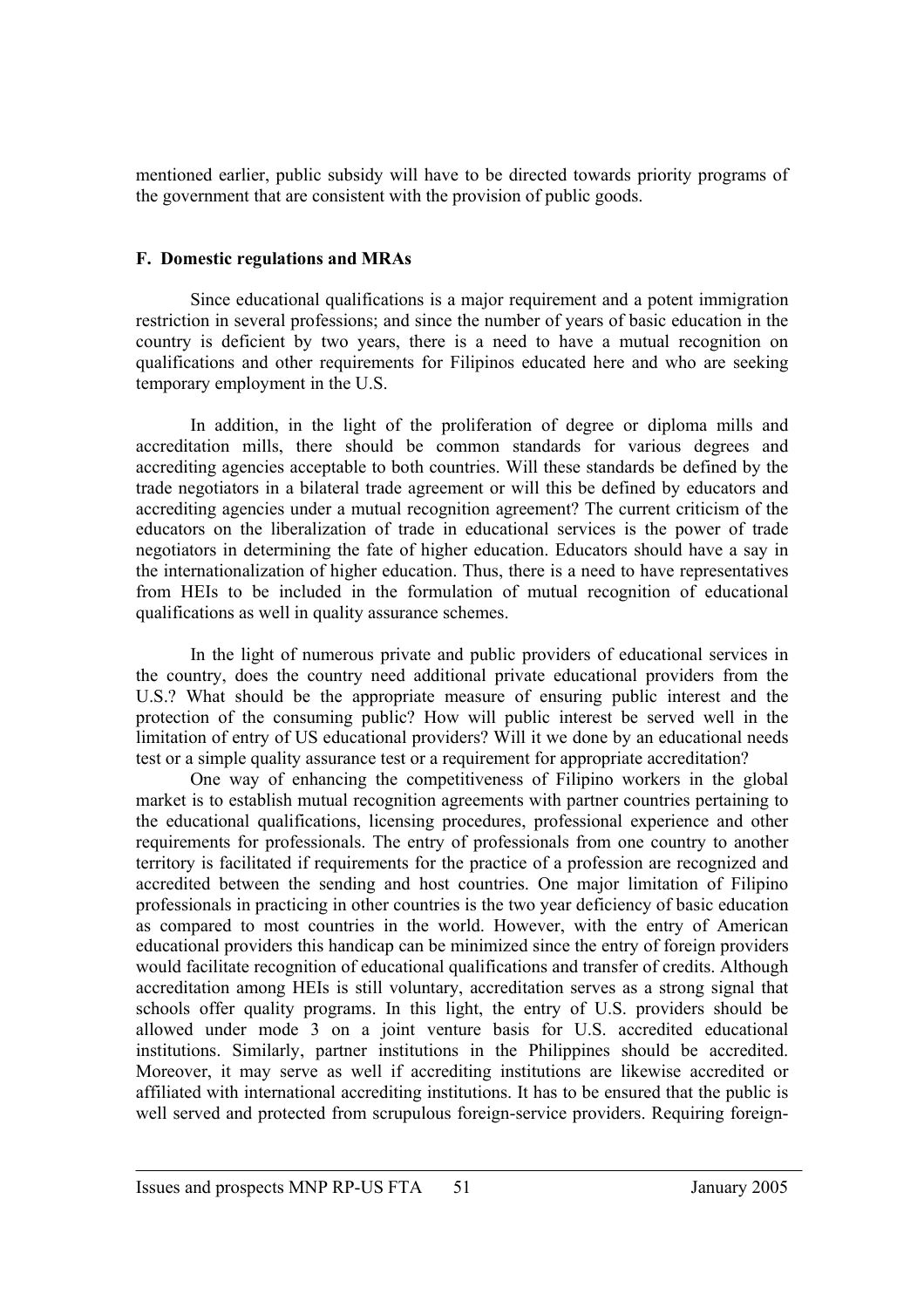service providers and partner institutions to be accredited by accredited accrediting institutions will not only enhance quality but ensure the transfer of credits and move towards mutual recognition of professionals and degrees.

## **G. National treatment of U.S. providers**

With the liberalization of educational services to U.S. providers, the issue of national treatment becomes relevant in the light of the significant public dimension of higher education. Because higher educational institutions (HEIs) provide society with public goods, the government extends financial assistance, and to some extent, directly operate these educational institutions to ensure that these socially-valuable public goods are appropriately produced. If this is so, are American service providers eligible for government subsidy under the GATS principle of national treatment? Theoretically, American service providers are eligible for public subsidy since they also produce public goods and they cannot be discriminated on the basis of their nationality. A way of tackling this sensitive issue is to focus the subsidy on the ultimate objective. If the objective is to give access to students, then voucher and scholarship grants should be given directly to students. If the objective is to promote a public good, the subsidy must be given to a priority program. In both cases, the provision of public subsidy is not based on the nationality of the institution but on priority programs that the government wants to promote. The issue of discrimination based on nationality of the institution cannot be raised since it is the students that choose where to use their voucher or scholarship grants. Similarly, the recipient of public subsidy was not chosen on the basis of the nationality nor type of ownership of the institution but solely on the basis of government priority area.

## **H. Negotiating Principle for the Philippines**

The Philippines' negotiating principle is a positive-list, request-offer approach or the bottom-up principle/ approach where services that are ready for liberalization are committed in the Agreement. So while FTAs creates legally enforceable obligations backed-up by trade sanctions, these may only apply to those services the Philippines choose to include in their schedule of commitments.

The U.S. being a member of the NAFTA and through its own principle followed in its Free Trade Area of the America (FTAA)- the U.S. Summary Negotiating Position, may want to apply the "top-down" or negative list approach which requires its trading partner-the Philippines in this instance, to negotiate a reservation for a particular service or measure. This approach is not only a major step away from the GATS bottoms-up approach, but the requirement to negotiate and to list all the reservations and those that are inconsistent with market access and national treatment will place a great burden on the Philippines (Manzala, 2004).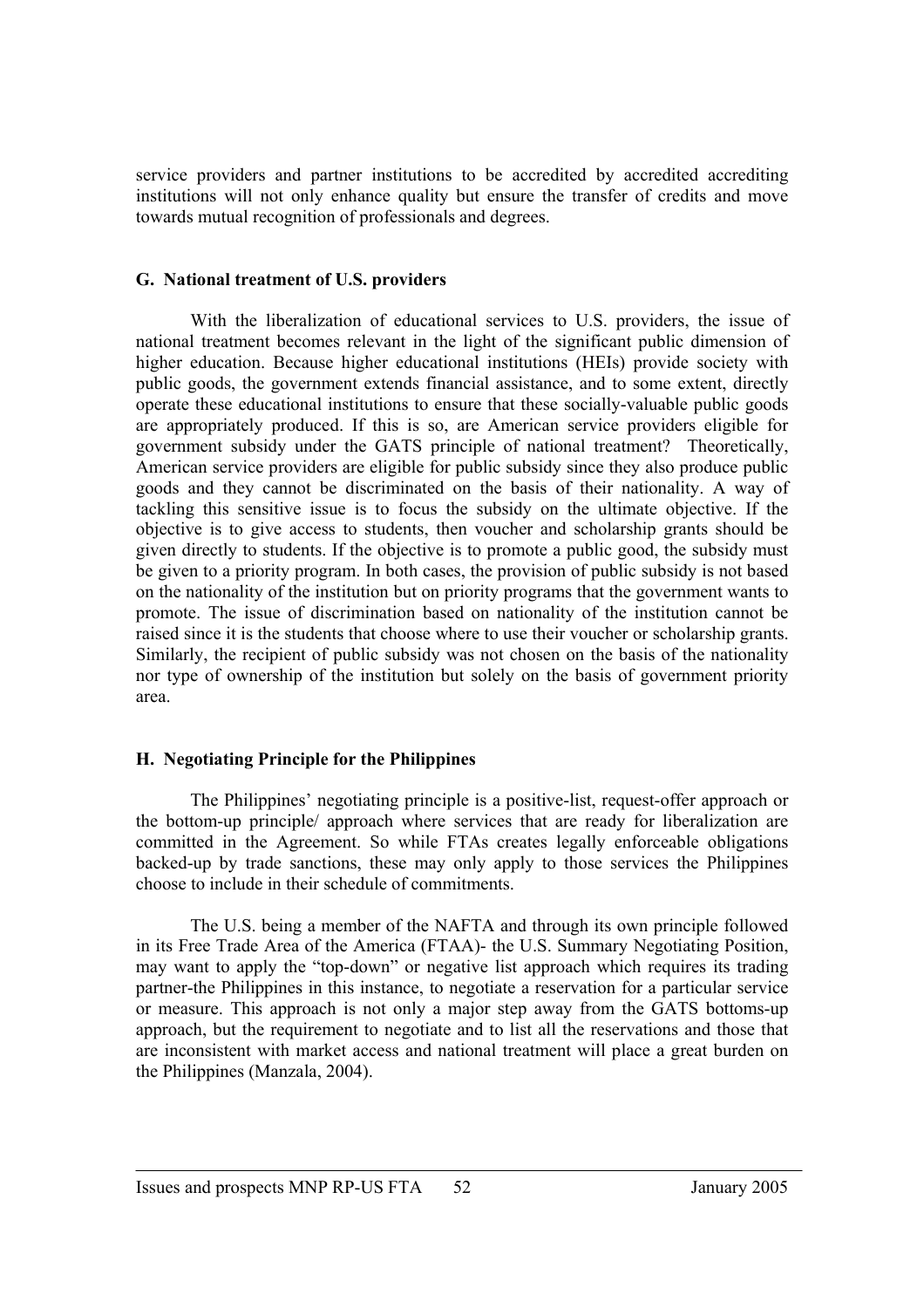#### **Bibliography**

- Bernardo, A. (2003). Education and Globalization. *International Higher Education: Models, Conditions and Issues.* Philippine APEC Study Center Network. Philippine Institute for Development Studies. ISBN 971-564-055-9
- Chaudhuri, S., Mattoo, A., & Self, R. (2004). *Moving People to Deliver Services: How can the WTO Help?* World Bank Policy Research Working Paper 3238.
- Contact Center Association of the Philippine (2004). www.ccap.ph
- Commission on Higher Education (2004). www.ched.gov.ph
- Department of Tourism. (2004). www.dot.gov.ph
- Espiritu (2002). *At Home in the World*. Ateneo University Press.
- Hunto & Williams (2004). *Thailand US FTA: A Roadmap to Negotiations*. http://www.dtn.moc.go.th/web/147/650/roadmap.pdf?G\_id=650&f\_id=3611
- Labor Market Intelligence Report (2004). Technical Education and Skills Development Authority. Department of Labor and Employment. www.tesda.gov.ph
- Lowell, L. (2000). *H-1B Temporary Workers: Estimating the Population*. Institute for the Study of International Migration. Georgetown University, Washington, D.C.
- Martin, P., Chen, R., & Madamba, M. (2000). *United States Policies for Admission of Professional and Technical Workers: Objectives and Outcomes*. International Migration Papers 35. International Migration Branch. International Labour Office, Geneva.
- Manzala, T. (2004). Discussant. Proposed RP-US Free Trade Agreement. Philippine Institute for Development Studies.
- Migration information source. (2003). www.migrationinformationsource.org
- Tullao, T., Cortez, M. & See, E. (2004). *The economic impacts of migration: a case of the Philippines*. East Asian Development Network. Working paper. Manuscript. October 2004

Philippine Overseas Employment Administration. (2004). www.poea.gov.ph

Stephenson, Sherry (2000) "Regional Agreements on Services in Multilateral Disciplines: Interpreting and Applying GATS Article V", in Stephenson (editor) *Services Trade in the Western Hemisphere: Liberalization, Integration and Reform*, Brookings Institution-OAS, Washington DC.